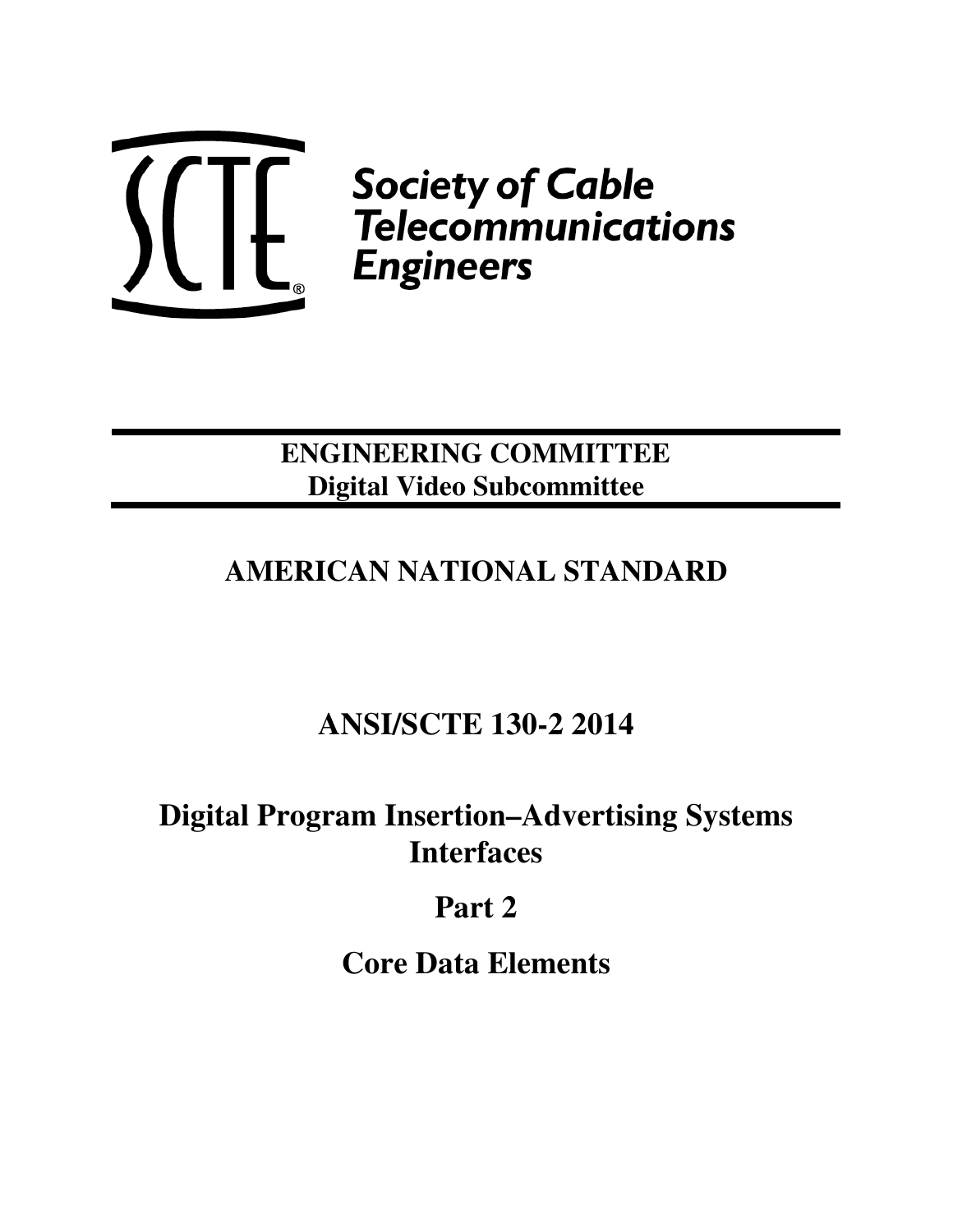## **NOTICE**

The Society of Cable Telecommunications Engineers (SCTE) Standards are intended to serve the public interest by providing specifications, test methods and procedures that promote uniformity of product, interchangeability and ultimately the long term reliability of broadband communications facilities. These documents shall not in any way preclude any member or nonmember of SCTE from manufacturing or selling products not conforming to such documents, nor shall the existence of such standards preclude their voluntary use by those other than SCTE members, whether used domestically or internationally.

SCTE assumes no obligations or liability whatsoever to any party who may adopt the Standards. Such adopting party assumes all risks associated with adoption of these Standards, and accepts full responsibility for any damage and/or claims arising from the adoption of such Standards.

Attention is called to the possibility that implementation of this standard may require the use of subject matter covered by patent rights. By publication of this standard, no position is taken with respect to the existence or validity of any patent rights in connection therewith. SCTE shall not be responsible for identifying patents for which a license may be required or for conducting inquiries into the legal validity or scope of those patents that are brought to its attention.

Patent holders who believe that they hold patents which are essential to the implementation of this standard have been requested to provide information about those patents and any related licensing terms and conditions. Any such declarations made before or after publication of this document are available on the SCTE web site at http://www.scte.org.

All Rights Reserved

© Society of Cable Telecommunications Engineers, Inc. 2014 140 Philips Road Exton, PA 19341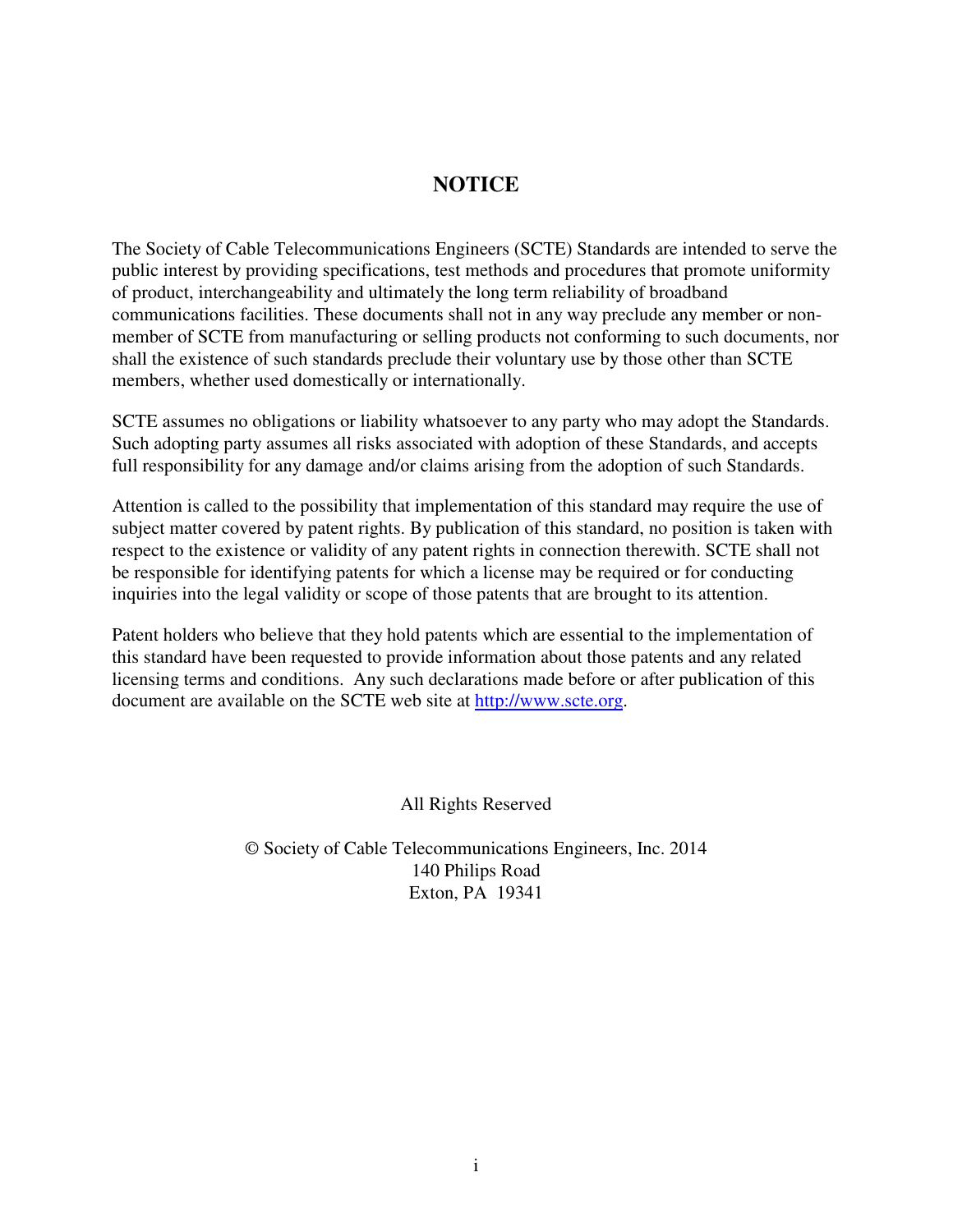|  | <b>TABLE OF CONTENTS</b> |
|--|--------------------------|
|--|--------------------------|

| 1.0         |                                                                                           |  |
|-------------|-------------------------------------------------------------------------------------------|--|
| 2.0         |                                                                                           |  |
| 2.1         |                                                                                           |  |
|             | 2.1.1                                                                                     |  |
| 2.2         |                                                                                           |  |
|             | 2.2.1                                                                                     |  |
| <b>3.0</b>  |                                                                                           |  |
| 4.0         |                                                                                           |  |
| 5.0         |                                                                                           |  |
| 6.0         |                                                                                           |  |
| 6.1         |                                                                                           |  |
| 7.0         |                                                                                           |  |
| 7.1         |                                                                                           |  |
| 7.2         |                                                                                           |  |
|             |                                                                                           |  |
| 8.0         |                                                                                           |  |
| 8.1         |                                                                                           |  |
| 8.2         |                                                                                           |  |
| 8.3         |                                                                                           |  |
| 9.0         |                                                                                           |  |
| 9.1         |                                                                                           |  |
|             | Semantic Definitions for the SCTE 130 Message Common Attributes14<br>9.1.1                |  |
| 9.2         |                                                                                           |  |
|             | Semantic Definitions for the Request and Notification Messages Base Schema16<br>9.2.1     |  |
| 9.3         |                                                                                           |  |
|             | Semantic Definitions for the Response and Acknowledgement Messages Base Schema18<br>9.3.1 |  |
| 9.4         |                                                                                           |  |
|             | 9.4.1<br>9.4.2                                                                            |  |
|             | 9.4.3                                                                                     |  |
|             | 9.4.4                                                                                     |  |
|             | 9.4.5                                                                                     |  |
|             | 9.4.6                                                                                     |  |
|             | 9.4.7                                                                                     |  |
|             | 9.4.8                                                                                     |  |
| 9.5         |                                                                                           |  |
|             | 9.5.1                                                                                     |  |
|             | 9.5.2                                                                                     |  |
|             | 9.5.3                                                                                     |  |
|             | 9.5.4                                                                                     |  |
| <b>10.0</b> |                                                                                           |  |
| 10.1        |                                                                                           |  |
|             | 10.1.1                                                                                    |  |
|             | 10.1.2                                                                                    |  |
|             | 10.1.3                                                                                    |  |
| 10.2        |                                                                                           |  |
|             | 10.2.1                                                                                    |  |
|             | 10.2.2                                                                                    |  |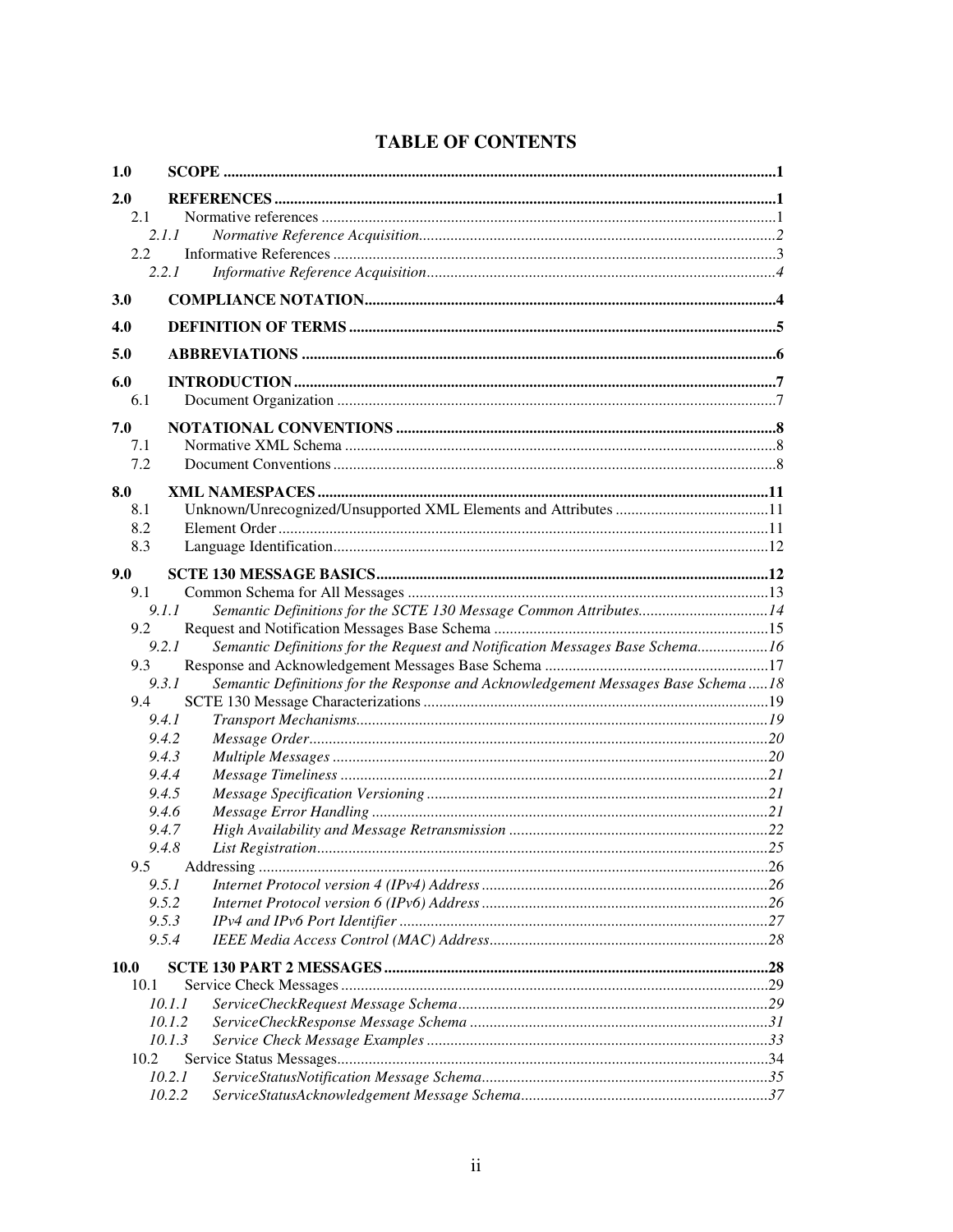| 10.2.3           |  |
|------------------|--|
| <b>11.0</b>      |  |
| 11.1             |  |
| 11.1.1           |  |
| 11.1.2           |  |
| 11.2             |  |
| 11.2.1           |  |
| 11.2.2           |  |
| 11.2.3           |  |
| 11.2.4           |  |
| 11.2.5           |  |
| 11.2.6           |  |
| 11.2.7           |  |
| 11.2.8           |  |
| 11.2.9           |  |
| 11.3             |  |
| 11.3.1           |  |
| 11.3.2           |  |
| 11.4             |  |
| 11.4.1           |  |
| 11.3.3           |  |
| 11.5             |  |
| 11.5.1           |  |
| 11.5.2           |  |
| 11.6             |  |
| 11.6.1           |  |
| 11.6.2           |  |
| 11.7             |  |
| 11.7.1           |  |
| 11.7.2           |  |
| 11.8             |  |
| 11.8.1           |  |
| 11.8.2           |  |
| 11.9             |  |
| 11.9.1           |  |
| 11.9.2           |  |
|                  |  |
|                  |  |
| 11.10.2          |  |
| 11.11            |  |
| 11.11.1          |  |
|                  |  |
| 11.12            |  |
|                  |  |
| 11.12.2          |  |
| 11.13            |  |
| 11.13.1          |  |
| 11.13.2          |  |
| 11.14            |  |
| 11.14.1          |  |
| 11.14.2<br>11.15 |  |
| 11.15.1          |  |
| 11.15.2          |  |
|                  |  |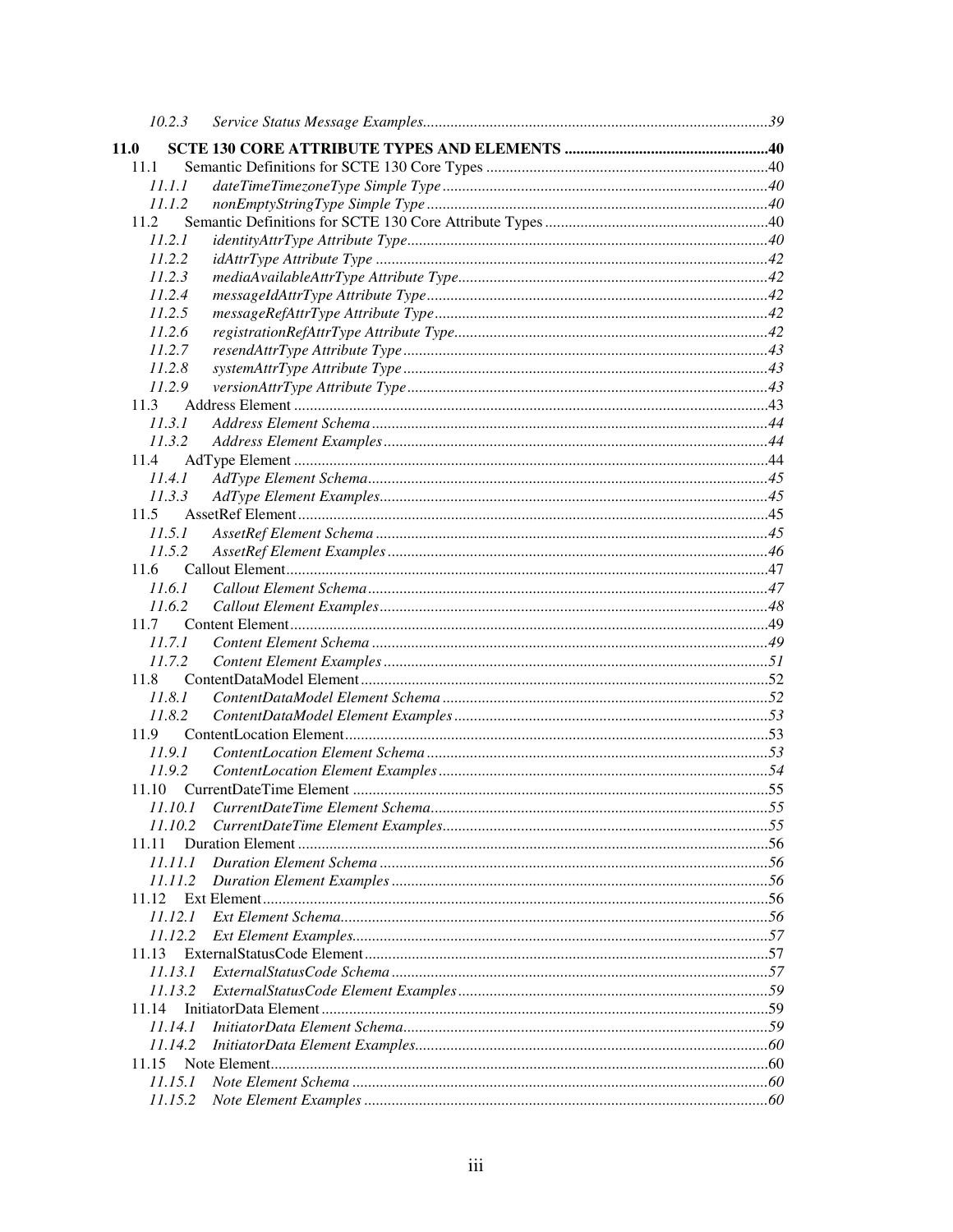| 11.16   |  |
|---------|--|
|         |  |
|         |  |
| 11.17   |  |
| 11.17.1 |  |
| 11.17.2 |  |
| 11.18   |  |
| 11.18.1 |  |
| 11.18.2 |  |
| 11 19   |  |
| 11.19.1 |  |
| 11.19.2 |  |
| 11.20   |  |
| 11.20.1 |  |
| 11.20.2 |  |
| 11.21   |  |
| 11 21 1 |  |
| 11.21.2 |  |
|         |  |

## **APPENDIX A: (NORMATIVE) STATUSCODE ELEMENT @DETAIL ATTRIBUTE VALUES ...71**

#### LIST OF FIGURES

| Figure 1: Schema Illustration Explanation                      | 10 |
|----------------------------------------------------------------|----|
| Figure 2: Basic Communication Overview                         | 12 |
| Figure 3: Service Channel Illustrated                          | 13 |
| Figure 4: SCTE 130 Message Common Attribute Schema             | 14 |
| Figure 5: Request Message Base Schema                          | 15 |
| Figure 6: Notification Message Base Schema                     | 16 |
| Figure 7: Response Message Base Schema                         | 17 |
| Figure 8: Acknowledgement Message Base Schema                  | 18 |
| Figure 9: @messageRef and InitiatorData Paired Message Linkage | 19 |
| Figure 10: Intermediary Logical Service                        | 20 |
| Figure 11: Example Resend Message Sequence                     | 23 |
| Figure 12: Service Check Message Exchange                      | 29 |
| Figure 13: ServiceCheckRequest Message Schema                  | 30 |
| Figure 14: ServiceCheckResponse Message Schema                 | 32 |
| Figure 15: Service Status Message Exchange                     | 35 |
| Figure 16: ServiceStatusNotification Message Schema            | 36 |
| Figure 17: ServiceStatusAcknowledgement Message Schema         | 38 |
| Figure 18: Basic @identity Attribute Mapping                   | 41 |
| Figure 19: Complex @identity Attribute Mappings                | 41 |
| Figure 20: Address Element Schema                              | 44 |
| Figure 21: AdType Element Schema                               | 45 |
| Figure 22: AssetRef Element Schema                             | 46 |
| Figure 23: Callout Element Schema                              | 48 |
| Figure 24: Content Element Schema                              | 50 |
| Figure 25: ContentDataModel Element Schema                     | 52 |
| Figure 26: ContentLocation Element Schema                      | 54 |
|                                                                |    |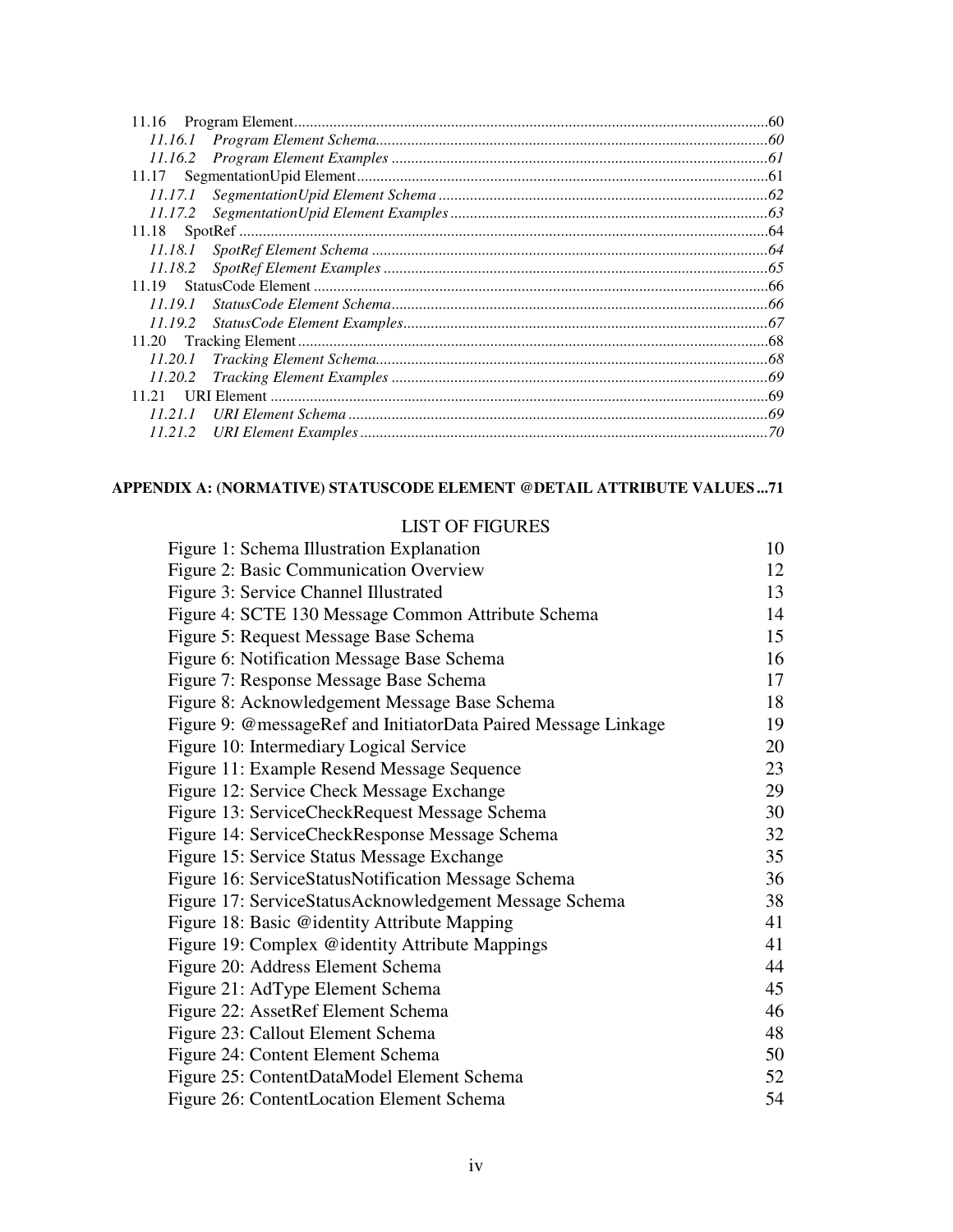| 55 |
|----|
| 56 |
| 57 |
| 58 |
| 59 |
| 60 |
| 61 |
| 62 |
| 64 |
| 66 |
| 69 |
| 69 |
|    |

## LIST OF TABLES

| Table 1: XML Namespace Declarations                                |              |
|--------------------------------------------------------------------|--------------|
| Table 2: SCTE 130 Part 2 Messages                                  | 29           |
| Table 3: ContentDataModel Element's @type Attribute Defined Values | 53           |
| Table 4: External Status Code Element's @source Attribute Values   | 58.          |
| Table 5: StatusCode Element @class Attribute Values                | 67           |
| Table 6: StatusCode Element @detail Attribute Values               | $72^{\circ}$ |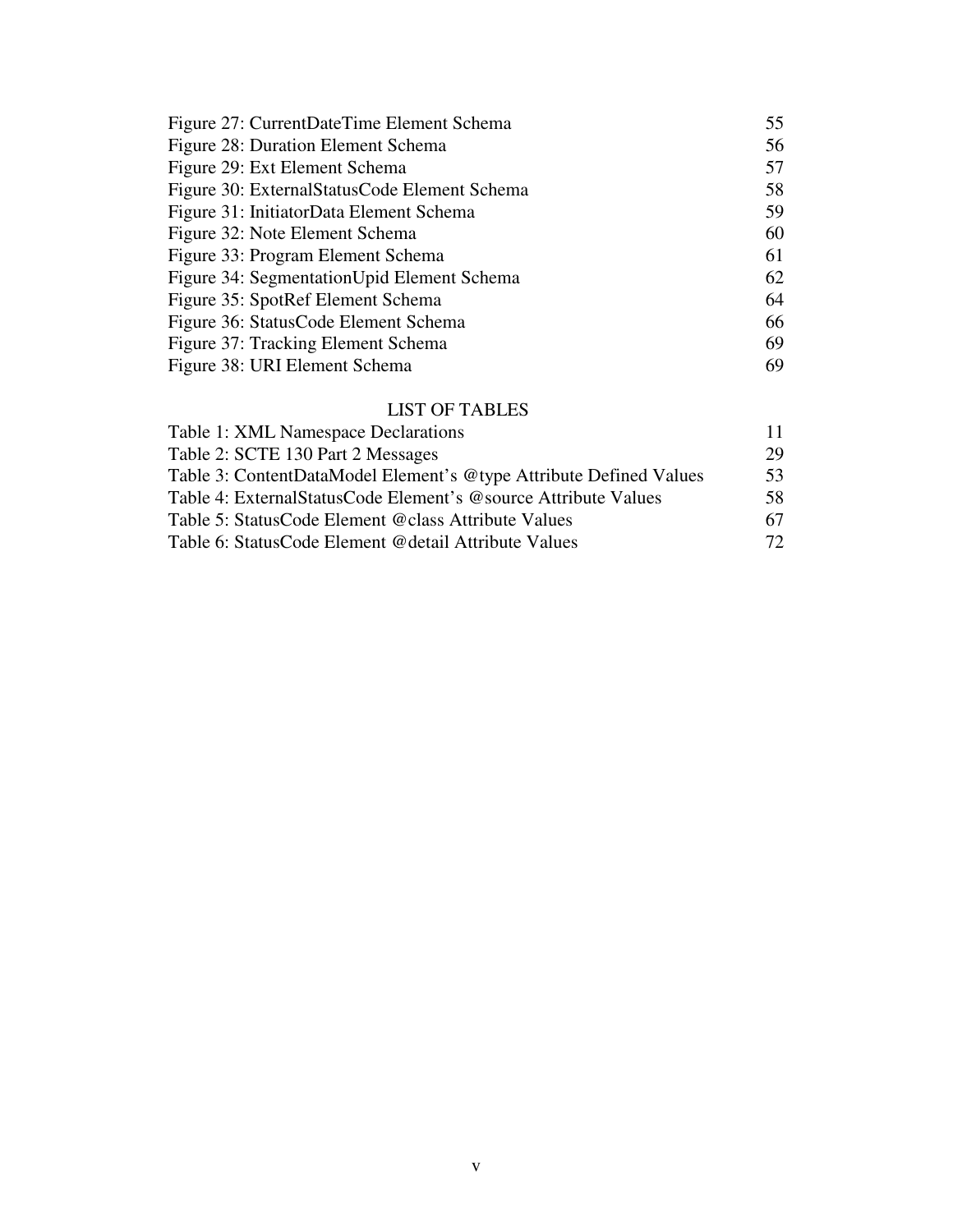## **Digital Program Insertion—Advertising Systems Interfaces Part 2—Core Data Elements**

## **1.0 SCOPE**

This document, SCTE 130 Part 2, describes the Digital Program Insertion - Advertising Systems Interfaces' core messaging and data types using extensible markup language (XML), XML Namespaces, and XML Schema. Core messaging includes the extensible message schemas, the common SCTE 130 message attributes, and the required SCTE 130 messages. The core data types are XML attributes and XML elements that may be used in any SCTE 130 message element or within any SCTE 130 element definition.

## **2.0 REFERENCES**

## 2.1 Normative references

The following standards contain provisions that, through reference in this text, constitute provisions of this standard. At the time of publication, the editions indicated were valid. All standards are subject to revision, and parties to agreements based on this standard are encouraged to investigate the possibility of applying the most recent edition of the standards indicated below.

| [XML]           | W3C Recommendation, "Extensible Markup Language (XML)<br>1.0 (Fourth Edition)", Tim Bray, et al, 16 August 2006,<br>http://www.w3.org/TR/2006/REC-xml-20060816/. |
|-----------------|------------------------------------------------------------------------------------------------------------------------------------------------------------------|
| [XMLNamespaces] | W3C Recommendation, "Namespaces In XML (Second<br>Edition)", Tim Bray, et al, 16 August 2006,<br>http://www.w3.org/TR/2006/REC-xml-names-20060816/.              |
| [XMLSchemaP1]   | W3C Recommendation, "XML Schema Part 1: Structures<br>(Second Edition)", H. Thompson, et al, 28 October 2004,<br>http://www.w3.org/TR/xmlschema-1/.              |
| [XMLSchemaP2]   | W3C Recommendation, "XML Schema Part 2: Datatypes<br>(Second Edition)", P. Biron, et al, 28 October 2004,<br>http://www.w3.org/TR/xmlschema-2/.                  |
| [XMLInfoSet]    | W3C Recommendation, "XML InfoSet (Second Edition)",<br>John Cowan, Richard Tobin, 4 February 2004,<br>http://www.w3.org/TR/2004/REC-xml-infoset-20040204/.       |
| [SCTE35]        | ANSI/SCTE 35 2013—Digital Program Insertion Cueing<br>Message for Cable.                                                                                         |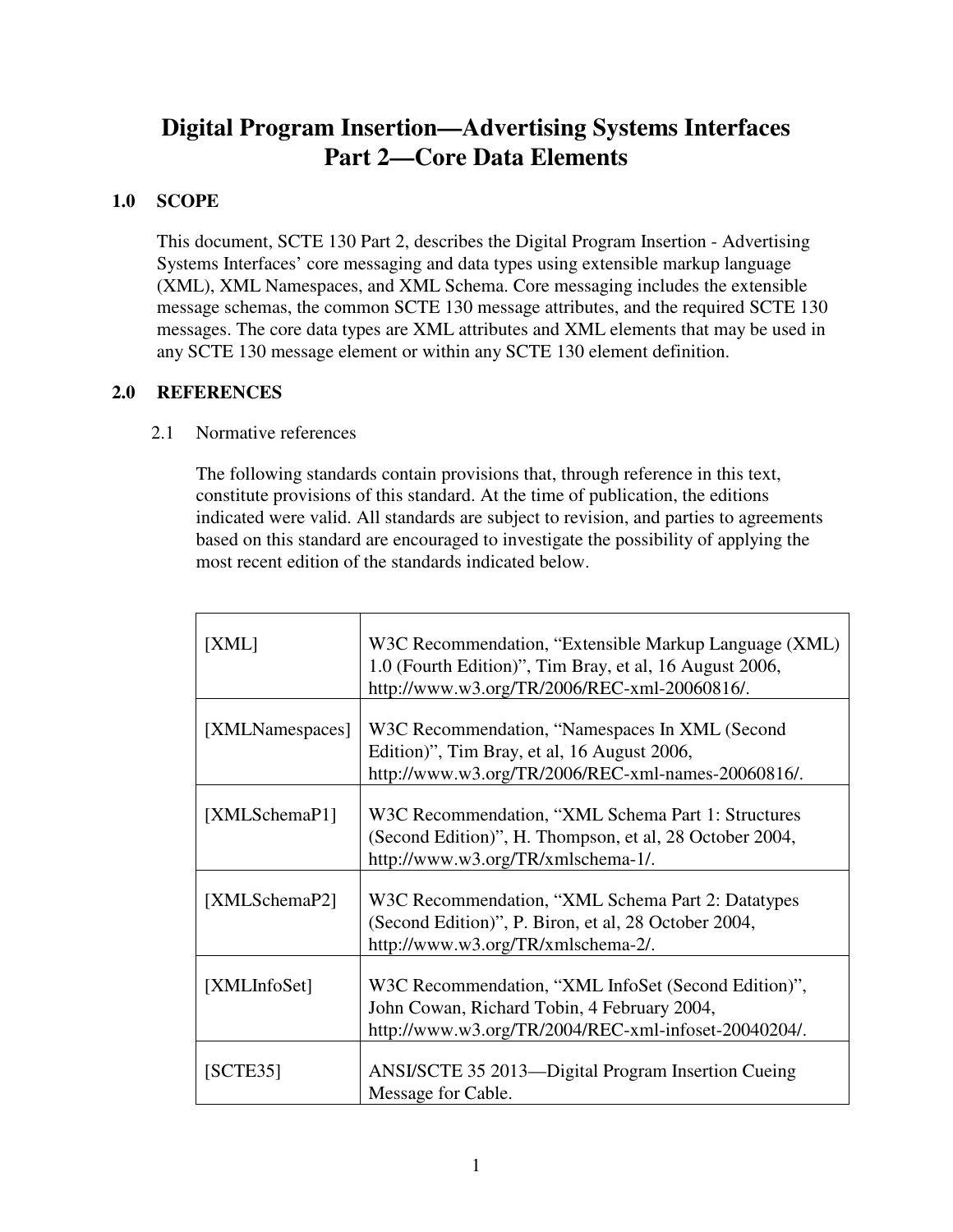| $[SCTE118-3]$ | ANSI/SCTE 118-3 2012—Program Specific Ad Insertion—<br>Traffic System to Ad Insertion System File Format<br>Specification.                                                                                   |
|---------------|--------------------------------------------------------------------------------------------------------------------------------------------------------------------------------------------------------------|
| $[CLADII-1]$  | CableLabs Asset Distribution Interface Specification Version<br>1.1: MD-SP-ADI1.1-I04-060505,<br>http://www.cablelabs.com/specifications/MD-SP-ADI1.1-I04-<br>060505.pdf                                     |
| $[CLMD3-0]$   | CableLabs Metadata 3.0 - Content 3.0 Specification: MD-SP-<br>CONTENTv3.0-I02-121210,<br>http://www.cablelabs.com/specifications/MD-SP-<br>CONTENTv3.0-I02-121210.pdf                                        |
| [RFC2616]     | Part 3 of Hypertext Transfer Protocol -- HTTP/1.1                                                                                                                                                            |
| [RFC3986]     | RFC 3986, "Uniform Resource Identifier (URI): Generic<br>Syntax", January 2005, www.ietf.org/rfc/rfc3986.txt                                                                                                 |
| [IEEE802]     | IEEE Std 802-2001—IEEE Standard for Local and<br>Metropolitan Area Networks: Overview and Architecture-<br>IEEE Computer Society, approved 6 December 2001,<br>http://standards.ieee.org/getieee802/802.html |

## 2.1.1 Normative Reference Acquisition

2.1.1.1 CableLabs Specifications

Cable Television Laboratories, Inc. (CableLabs), 858 Coal Creek Circle, Louisville, CO 80027; Phone 303-661-9100; URL: http://www.cablelabs.com/projects/metadata.

2.1.1.2 IEEE Standards

The Institute of Electrical and Electronics Engineers, Inc., 3 Park Avenue, New York, NY 10016-5997, USA; URL: http://www.ieee.org.

2.1.1.3 IETF

IETF Secretariat (c/o NeuStar, Inc.), 45000 Center Oak Plaza, Sterling, VA, 20166, Phone: 1.571.434.3500; Facsimile: 1.571.343.3535; E-mail: ietf-info@ietf.org; URL: http://www.ietf.org.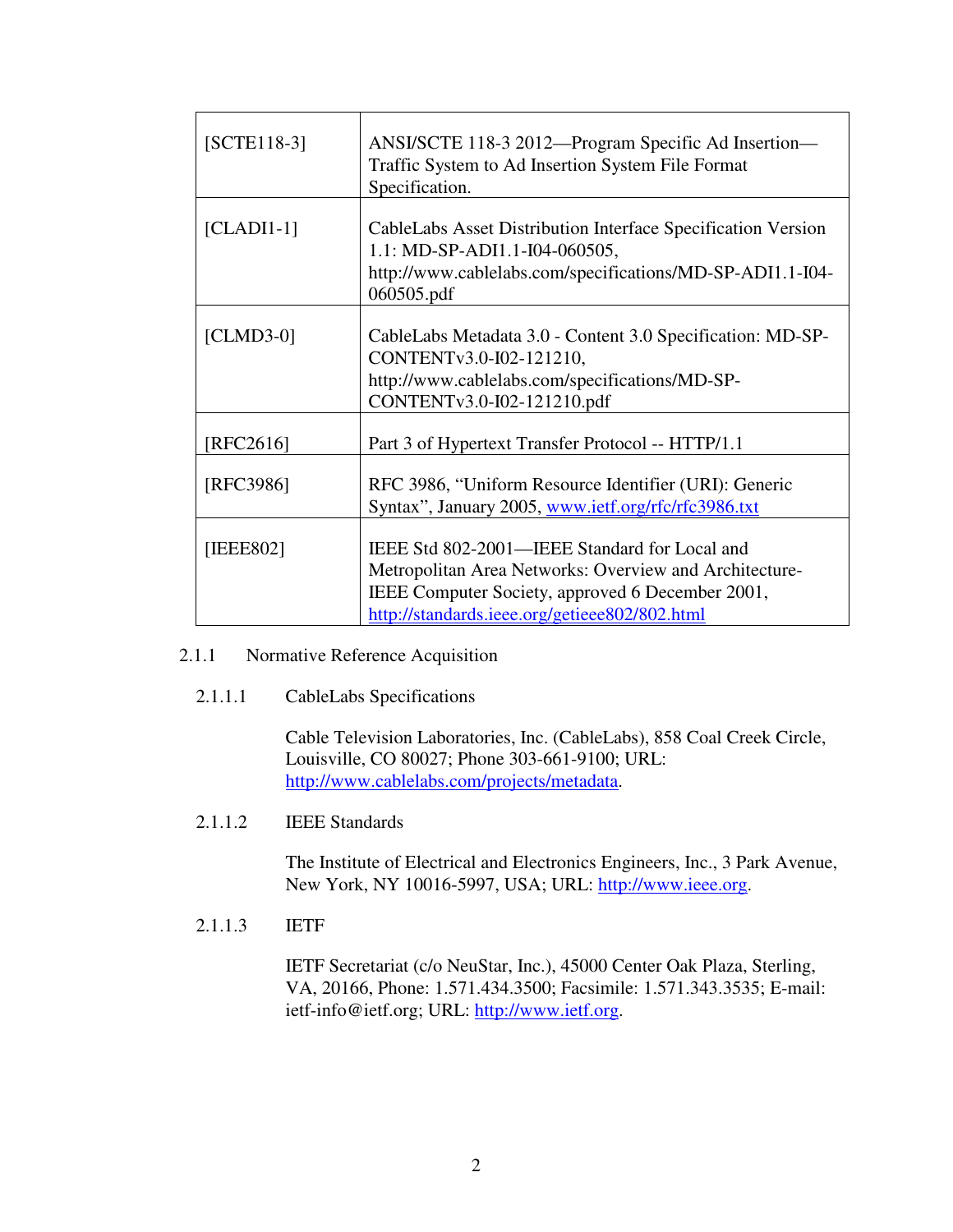## 2.1.1.4 ISO Standards

The International Organization for Standardization (ISO), Case postale 56, CH-1211, Geneva 20, Switzerland; Telephone 41 22 749 01 11; Facsimile: 41 22 749 09 47; E-mail: copyright@iso.org; URL: http://www.iso.org.

## 2.1.1.5 SCTE Standards: United States of America

Society of Cable Telecommunications Engineers Inc., 140 Philips Road, Exton, PA 19341; Telephone 800-542-5040; Facsimile: 610-363-5898; Email: standards@scte.org; URL: http://www.scte.org.

2.1.1.6 W3C Standards

MIT, 32 Vassar Street, Room 32-G515, Cambridge, MA 02139, USA; Telephone: +1.617.258.5999; URL: http://www.w3.org.

2.2 Informative References

The following documents may provide valuable information to the reader but are not required when complying with this standard.

| [XMLSchemaP0] | W3C Recommendation, "XML Schema Part 0: Primer<br>(Second Edition)", D. Fallside, et al, 28 October 2004,<br>http://www.w3.org/TR/xmlschema-0/. |
|---------------|-------------------------------------------------------------------------------------------------------------------------------------------------|
| [RFC2046]     | Multipurpose Internet Mail Extensions (MIME) Part Two:<br>Media Types                                                                           |
| [RFC6838]     | Media Type Specifications and Registration Procedures                                                                                           |
| [RFC4122]     | RFC 4122 "The Universally Unique IDentifier (UUID)<br>URN Namespace, July 2005, www.ietf.org/rfc/rfc4122.txt.                                   |
| [SCTE67]      | SCTE 67 2010—Digital Program Insertion Cueing Message<br>for Cable—Interpretation for SCTE 35.                                                  |
| $[SCTE118-1]$ | ANSI/SCTE 118-1 2012—Program-Specific Ad Insertion -<br>Data Field Definitions, Functional Overview and<br>Application Guidelines.              |
| [SCTE118-2]   | ANSI/SCTE 118-2 2012—Program-Specific Ad Insertion-                                                                                             |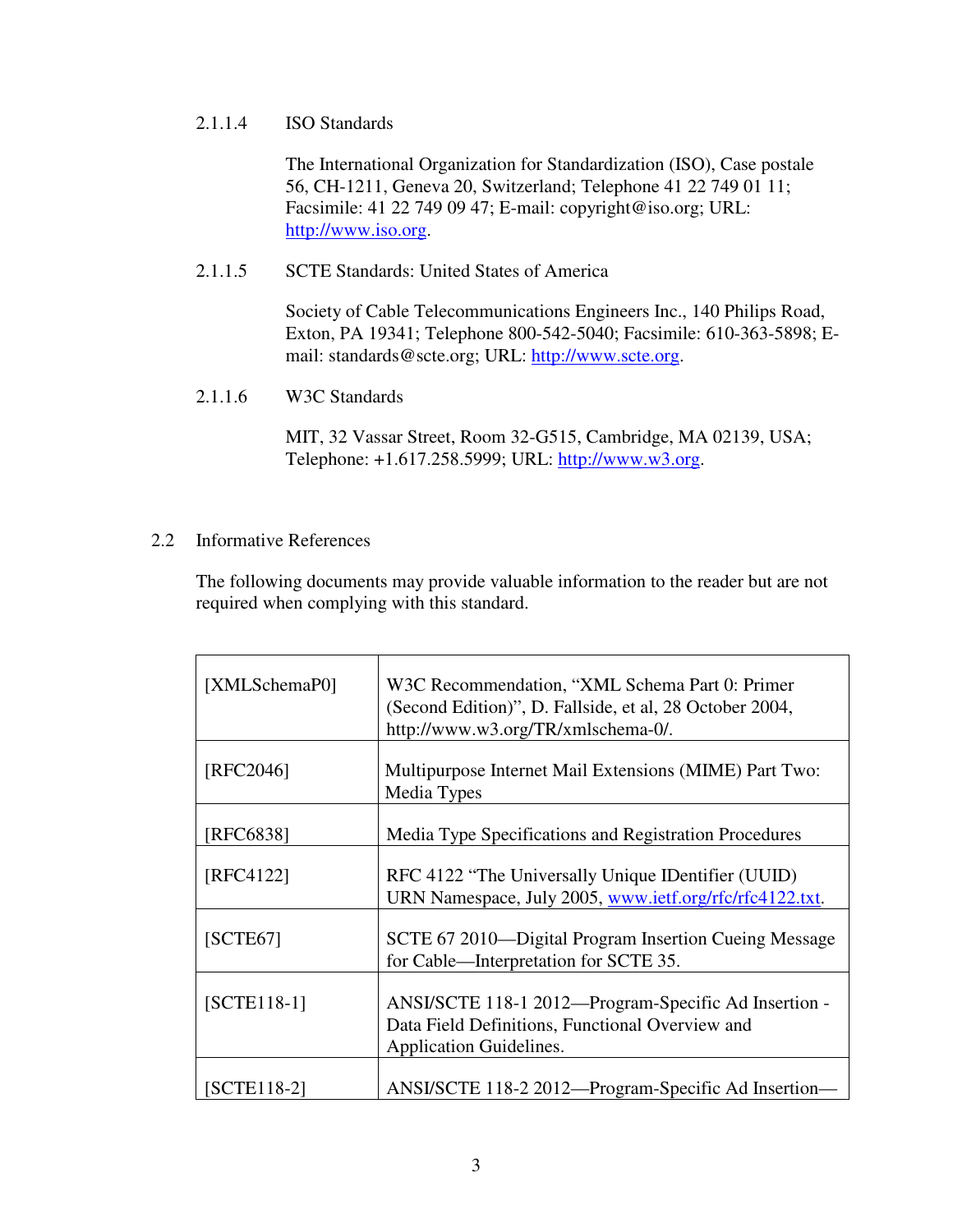|               | <b>Content Provider to Traffic Communication Applications</b>                                                                                                                |
|---------------|------------------------------------------------------------------------------------------------------------------------------------------------------------------------------|
|               | Data Model.                                                                                                                                                                  |
| $[CLVOD1-1]$  | CableLabs Video-on-Demand Content Specification 1.1:<br>MD-SP-VOD-CONTENT1.1-I05-060831,<br>http://www.cablelabs.com/specifications/MD-SP-VOD-<br>CONTENT1.1-I05-060831.pdf. |
| $[SCTE130-1]$ | SCTE 130-1 2013: Digital Program Insertion—Advertising<br>Systems Interfaces Part 1-Overview.                                                                                |
| [SCTE130-3]   | SCTE 130-3 2010: Digital Program Insertion—Advertising<br>Systems Interfaces Part 3—Ad Management Service (ADM)<br>Interface.                                                |
| $[SCTE130-7]$ | SCTE 130-7 2009: Digital Program Insertion—Advertising<br>Systems Interfaces Part 7—Message Transport.                                                                       |

## 2.2.1 Informative Reference Acquisition

2.2.1.1 CableLabs Specifications

See Section 2.1.1.1.

2.2.1.2 IETF

See Section 2.1.1.3.

2.2.1.3 SCTE Standards: United States of America

See Section 2.1.1.5

2.2.1.4 W3C Standards

See Section 2.1.1.6.

## **3.0 COMPLIANCE NOTATION**

| "SHALL"     | This word or the adjective "REQUIRED" means that the item is an          |
|-------------|--------------------------------------------------------------------------|
|             | absolute requirement of this specification.                              |
| "SHALL NOT" | This phrase means that the item is an absolute prohibition of this       |
|             | specification.                                                           |
| "SHOULD"    | This word or the adjective "RECOMMENDED" means that there may            |
|             | exist valid reasons in particular circumstances to ignore this item, but |
|             | the full implications should be understood and the case carefully        |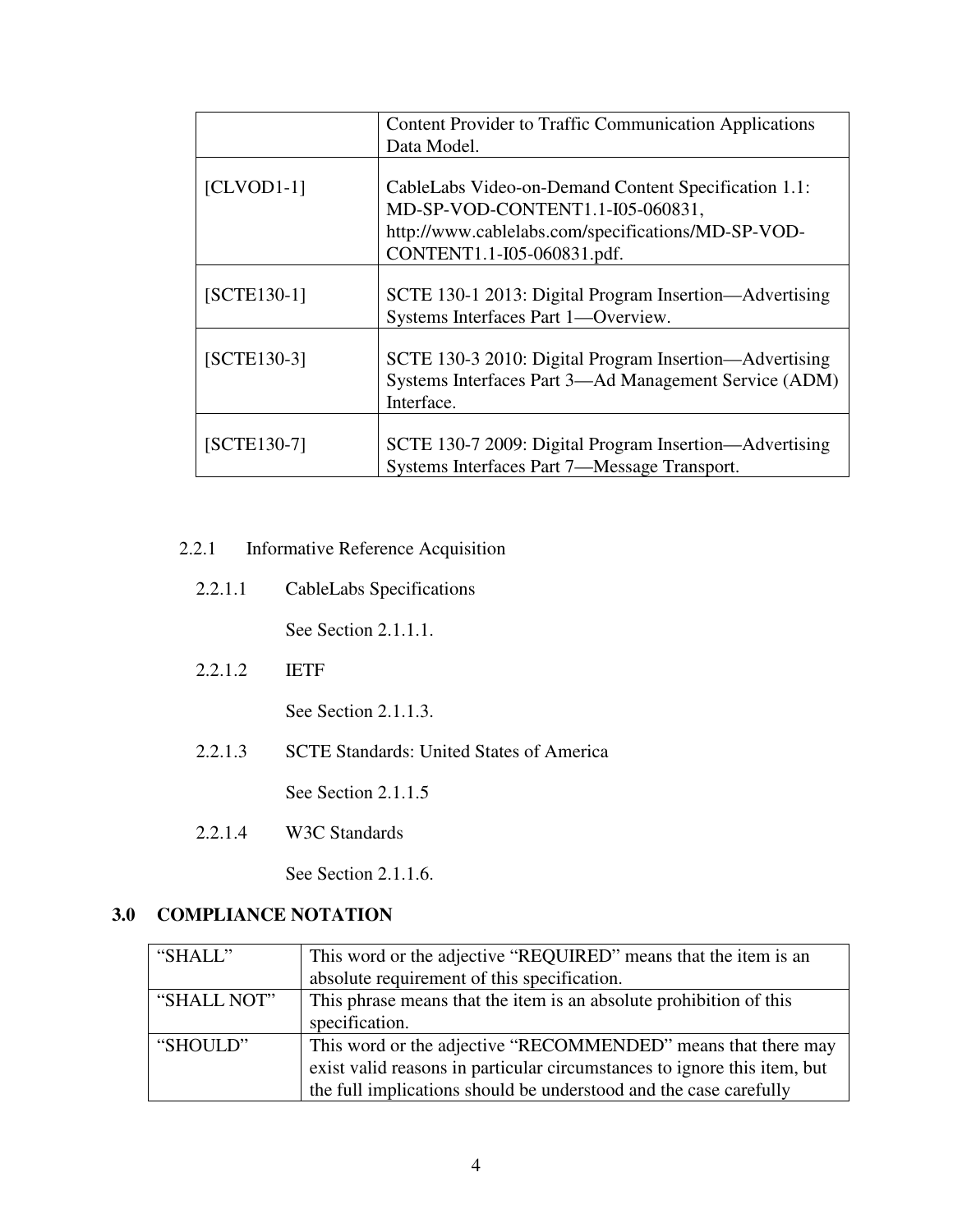|              | weighted before choosing a different course.                           |  |
|--------------|------------------------------------------------------------------------|--|
| "SHOULD NOT" | This phrase means that there may exist valid reasons in particular     |  |
|              | circumstances when the listed behavior is acceptable or even useful,   |  |
|              | but the full implications should be understood and the case carefully  |  |
|              | weighed before implementing any behavior described with this label.    |  |
| " $MAX"$     | This word or the adjective "OPTIONAL" means that this item is truly    |  |
|              | optional. One vendor may choose to include the item because a          |  |
|              | particular marketplace requires it or because it enhances the product, |  |
|              | for example; another vendor may omit the same item.                    |  |

## **4.0 DEFINITION OF TERMS**

Throughout this standard the terms below have specific meanings. Because some of the terms are defined in other SCTE documents having very specific technical meanings, the reader is referred to the original source for their definition. For terms defined by this standard, brief definitions are given below.

**content:** The video, audio, and data streams taken together as a single identifiable unit. Content may refer to the original entertainment (programming) content, an ad spot, an interactive or enhanced application asset, or any other similar asset.

**default endpoint**: The endpoint where messages are delivered in the absence of a message specific endpoint designation.

**endpoint:** An address, a Uniform Resource Identifier (URI), or a specific location where a logical service function or functions shall be found and consumed via message exchange.

**event:** A general term indicating something has happened or occurred.

**logical service:** A well-defined, self-contained set of functions accessible via one or more endpoints. The logical service has some type of underlying computer system that supports message communication.

**message:** The unit of communication between two logical services.

**program:** A time-bounded collection of video, audio, and data streams.

**registration-established service channel:** A service channel duration commencing with a successful registration and continuing until termination through deregistration.

**scope of uniqueness:** Uniqueness is context relative and for this specification's purpose shall be defined by one of following: global, service channel or element.

• **global uniqueness:** Global or universally unique and at no other time shall the item be compromised, reused, or otherwise taken to have more than one meaning. Enforcement of uniqueness as well as creation of globally unique identifiers is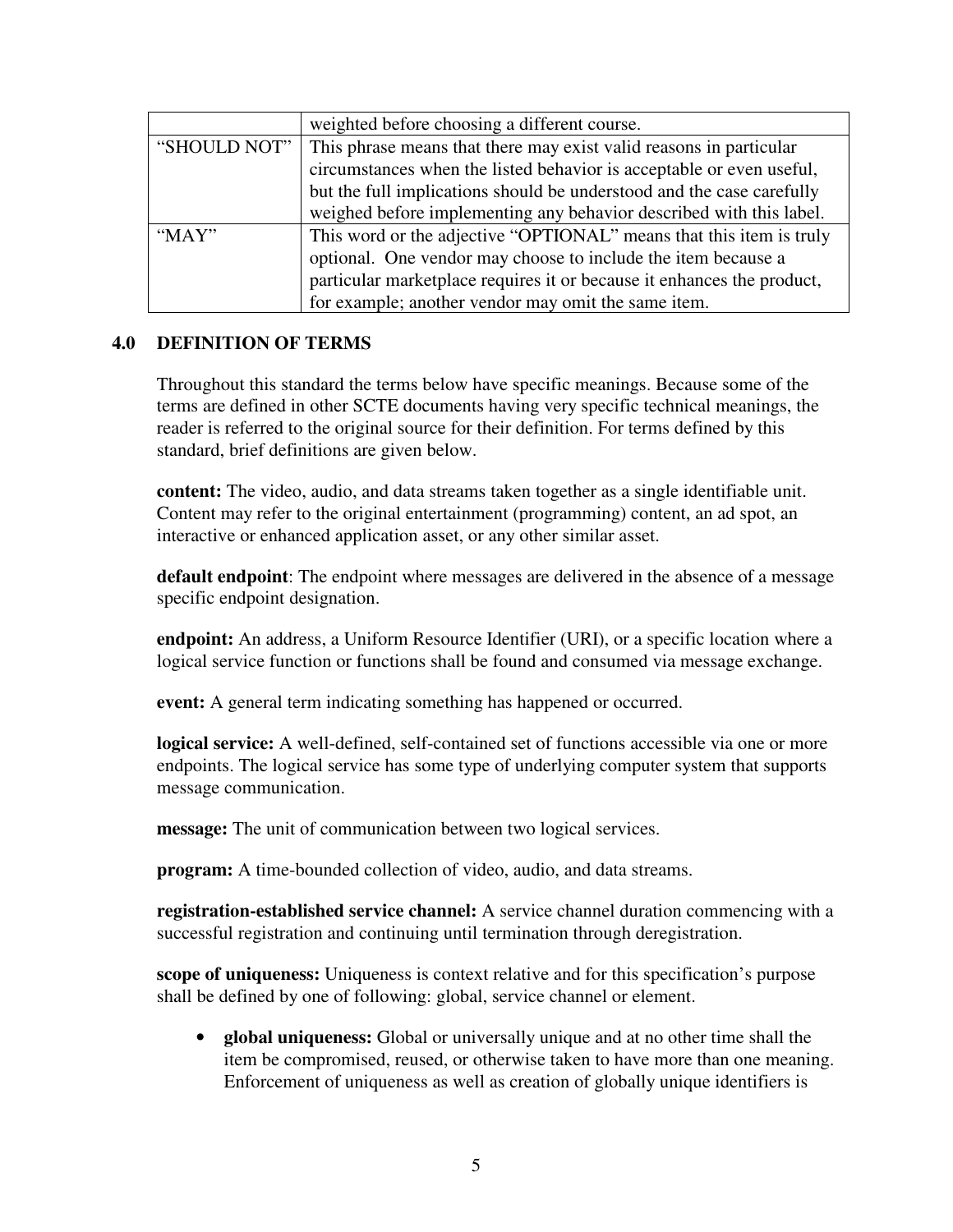outside the scope of this specification and RFC 4122 is recommended. See [RFC4122] for additional information.

- **service channel uniqueness:** Uniqueness scoped by the @identity attribute and the service channel and at no other time shall the item be compromised, reused, or otherwise taken to have more than one meaning. XML messages shall be service channel unique and a message shall not be compromised or reused for the duration of the service channel. Service channel uniqueness is relative only to the endpoints where the message exchange is occurring and within the identity domain of the two endpoints involved in the exchange. Enforcement of uniqueness as well as creation of identity unique identifiers is outside the scope of this specification and RFC 4122 is recommended. See [RFC4122] for additional information.
- **element uniqueness:** Generally, XML elements shall be unique according to existing XML compliance where the element's distinctiveness is unambiguous and unique relative to its immediate spatial relationship to other elements.

**service channel:** A message communication path between two logical services.

## **5.0 ABBREVIATIONS**

This document uses the following abbreviations:

**ADS:** Ad Decision Service.

**ADM:** Ad Management Service

**CIS:** Content Information Service

**HA:** High Availability

**IANA:** Internet Assigned Numbers Authority – See [RFC6838].

**POIS:** Placement Opportunity Information Service

**SIS:** Subscriber Information Service

**UPID:** Unique Program Identifier—See [SCTE35].

**URI:** Uniform Resource Identifier—See [RFC3986].

**UUID:** Universally Unique Identifier—See [RFC4122].

**XML:** Extensible Markup Language —See [XML].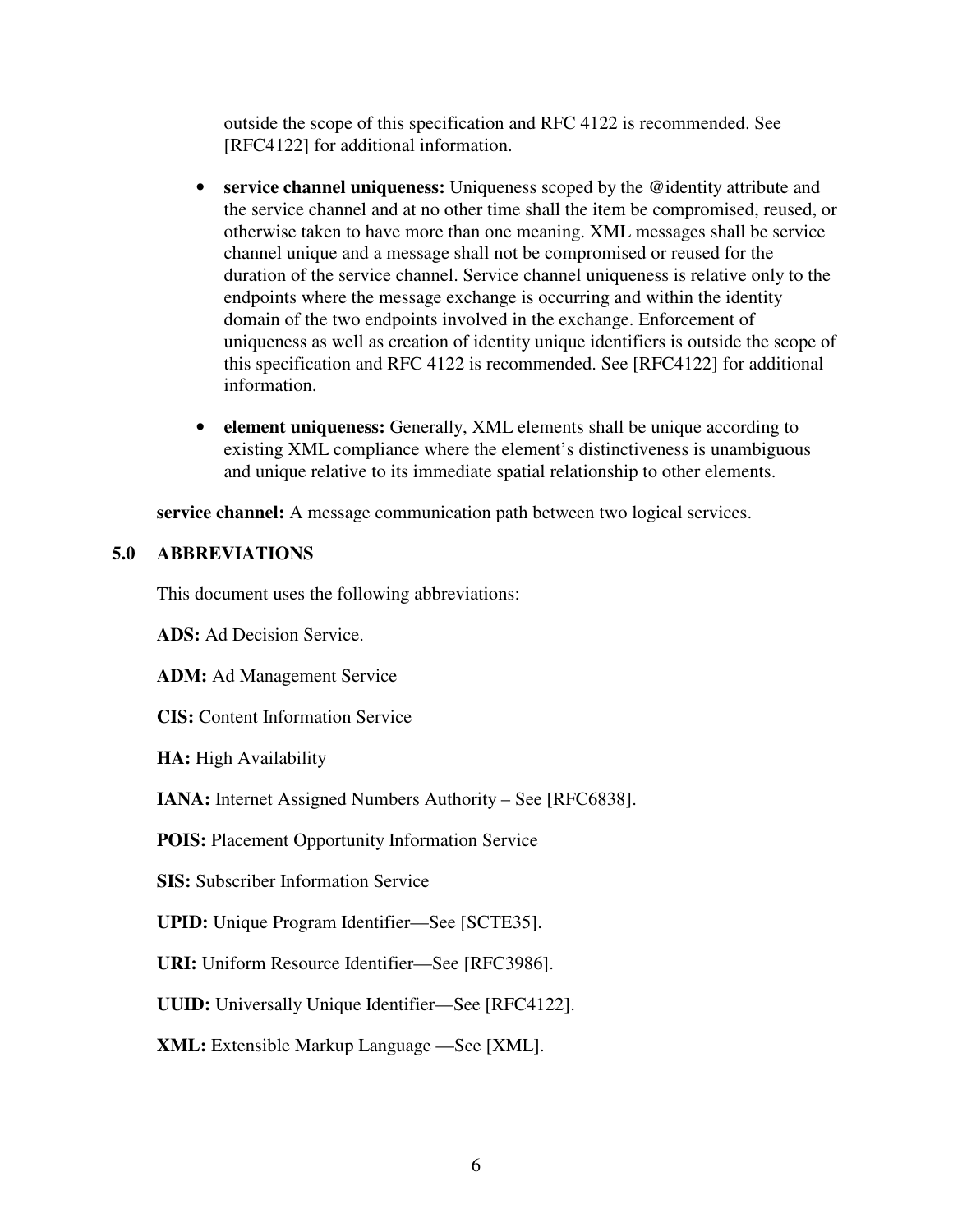## **6.0 INTRODUCTION**

This document defines the following:

- The extensible SCTE 130 message structure.
- A set of required messages that shall be implemented by all SCTE 130 compliant logical services.
- A common set of XML elements (i.e., core elements) which may appear in any SCTE 130 message or within any SCTE 130 defined element.
- Common XML attributes used by the core data elements which may also be used by any other element.

All externally defined SCTE 130 messages shall contain the appropriate common message attributes as defined herein.

This specification also defines requirements for the SCTE 130 message transport without specifying the actual transport implementation. SCTE 130 Part 7 [SCTE130-7] defines the normative transport specification.

## 6.1 Document Organization

This document provides a structured, logical approach to the core aspects of SCTE 130. Each subsequent section focuses on a particular specification aspect and the document's presentation order provides a top-down, conceptual introduction necessary to implement SCTE 130.

Section 7 explains the document's notational conventions. Section 8 defines the XML namespace usage and the applicable XML semantics. Section 9 introduces the message concepts and the core XML attributes which are the foundation of every SCTE 130 message. This section also defines the message exchange characteristics common to all SCTE 130 message interactions.

Section 9 and its subsequent sections often may reference XML attributes and elements defined later in the document. The reader may occasionally need to reference other sections of this document in order to find the complete explanation of a syntactic component.

Section 10 defines messages that shall be supported by every SCTE 130 logical service. Section 11 presents the core XML attributes followed by the principal specification XML elements with each group presented in alphabetical order. Appendix A concludes the document with the normative status code values, their meanings, and their message usage applicability.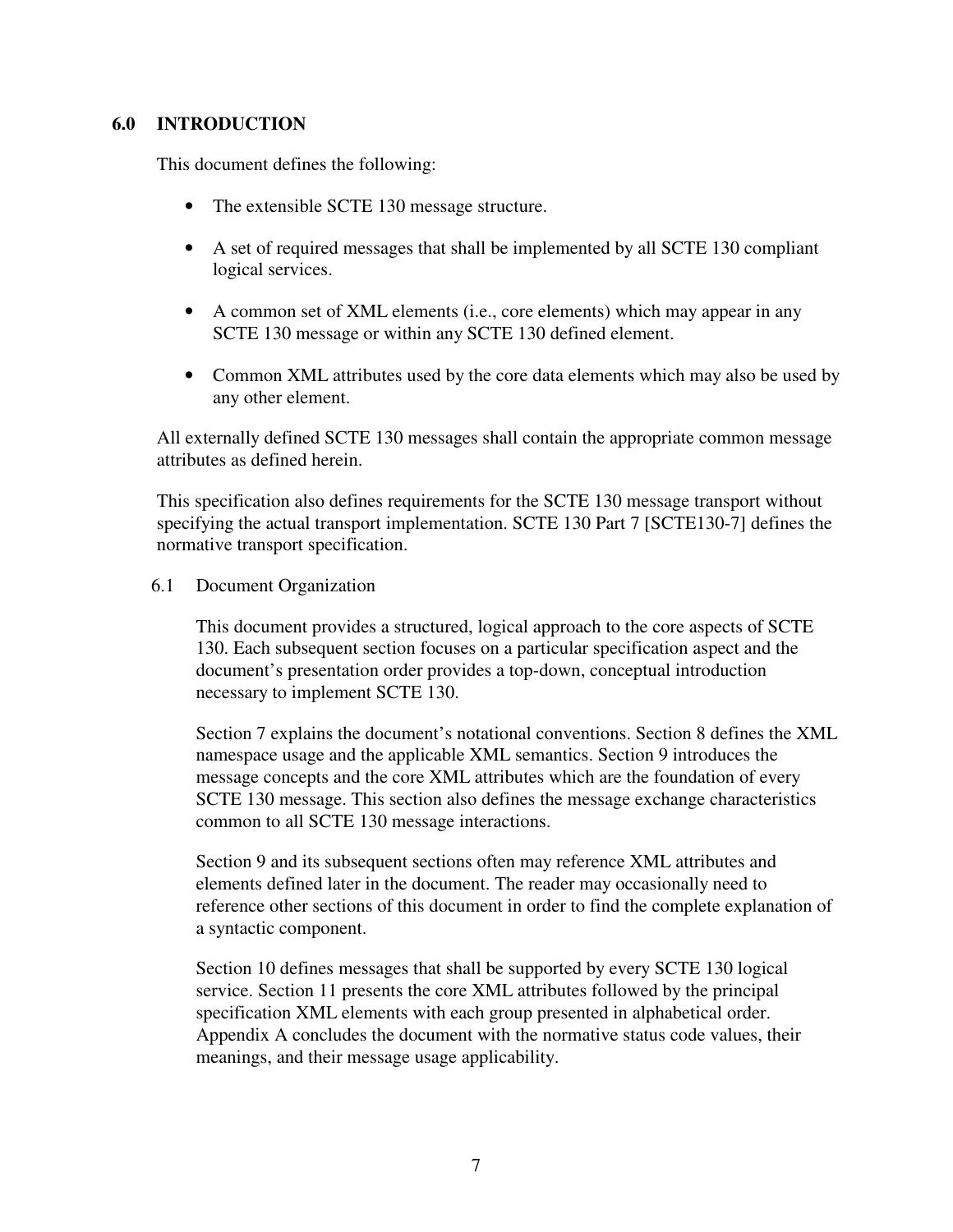## **7.0 NOTATIONAL CONVENTIONS**

#### 7.1 Normative XML Schema

Descriptions of messages, elements, and attributes are normative and, when combined with the normative XML schema document (provided separately), comprise the full normative specification. Non-normative schema illustrations and instance examples are included herein for informational purposes only. Any real or implied usage, semantics, or structure indicated by the schema illustrations and examples shall not be considered part of the specification.

No messages representing the interfaces defined in the schema are considered conformant unless they are valid according to the schema document. Additionally, other SCTE 130 standard normative parts may impose additional rules or restrictions that shall be adhered to in order for the messages to be considered conformant to those parts.

In the case where the written normative specification (for example, this document) and the normative schema document (i.e., the separately provided XML 'xsd' file) conflict, the written normative specification shall take precedence over the XML schema document.

The inclusion of a normative XML schema document does not require or imply the specific use of the schema nor a requirement that a message be validated.

#### 7.2 Document Conventions

XML elements may be listed in the format "element" or "prefix:element" without the double-quotes where "prefix" denotes the appropriate namespace defined in Section 8 and "element" denotes the name of the element. A slash "/" denotes that a child XML element or XML attribute follows.

XML attributes are listed in the format "@attribute" or "@prefix:attribute" without the double-quotes where "prefix" denotes the appropriate namespace defined in Section 8. An "@" character without the double-quotes denotes an XML attribute as opposed to an XML element, and "attribute" denotes the name of the attribute.

When describing concrete XML schemas, an element wildcard  $(\langle x \cdot x \cdot a \cdot a \cdot y \rangle)$  is represented by the notation ##any. The ##any element refers to all namespaces including the namespace defined by this document. Any SCTE 130 or alternative namespace element may be included.

The constrained wildcard element <xsd:any namespace="##other"/> is represented by ##other. The ##other element refers to all other namespaces except the namespace defined by this document. Any non-SCTE 130 Part 2 namespace element may be included.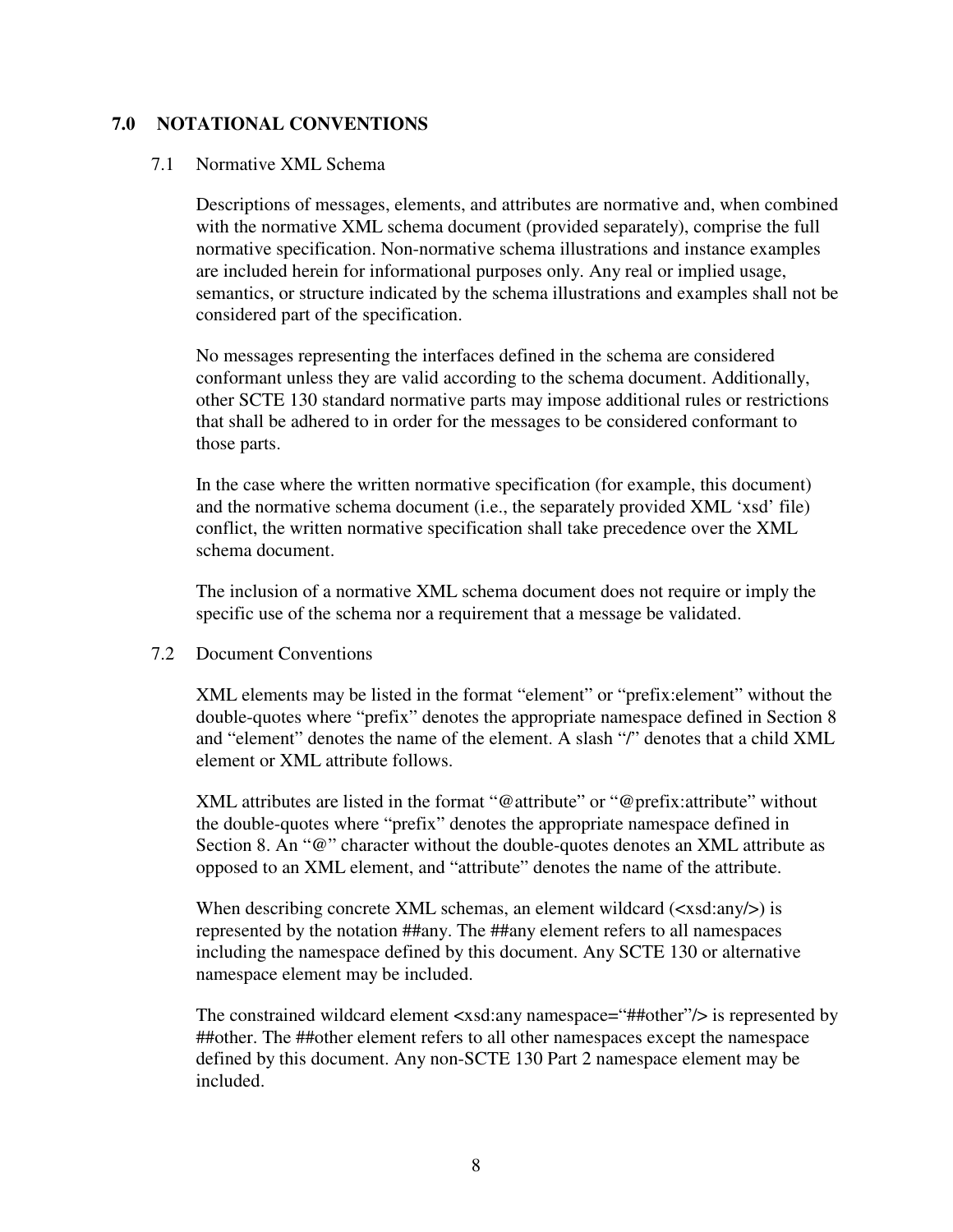An attribute wildcard (<xsd:anyAttribute/>) is represented by the notation @##any (or 'any ##any' within the schema diagrams). The ##any attribute indicates that any SCTE 130 defined or alternatively defined attribute may be included.

Figure 1 explains the schema illustration technique used throughout the SCTE 130 specifications. Symbols and their meanings are explained within the figure.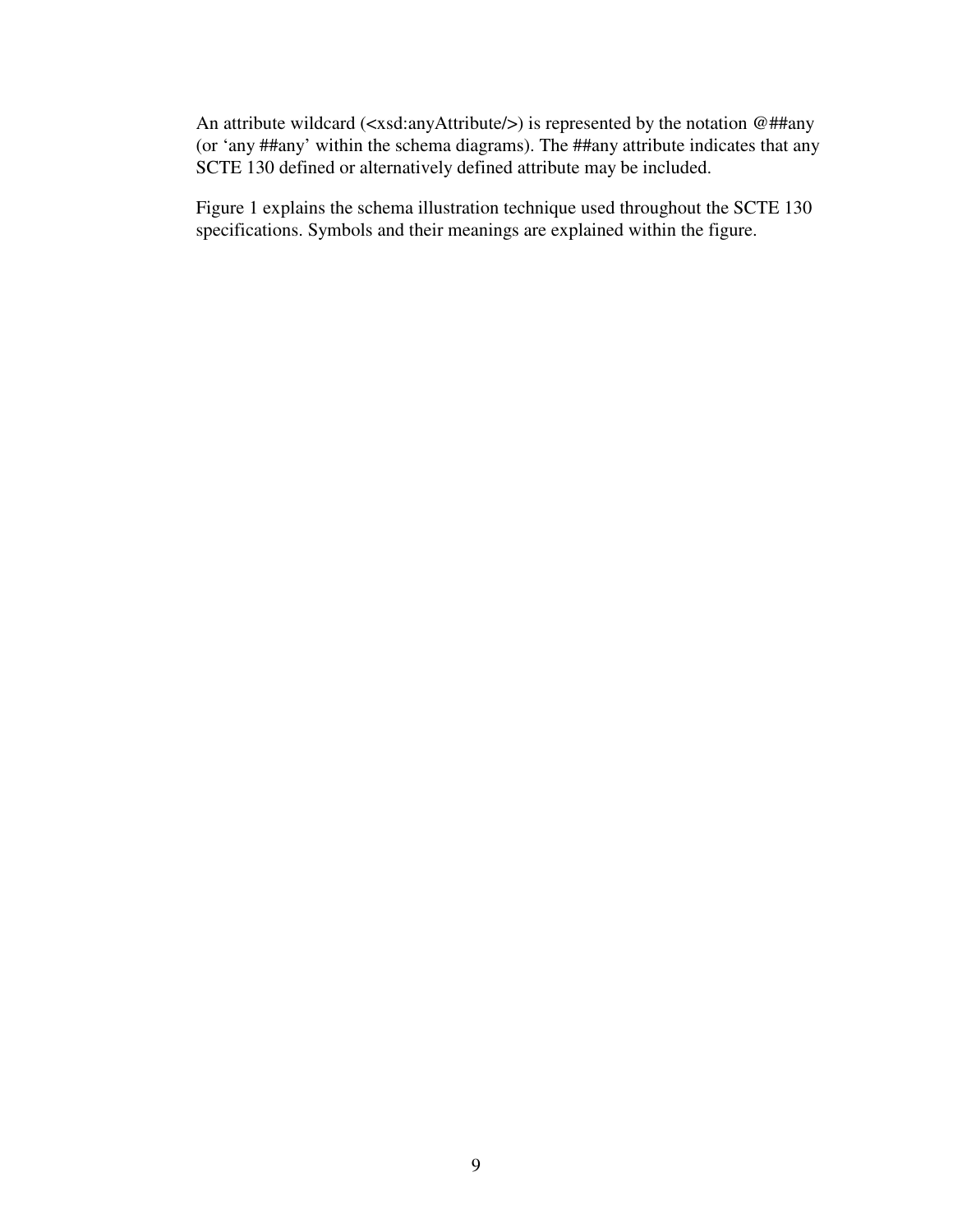

**Figure 1: Schema Illustration Explanation**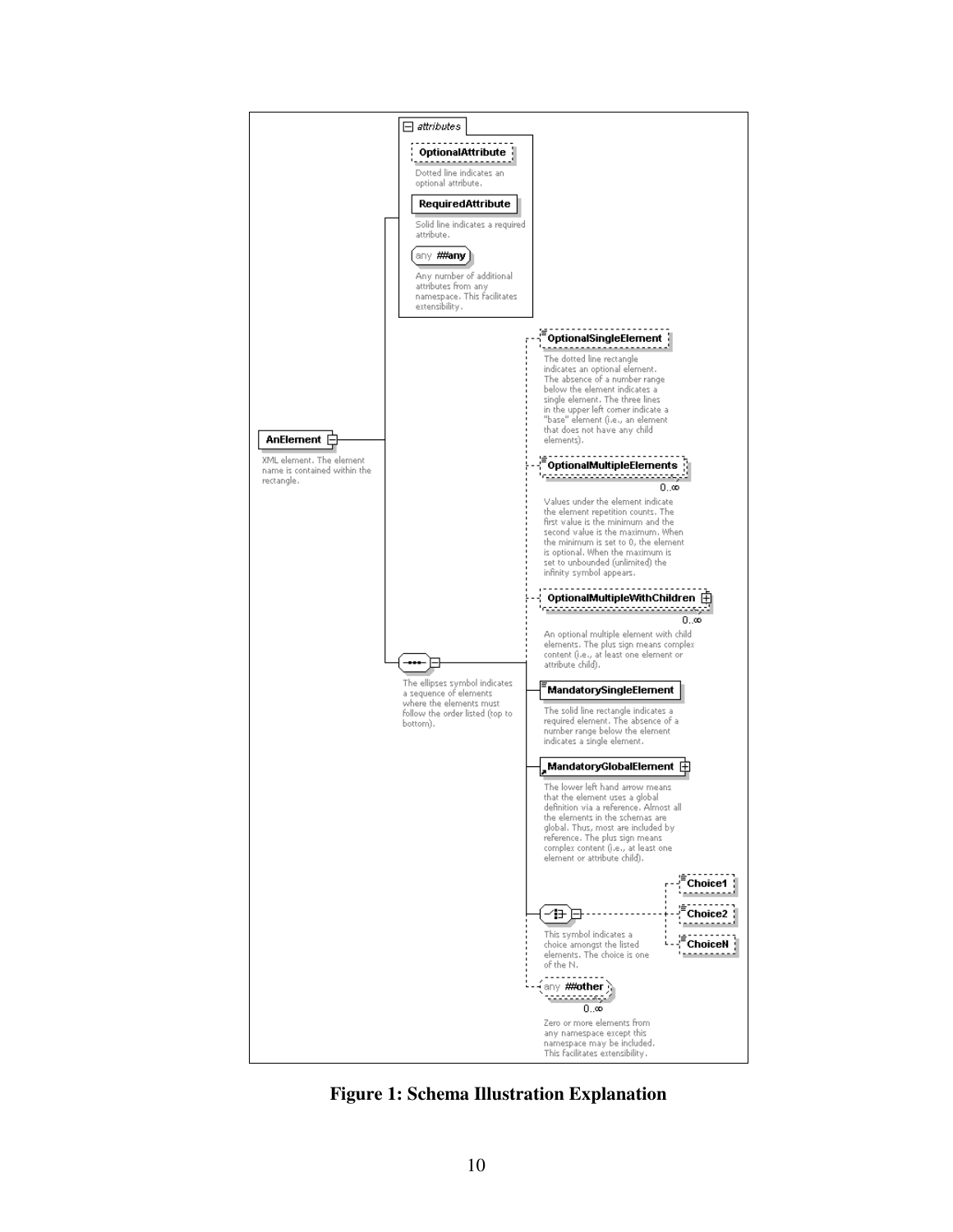## **8.0 XML NAMESPACES**

This document uses the prefix *'core'* for the interface associated with this specification's XML namespace URI. This URI shall be used by all implementations applying this specification. Table 1 lists the prefix, the corresponding namespace, and a description of the defining specification.

| <b>Prefix</b> | <b>Namespace</b>                            | <b>Description</b>                  |
|---------------|---------------------------------------------|-------------------------------------|
| core          | http://www.scte.org/schemas/130-2/201x/core | $\vert$ SCTE 130 Part 2 (i.e., this |
|               |                                             | document)                           |
| xsd           | http://www.w3.org/2001/XMLSchema            | XML foundation. See                 |
|               |                                             | [XMLSchemaP1].                      |

#### **Table 1: XML Namespace Declarations**

The namespace is formatted per the SCTE recommendation and includes the SCTE 130 version through the inclusion of a date, which may minimally be a specification year identifier.

#### 8.1 Unknown/Unrecognized/Unsupported XML Elements and Attributes

Generally, unknown, unrecognized or unsupported XML elements and attributes contained within SCTE 130 messages and elements should be ignored during message processing. Specifically, these are elements or attributes which the implementation does not understand or expect. The logical service should generate an appropriate response message for any element or attribute in this categorization. For example, the return message might contain an informational Note element. Ideally, validation should be utilized to identify and report prohibited constructs through the appropriate mechanisms. Elements and attributes that are prohibited by a namespace should generate an appropriate error response message.

#### 8.2 Element Order

Element order is constrained by the schemas and must be preserved throughout processing of the XML document. In particular, the order of elements affects the end result of the processing. Consequently, an implementation failing to preserve the order may cause incorrect processing results. Subsequently, the process of producing an abstract XML Information Set (InfoSet) from a concrete XML document, e.g., by parsing it, shall always result in the same abstract InfoSet, with the same element order per XML InfoSet. (See [XMLInfoSet] for additional information.) Any intermediary processing may enhance the XML document but it shall not alter the abstract InfoSet element order (i.e., the XML elements comprising the document shall stay in document order).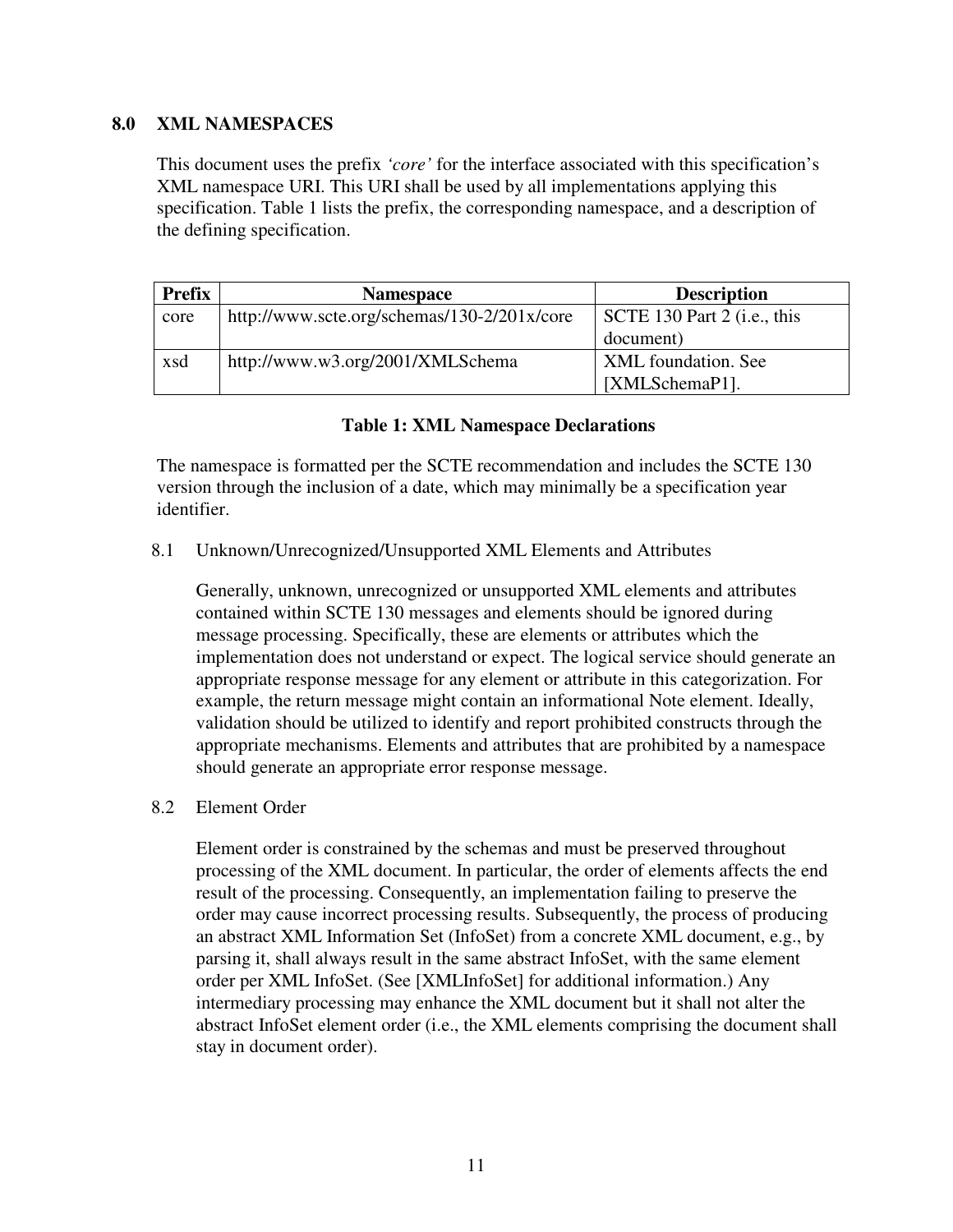## 8.3 Language Identification

In document processing, it is often useful to identify the natural or formal language in which the content is written. A special attribute named xml:lang may be inserted in documents to specify the language used in the contents and attribute values of any element in an XML document. See [XML] for the allowed values. Typically, the xml:lang attribute is utilized with an xsd:string type.

## **9.0 SCTE 130 MESSAGE BASICS**

A logical service is a self-contained set of functions accessible via one or more endpoints where each function is accessed via an XML document exchange. An endpoint identifies where a function may be found and consumed and multiple functions may be found at the same endpoint. Endpoint discovery is outside the scope of this specification. A message is the unit of communication between two logical services. All SCTE 130 identified logical services exchange information based on a common XML schema defined herein.

The XML document root element for all communication exchanges is a specific form of request, response, notification or acknowledgement element referred to as a message. Communication involves a two-way message exchange of a specific paired message set as illustrated in Figure 2. The possible exchanged message sets shall be either a request/response message pair or a notification/acknowledgement message pair. All other message combinations shall not be allowed. When a request or notification message is received by an SCTE 130 logical service, then the appropriately paired response or acknowledgement message shall be returned.



## **Figure 2: Basic Communication Overview**

Figure 3 illustrates a single logical service may be simultaneously communicating with multiple other logical services.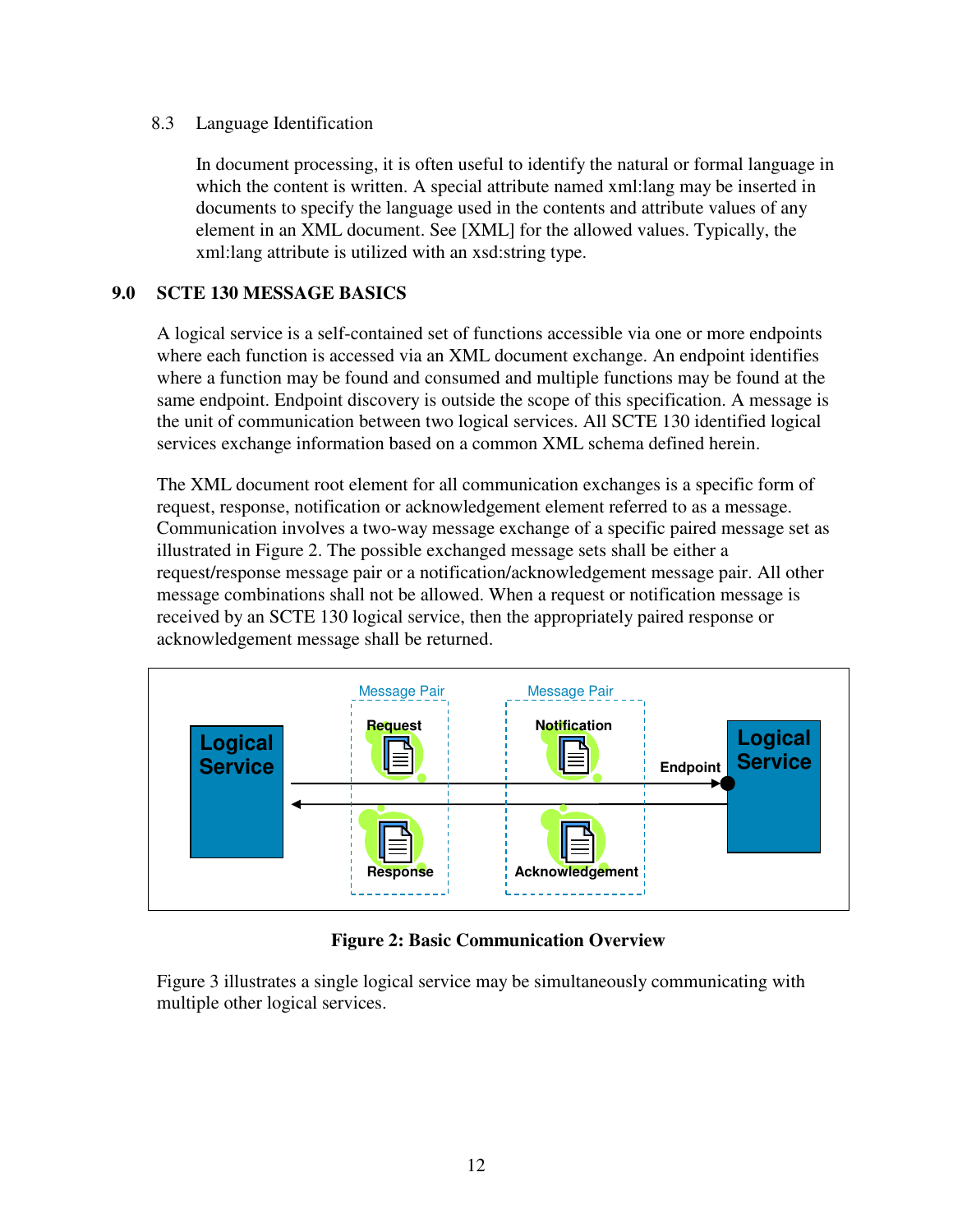

**Figure 3: Service Channel Illustrated** 

A service channel is the message communication path between two logical services which exists for one of the following durations: the duration marked by the first message of a service registration and ending with the last message of service deregistration or the single request/response message transaction where the messages are permitted outside the registration-established service channel scope.

Once successfully constructed, the registration-established service channel shall remain active until terminated via deregistration. Normal termination of a service channel shall occur via a deregistration message exchange. Abnormal termination (e.g., a system failure, etc.) may require alternative deregistration mechanisms outside the scope of this specification. (Note: SCTE 130 Part 7 provides additional details. See [SCTE130-7] for supplementary information.)

Since an SCTE 130 message element is the XML document root element, all SCTE 130 messages shall share a common base syntactic structure as defined in the following sections.

9.1 Common Schema for All Messages

All SCTE 130 message XML elements shall share a common attribute definition though individual messages may contain additional attributes. Refer to the individual message schemas for specific details. Figure 4 illustrates the SCTE 130 message common attribute schema.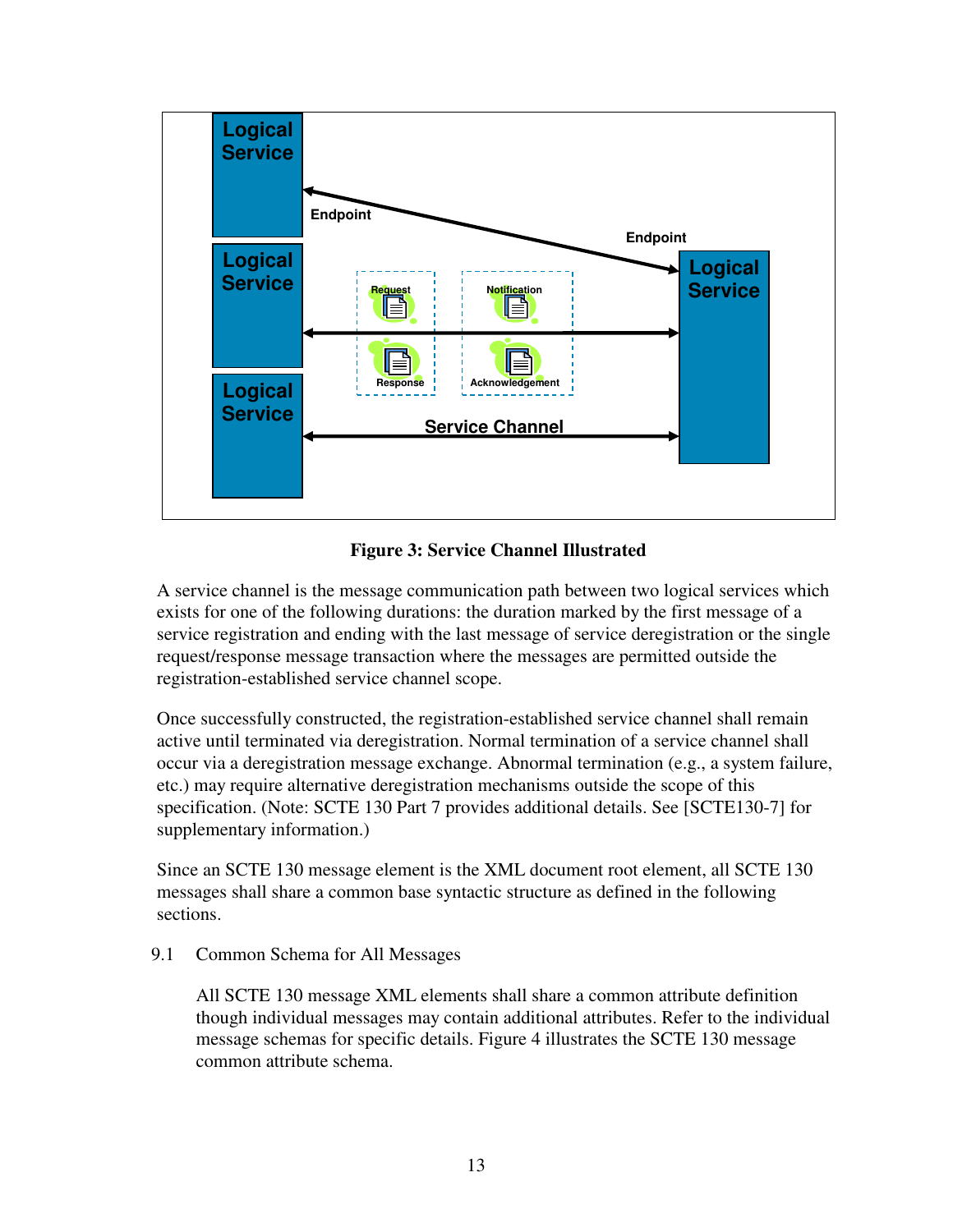

**Figure 4: SCTE 130 Message Common Attribute Schema** 

A single SCTE 130 message shall be identifiable via its @messageId attribute. The individual SCTE 130 message specification version shall be identified via the @version attribute. The logical service message origin shall be specified using the @identity attribute and a further refinement may be provided via the @system attribute.

9.1.1 Semantic Definitions for the SCTE 130 Message Common Attributes

**@messageId [Required, messageIdAttrType]**—The message identifier. Every SCTE 130 message instance shall have a service channel unique value. The @messageId should be a Universally Unique Identifier as defined by RFC 4122 (see [RFC4122]). See Section 11.2.4 for additional information.

**@version [Required, versionAttrType]**—The SCTE 130 message specification version number. The value shall be specified by the individual SCTE 130 specification parts. For all messages defined herein, the value shall be "1.2". See Section 11.2.9 for the attribute's type definition.

**@identity [Required, identityAttrType]**—The origin logical service identifier. A globally unique identifier associated with the logical service. See Section 11.2.1 for additional information.

**@system [Optional, systemAttrType]**—The message source identifier. See Section 11.2.8 for additional information.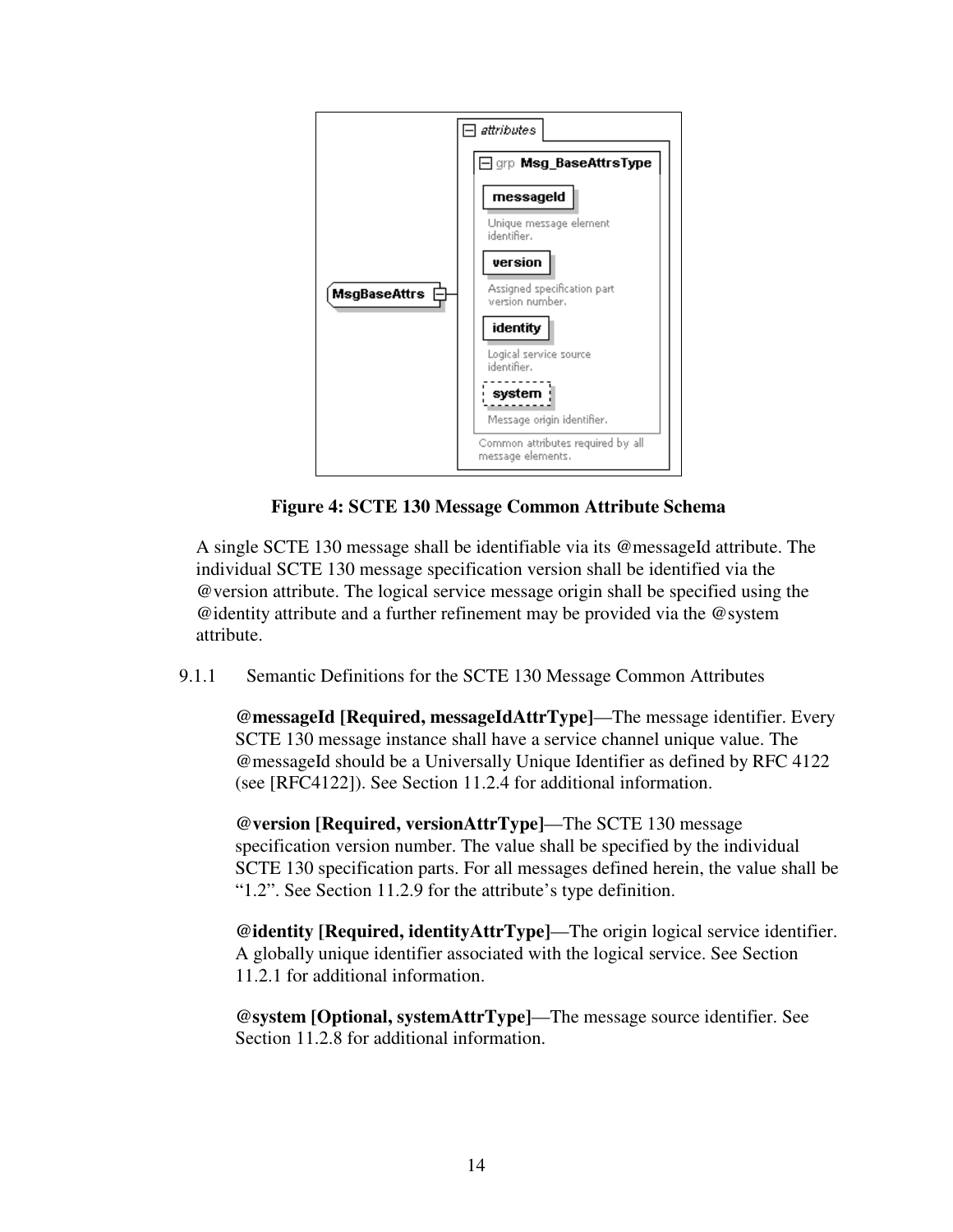9.2 Request and Notification Messages Base Schema

Figure 5 and Figure 6 illustrate the SCTE 130 request and notification messages base schema.



**Figure 5: Request Message Base Schema**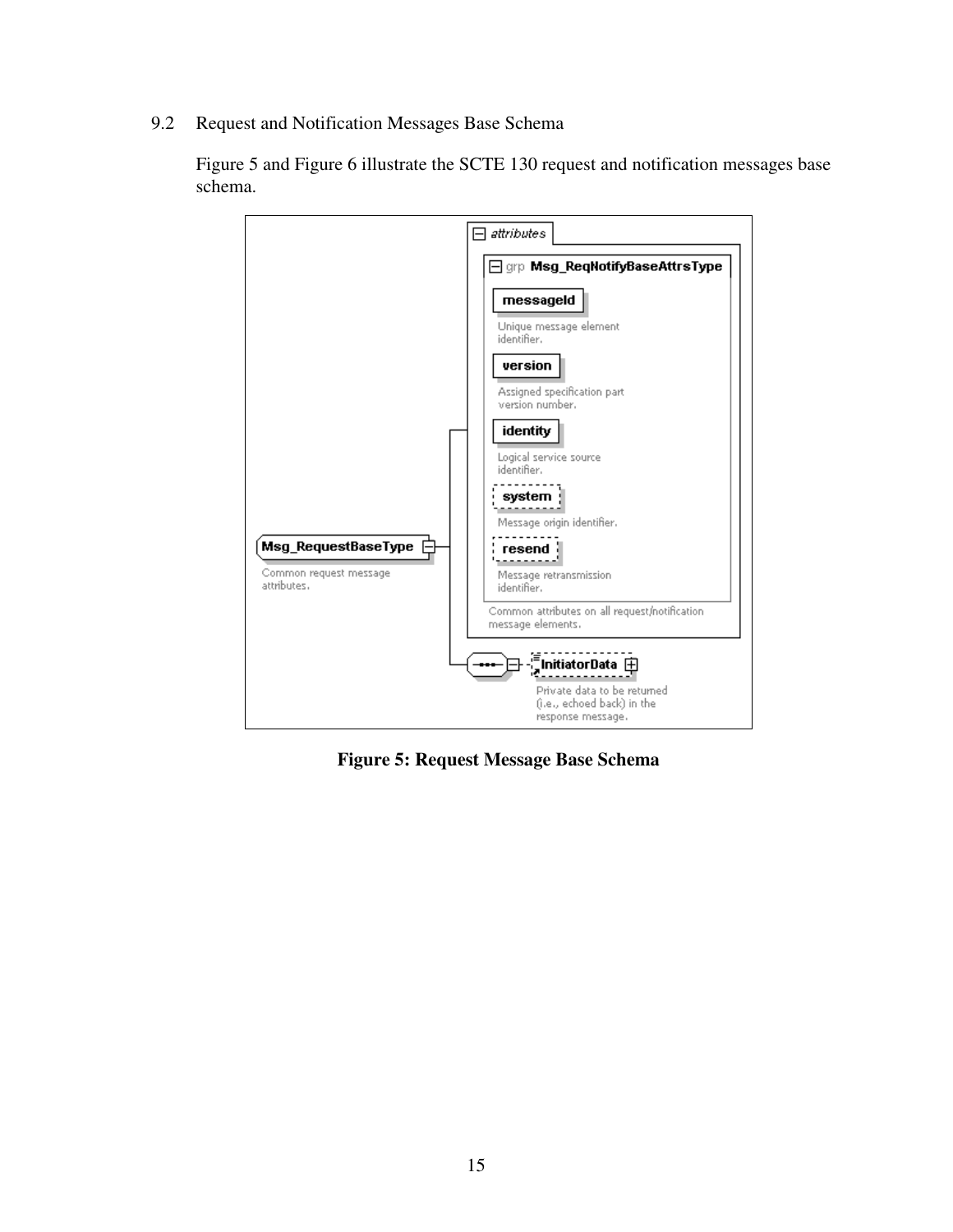

## **Figure 6: Notification Message Base Schema**

9.2.1 Semantic Definitions for the Request and Notification Messages Base Schema

**@messageId [Required, messageIdAttrType]**—The message identifier. See Section 9.1.1 for additional information.

**@version [Required, versionAttrType]**—The message specification version. See Section 9.1.1 for additional information.

**@identity [Required, identityAttrType]**—The origin logical service identifier. See Section 9.1.1 for additional information.

**@system [Optional, systemAttrType]**—The message source identifier. See Section 9.1.1 for additional information.

**@resend [Optional, resendAttrType]**—The message identifier of a previously sent original message (i.e., the @messageId of a previous message) for which this message is a retransmit. See Section 9.4.7 and Section 11.2.7 for additional information.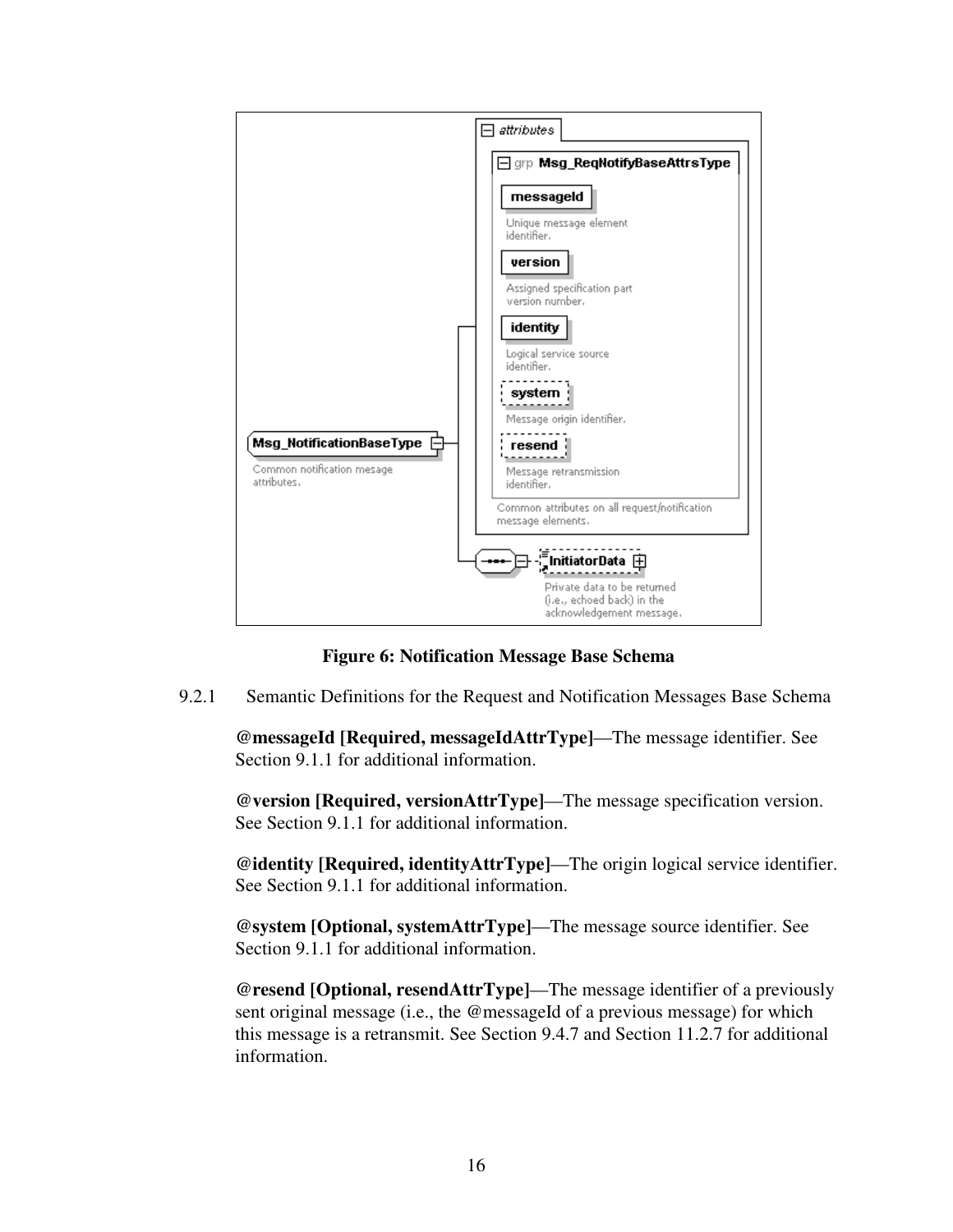**InitiatorData [Optional]**—The InitiatorData element contains implementation specific private data. If the element is present in the request or notification message, the corresponding response or acknowledgement message shall include an exact copy of the original element. Figure 9 illustrates the linkage. If the InitiatorData element is omitted from the original request or notification message, the element shall not be present in the corresponding response or acknowledgement message. See Section 11.14 for additional information.

9.3 Response and Acknowledgement Messages Base Schema

Figure 7 and Figure 8 illustrate the SCTE 130 response and acknowledgement messages base schema.



**Figure 7: Response Message Base Schema**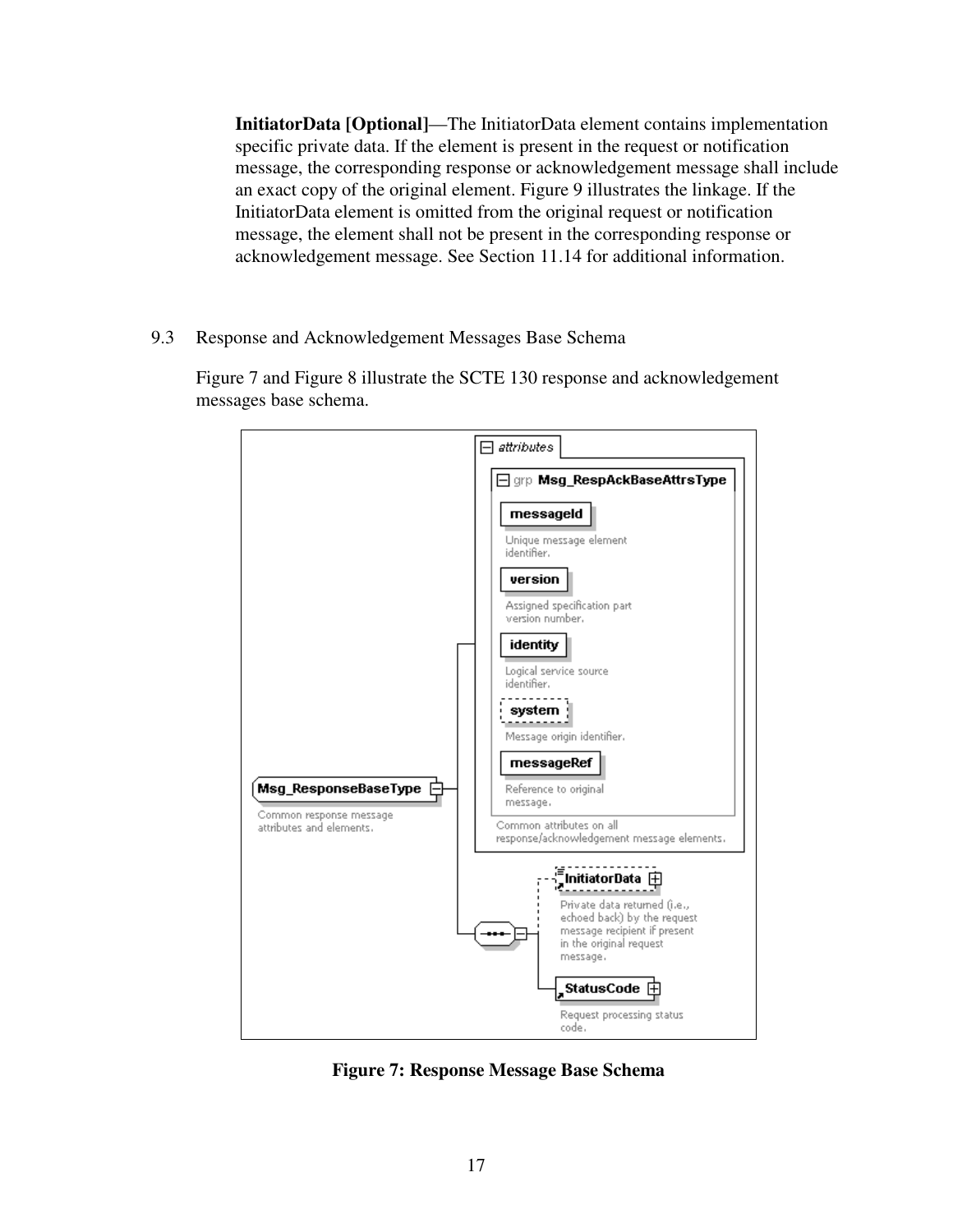

**Figure 8: Acknowledgement Message Base Schema** 

9.3.1 Semantic Definitions for the Response and Acknowledgement Messages Base Schema

**@messageId [Required, messageIdAttrType]**—The message identifier. See Section 9.1.1 for additional information.

**@version [Required, versionAttrType]**—The message specification version. See Section 9.1.1 for additional information.

**@identity [Required, identityAttrType]**—The origin logical service identifier. See Section 9.1.1 for additional information.

**@system [Optional, systemAttrType]**—The message source identifier. See Section 9.1.1 for additional information.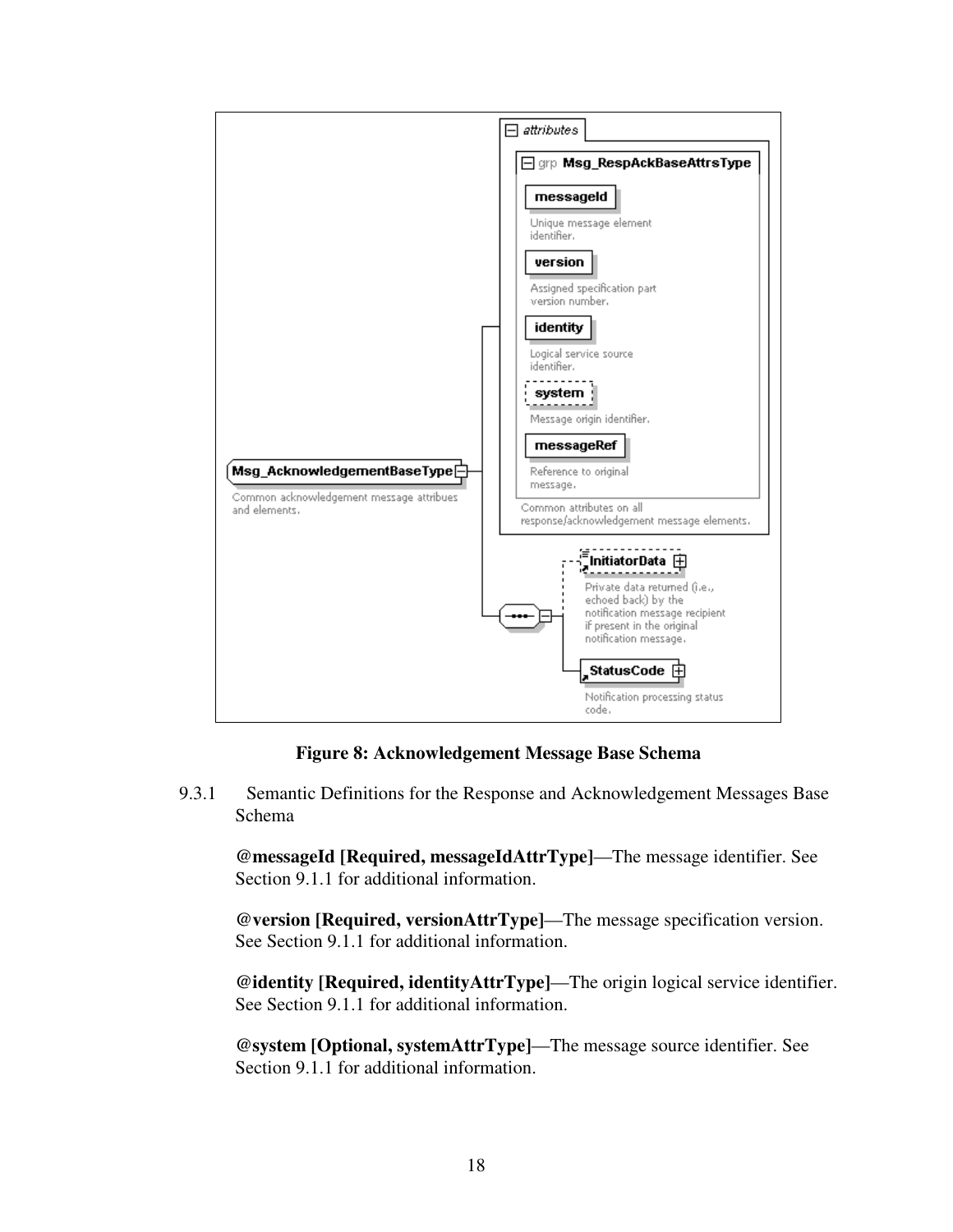**@messageRef [Required, messageRefAttrType]**—An attribute in all response and acknowledgement messages which references the paired request or notification message. The attribute's value is the request or notification message's @messageId attribute value from the paired SCTE 130 message. See Section 11.2.5 for additional information. Figure 9 illustrates the linkage.



**Figure 9: @messageRef and InitiatorData Paired Message Linkage** 

**InitiatorData [Optional]**—The InitiatorData element shall be present if the initiating request or notification message contained the element and the element shall be an exact copy of the original element (i.e., the element is being echoed back). Figure 9 illustrates the linkage. If the InitiatorData element is omitted from the original request or notification message then the element shall not be present in the corresponding response or acknowledgement message. See Section 11.14 for additional information.

**StatusCode [Required]**—An applicable processing status code. See Section 11.19 for additional information.

## 9.4 SCTE 130 Message Characterizations

9.4.1 Transport Mechanisms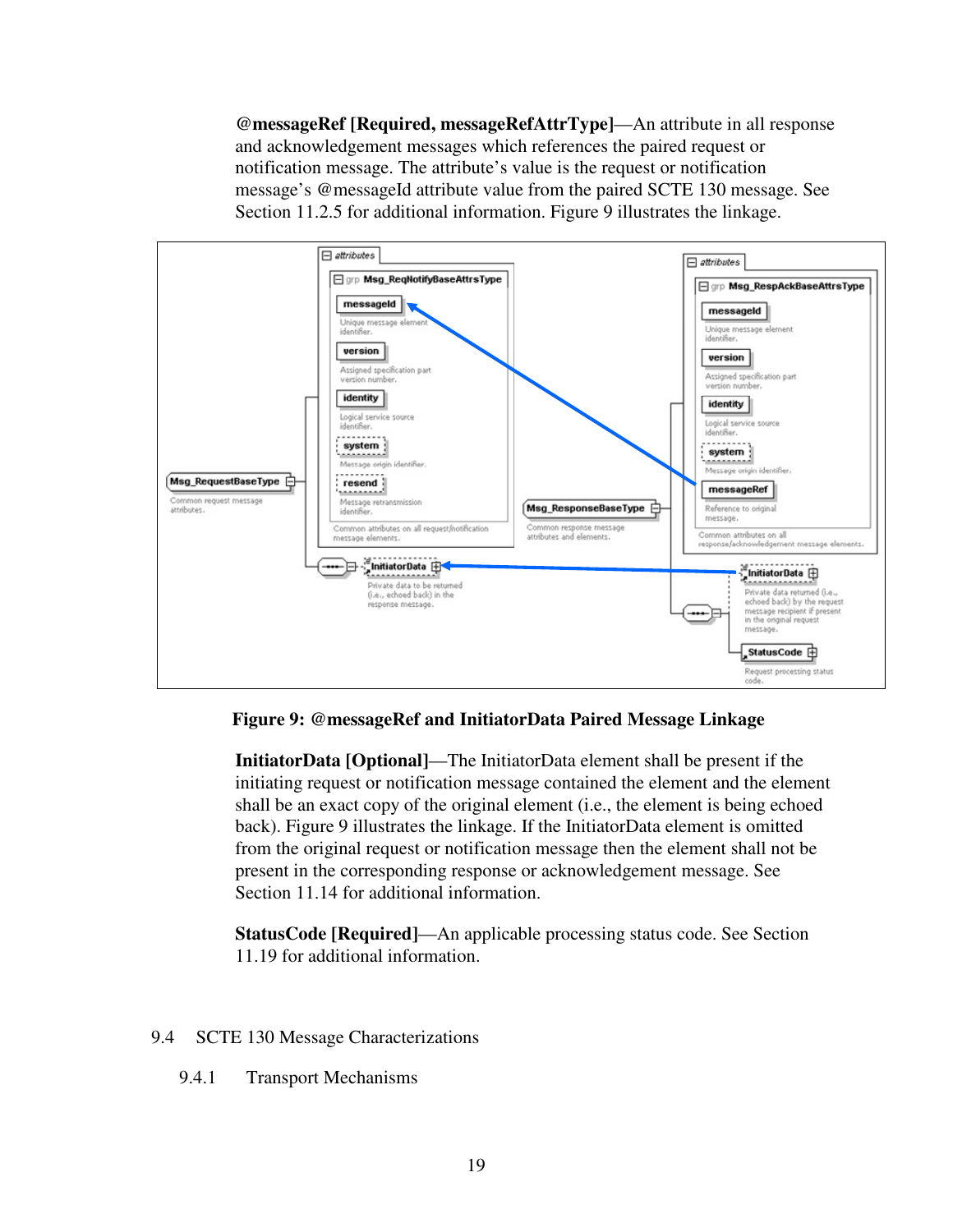SCTE 130 requires a reliable transport for delivery of all messages. This document does not define the specific mechanism or protocol for transporting messages nor does it restrict the choice of transport mechanisms in any way. (Note: SCTE 130 Part 7 [SCTE130-7] defines the transport details.)

SCTE 130 does not expressly require, prohibit, or mandate that a message exchange occur directly between two SCTE 130 logical services. Messages may be passed and/or routed through intermediaries as long as such activity does not compromise the SCTE 130 message specification defined herein or any other SCTE 130 specification part.

When there is an intermediary system between a pair of logical services, such as illustrated in Figure 10, there shall be two independent service channels. One service channel shall exist between the original requesting system and the intermediary; the second service channel shall exist between the intermediary and the original responding system. The actions taken within the intermediary system are outside the scope of this specification and there is no relationship between the two service channels within the context of this specification (i.e., this specification does not impose restrictions or constraints on the actions taken by the intermediary outside of the service channels). However, the intermediary shall ensure that each service channel follows the specification requirements.



## **Figure 10: Intermediary Logical Service**

## 9.4.2 Message Order

This document does not define any mechanisms for sending or processing messages in a specific order. It is the responsibility of the message sending system and the selected transport to send them in such a manner as to facilitate processing in an appropriate order. (Note: SCTE 130 Part 7 [SCTE130-7] defines transport details.)

## 9.4.3 Multiple Messages

As supported by the transport protocol, a message initiator or message respondent may have multiple messages to the same logical service endpoint outstanding or in transit simultaneously. Consequently, there may be multiple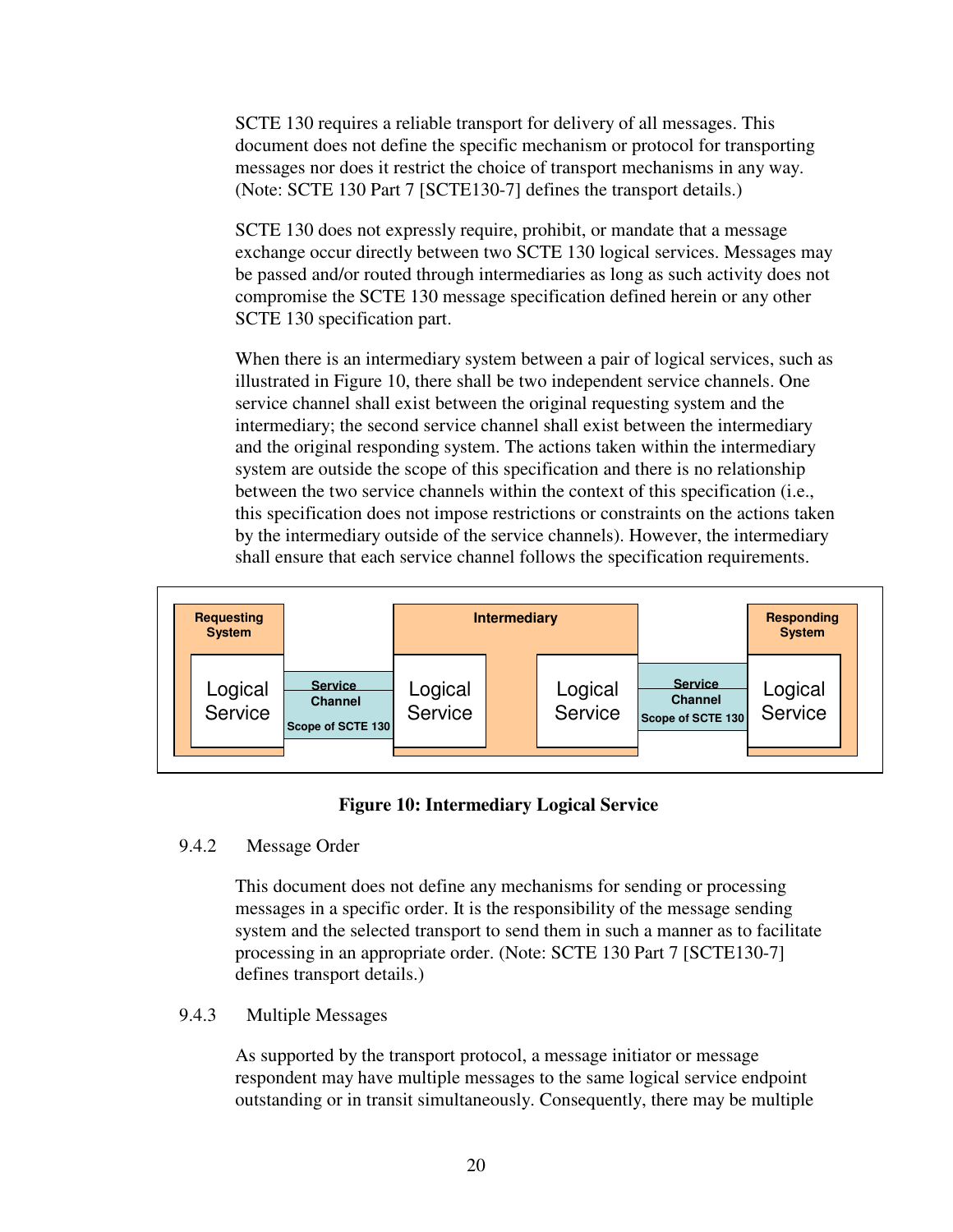messages "in flight" concurrently. (Note: SCTE 130 Part 7 [SCTE130-7] defines the transport details.)

## 9.4.4 Message Timeliness

This document does not specify a maximum response or acknowledgement time limit. SCTE 130 Part 7 [SCTE130-7] may specify a transport specific timeout value. Though SCTE 130 requires a reliable transport, implementations should be prepared to handle the case when no paired response or acknowledgement message returns in a timely manner. Subsequent error behavior and recovery is outside the scope of this specification.

## 9.4.5 Message Specification Versioning

The specific SCTE 130 specification version for an SCTE 130 message shall be identified as a combination of both the SCTE 130 part specific XML namespace (which contains a revision date identifier) and the SCTE 130 message's @version attribute. Using this identification schema, forward compatible transforms may be defined in order to facilitate future specification compatibility.

## 9.4.6 Message Error Handling

This document defines a single mechanism for communicating request or notification message processing errors via the appropriate paired response message. The paired response or acknowledgment message describes the original message processing result which includes message handling, execution, and processing. The result is supplied via the StatusCode element and it may specify one or more errors, warnings, or informational descriptions via the Note elements.

In the case of an error in the response or acknowledgement message, the response or acknowledgement message receiver may optionally use the service status message exchange (i.e., ServiceStatusNotification and ServiceStatusAcknowledgement) to inform the response/acknowledgment sender of an error (for example a malformed response or acknowledgement message). The response/acknowledgement message receiver is not required to inform the sender of an error.

Additionally, alternate reporting mechanisms may be defined by the individual specification parts for specific cases (such as the SCTE 130 Part 3 PlacementStatusNotification message—see [SCTE130-3]). Refer to the individual specifications for additional information.

Asynchronous or unsolicited event reporting (including error, warning, or informational events) not occurring as the direct result of request or notification message processing shall be signaled using the service status message exchange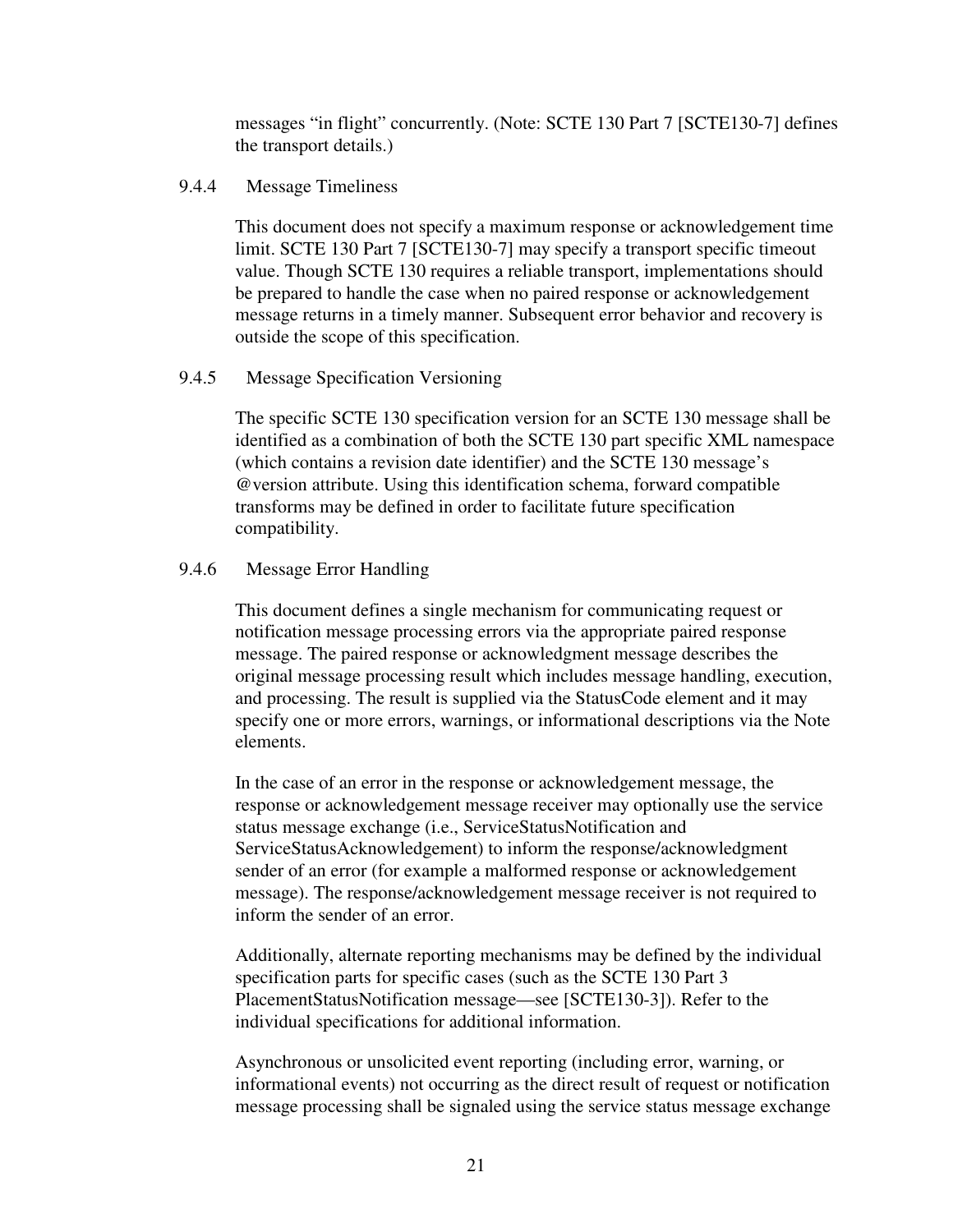(i.e., a ServiceStatusNotification and ServiceStatusAcknowledgement message transaction).

### 9.4.7 High Availability and Message Retransmission

Every logical service endpoint shall adhere to and implement the capabilities described in this section in support of intra-service high availability (HA) regardless of whether or not the endpoint implements a high availability feature set. By mandating support of these capabilities, the specification enables HA and non-HA implementations to interoperate.

Every message shall support an optional, opaque InitiatorData element. (See Section 11.14 for additional information on the InitiatorData element.) The InitiatorData element may be used to carry arbitrary data which shall be populated by the sender of the request or notification message and echoed back by the respondent in the corresponding response or acknowledgment message. The respondent's InitiatorData element shall be an exact copy of the InitiatorData element from the corresponding request or notification message when present in the paired message. The respondent shall include the InitiatorData element in any response or acknowledgement message where the corresponding request or notification message contained an InitiatorData element.

A request or notification message may contain an @resend attribute, which indicates that this message is a retransmission of a previous message. The @resend attribute value shall contain the originally transmitted message's @messageId attribute value. See Section 11.2.7 for additional information on the @resend attribute. The retransmitted response or acknowledgement message shall have its @messageRef attribute set to the retransmitted request or notification message's @messageId attribute value and this attribute shall not be set to the @resend attribute value (i.e., the paired response message's @messageRef shall always be the @messageId attribute value of its paired mate).

The following sections describe the message initiator and message respondent capabilities and constraints.

#### 9.4.7.1 Message Initiator

The message pair initiator shall be responsible for determining the appropriate course of action should the message pair's response or acknowledgement message not be received by the initiator in a timely manner. The definition of "received in a timely manner" is implementation dependent and outside the scope of this specification. Typically, the initiator may choose between the following two actions if the response or acknowledgement message is not received: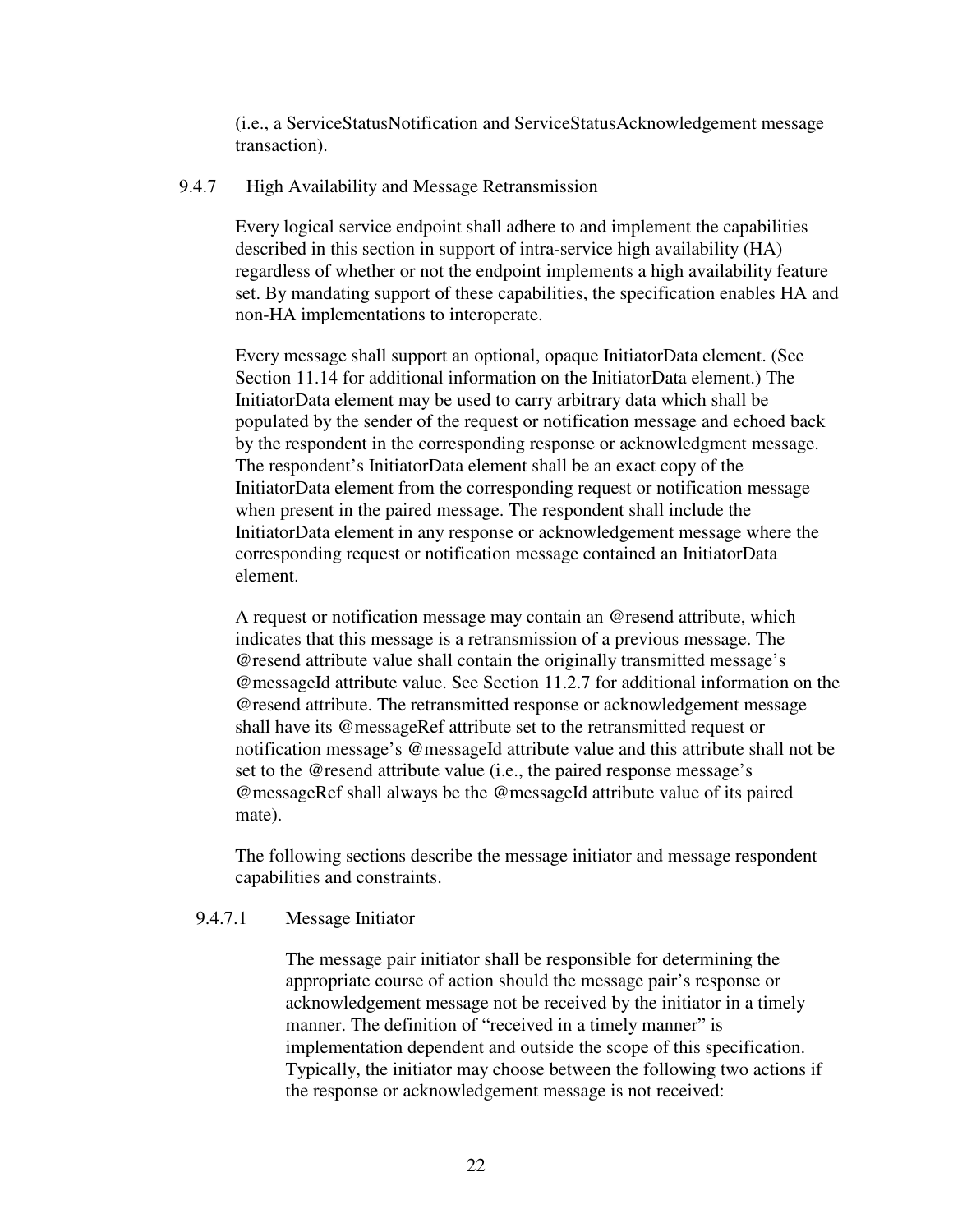Retransmit the request or notification message

The initiator shall retransmit the request or notification message after an implementation dependent timeout. The request or notification message's @resend attribute shall contain the original message's @messageId attribute value for which this message is a retransmission. This attribute's presence in combination with its value allows for resend detection and correlation at the recipient. The other elements of the retransmitted message should be the same, but may differ due to changes in the initiator between the original transmission and the subsequent re-transmission (e.g., initiator failover, time elapsing, etc.). The message recipient's response is implementation specific and outside the scope of this standard. However, some behavioral constraints and possible implementation choices are outlined in Section 9.4.7.2.



#### **Figure 11: Example Resend Message Sequence**

• Abandon the request or notification message

The initiator shall behave as if the message was never sent. The initiator shall be responsible for handling any subsequent messages for the abandoned message pair including, if necessary, initiating additional message pair(s) to signal the abandonment upon receipt of a message corresponding to the abandoned message pair.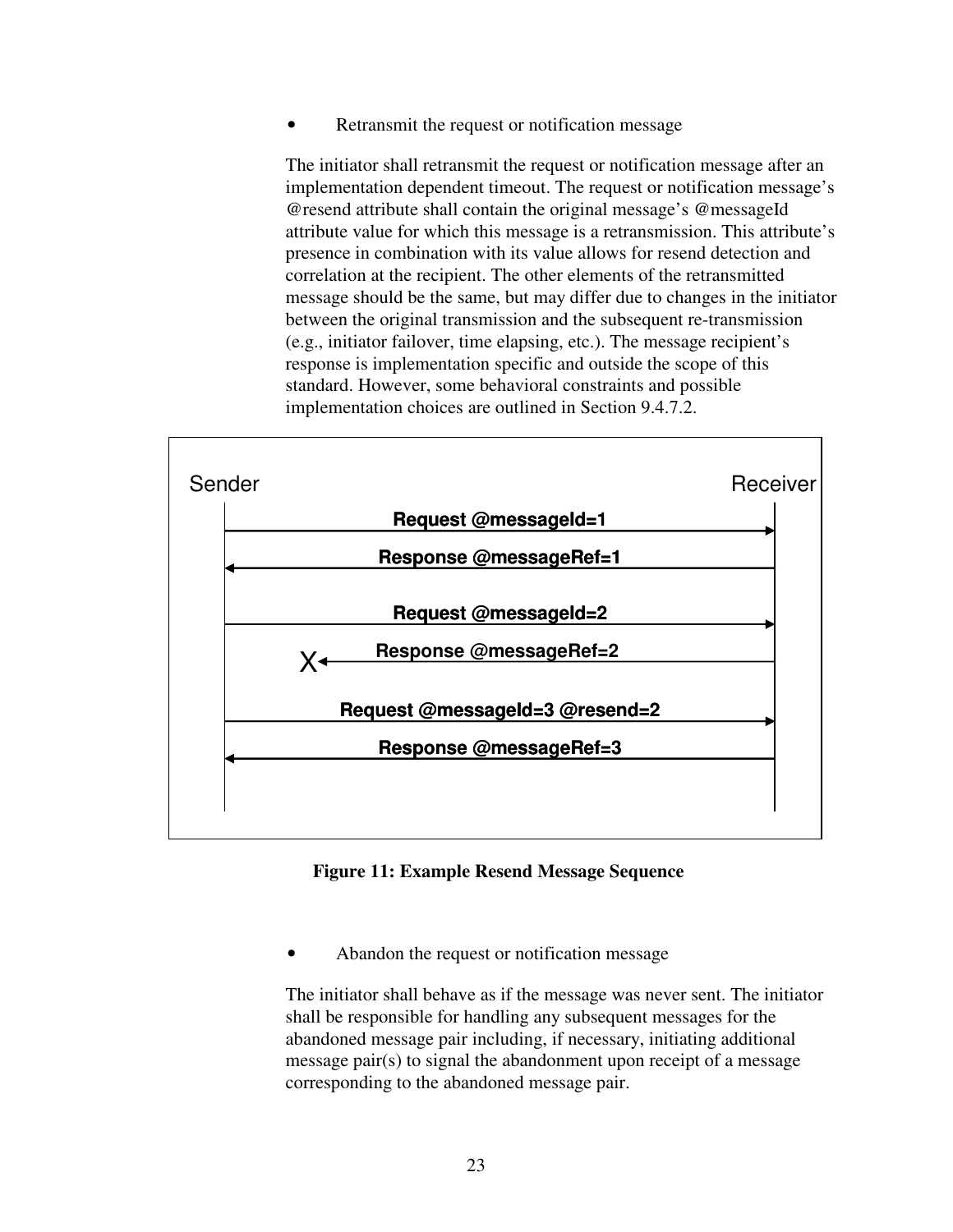For example, an ADM sends an adm:PlacementRequest message and the ADS responds with an adm:PlacementResponse message. The ADM does not receive the adm:PlacementResponse message and subsequently decides to abandon the placement operation. The ADM, as part of its abandonment processing, should send an adm:PlacementStatusNotification indicating termination (i.e. send an "endAll"). However before the ADM completes the abandonment signaling, the ADS sends an adm:PlacementUpdateNotification message to the ADM referring to the abandoned adm:PlacementRequest message. The ADM should respond with a status of success as the "endAll" notifies the ADS of the abandonment.

## 9.4.7.2 Message Respondent

Each logical service endpoint shall support receipt of a retransmitted request or notification message when functioning as the respondent in a logical service pair. Upon detection of a retransmitted request or notification message via the @resend attributes presence, the respondent shall transmit the proper implementation specific response applicable to the received retransmission message. (Possible meanings for the phrase "proper implementation specific response" are covered in subsequent paragraphs herein.)

The respondent's retransmit message processing shall not cause the respondent to maintain two or more states – one for the original message and one for each received retransmitted message. (In this case, state means data within the respondent directly related to the request or notification message processing.) The respondent shall not initiate new state if previous state exists, but rather replace or update the existing state based on processing the received request or notification message. The key requirement is that any state maintained by the respondent from the original message processing shall be replaced or updated by the state resulting from subsequent processing of the retransmitted request or notification message.

More specific handling of a retransmitted message is outside the scope of the specification; however, some of the possible choices include:

- Existing state not found by the respondent, return error with the StatusCode element's @detail attribute having a value "unknown message reference."
- Existing state not found by the respondent. Treat the message as a new request or notification message and process it accordingly including sending the appropriate response or acknowledgement message.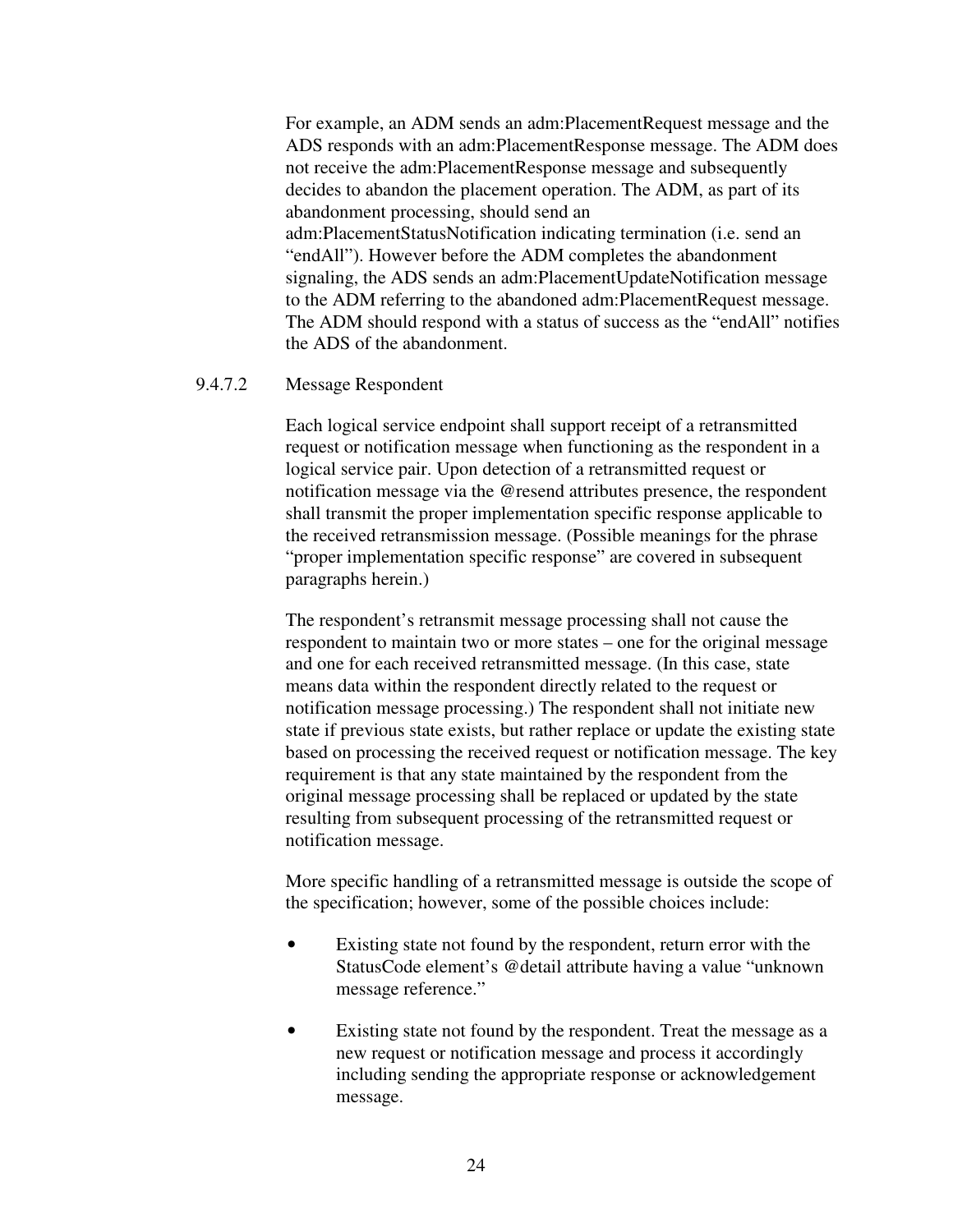Existing state found, update or replace the state based on processing of the retransmitted request or notification message and return the appropriate equivalent processed response or acknowledgment message. The retransmitted response or acknowledgement message should be similar to, but shall not be required to be an exact copy of the original response or acknowledgement message. Changes in the retransmitted request or notification message and/or changes in the respondent may cause a different response or acknowledgment message to be produced.

For example, the receipt of a retransmitted adm:PlacementRequest message results in the transmission of an adm:PlacementResponse message appropriate to the received adm:PlacementRequest message's contents. The new adm:PlacementResponse message should be similar to, but is not be required to be, an exact copy of the original adm:PlacementResponse message. In particular, it should be noted that the resent adm:PlacementRequest message may not be an exact copy of the original and thus, may require a different adm:PlacementResponse and/or the state of the respondent may have changed requiring a change in the adm:PlacementResponse message. In all cases, the adm:PlacementResponse message shall be valid in the context of the retransmitted adm:PlacementRequest. Again, the key requirement is that any state maintained by the respondent from the original adm:PlacementRequest message shall be replaced or updated by the state resulting from processing the retransmitted adm:PlacementRequest message.

Existing state found, remove state and return error with the StatusCode element's @detail attribute having a value "resend forced abandonment."

In the case of an error return (i.e., the StatusCode element's @statusCode attribute is set to error and the @detail attribute is set to one of the above values or an appropriate value from Table 6), the respondent shall not maintain any state related to either the original or the retransmitted message. The message initiator, upon receipt of the previously referenced error codes, shall abandon further attempts to retransmit the message and shall consider the message exchange in error. Thus, both the message initiator and the message respondent are in sync since neither has state related to the original or retransmitted messages.

#### 9.4.8 List Registration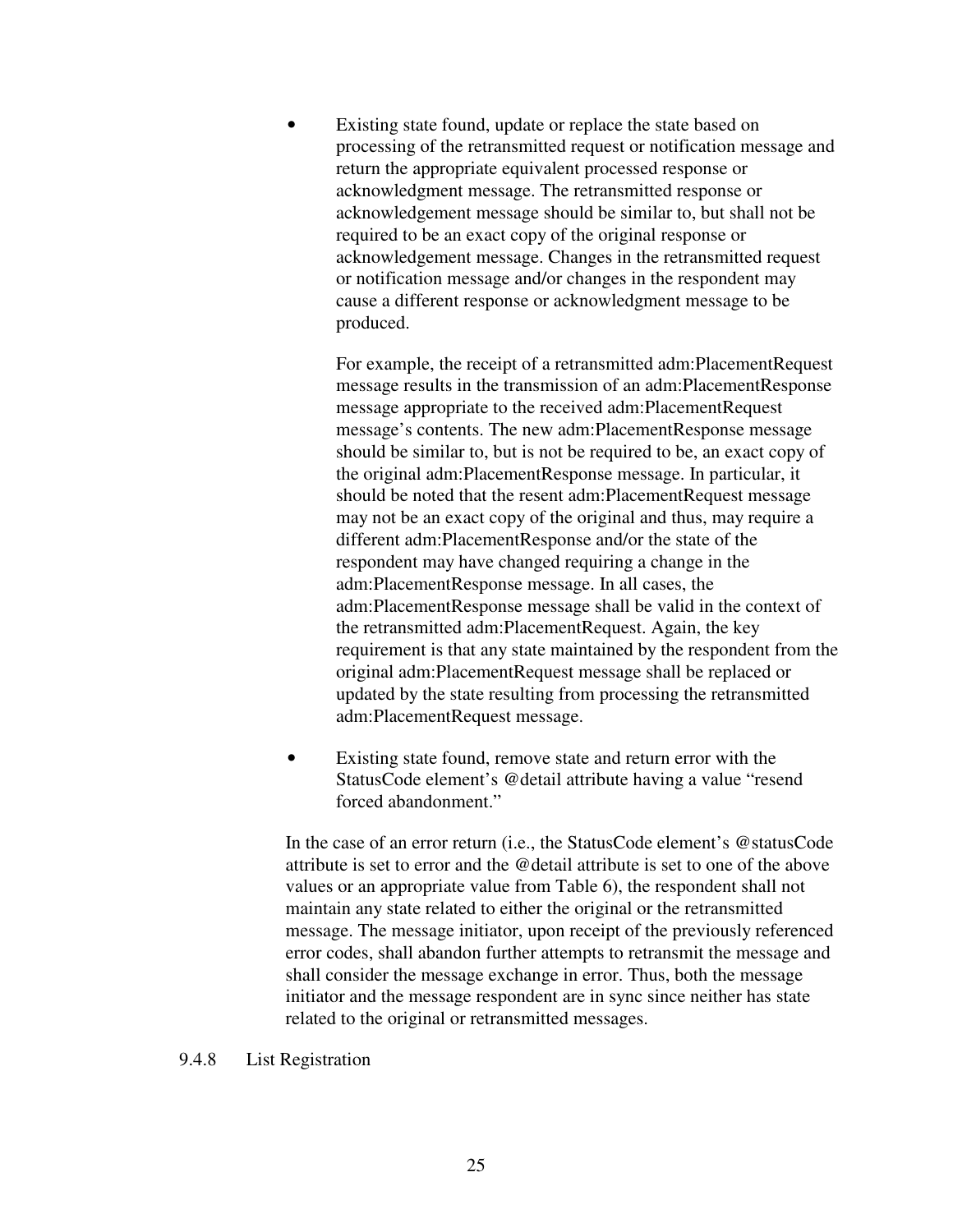For all SCTE 130 specification parts, the list registration function shall always return the active or accepted registration message(s) which may be a retransmitted version of the original registration message. The list function respondent shall not be required to return an exact or identical copy of the original registration message (i.e., the returned data shall not be required to be an exact copy of the "on the wire" registration message). The list function respondent may return a syntactically and semantically valid recoded version of the original registration message. The recoded message, which shall be returned as an element in the list registration response message, shall include all the original information including all present attributes and/or elements and all elements contained within the Ext element. The returned message element may optionally include XML style comments from the active registration message.

Registration messages shall always be referenced by the original registration message's @messageId attribute (i.e., the lookup identifier shall always be the original message's @messageId attribute value which in a retransmitted registration message shall be the @resend attribute's value). When identifying a specific message via the @registrationRef attribute in the list registration and deregister functions, the @registrationRef attribute's value shall always be the original registration message's @messageId attribute value. Thus, the same identifier shall be used for all functions regardless of retransmission processing.

#### 9.5 Addressing

SCTE 130 uses common, well-defined address formats whenever possible. The following sections describe these formats.

#### 9.5.1 Internet Protocol version 4 (IPv4) Address

An Internet Protocol (IP) version 4 address shall conform to the format and characteristics as defined by RFC 3986. See [RFC3986] for additional details. Typically, the address is represented in dot decimal notation (also known as dotted quad notation, i.e., nnn.nnn.nnn.nnn). Example 1 illustrates a few valid instances.

A basic IPv4 address. 171.70.222.82

An IPv4 address in a URL. http://171.70.22.82

## **Example 1**

## 9.5.2 Internet Protocol version 6 (IPv6) Address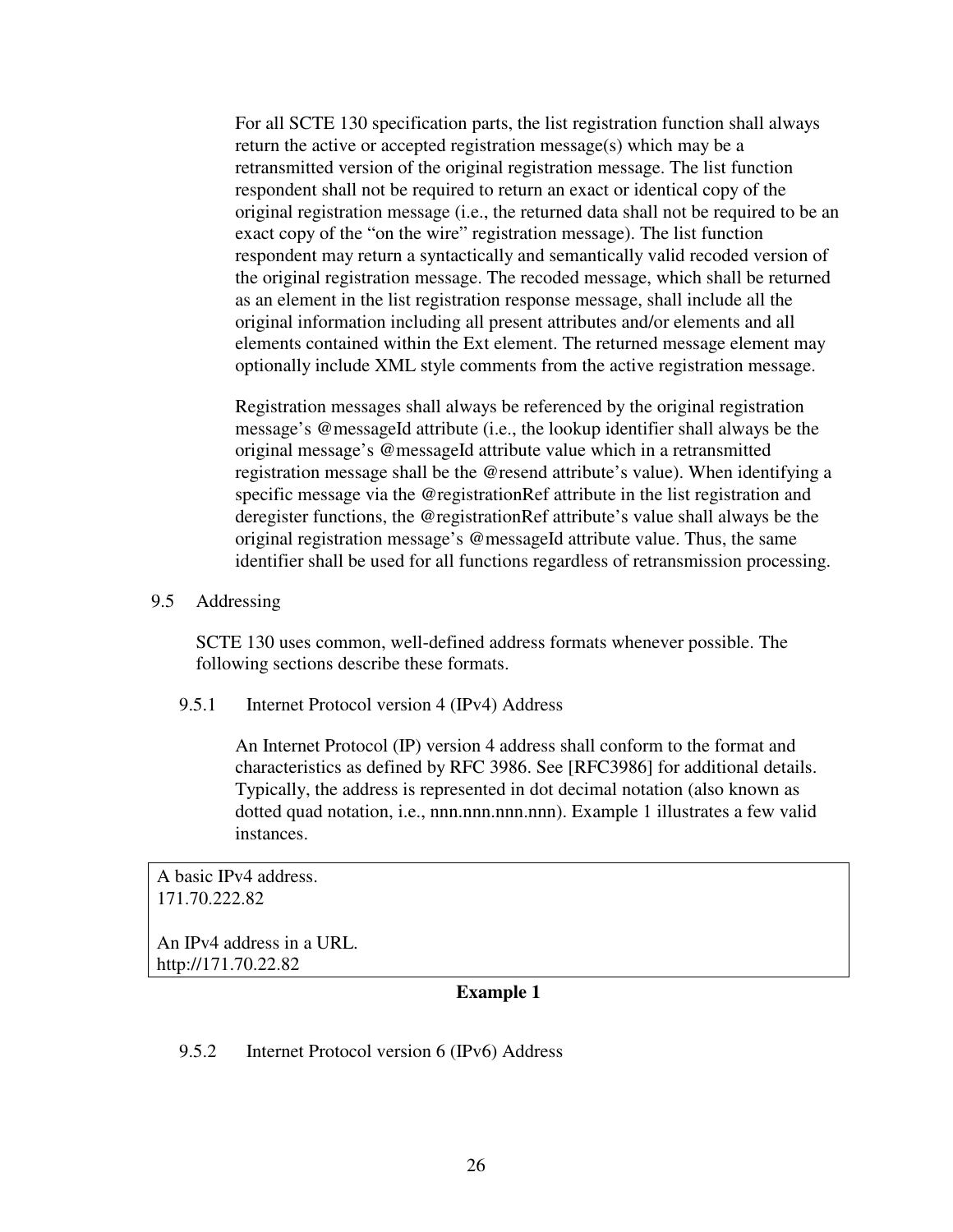An Internet Protocol (IP) version 6 address shall conform to the format and characteristics as defined by RFC 3986. See [RFC3986] for additional details. Typically, the address is written as eight groups of four hexadecimal digits having the form of xxxx:xxxx:xxxx:xxxx:xxxx:xxxx:xxxx:xxxx, where each x represents a single hex character of the 128-bit address. Per RFC 3986, use of the standard "::" may be used to suppress repeating zeros. Example 2 illustrates a few valid instances. See [RFC3986] for additional examples.

The following 6 addresses are all equivalent. 2001:0db8:0000:0000:0000:0000:1428:57ab 2001:0db8:0000:0000:0000::1428:57ab 2001:0db8:0:0:0:0:1428:57ab 2001:0db8:0:0::1428:57ab 2001:0db8::1428:57ab 2001:db8::1428:57ab

An IPv6 address in a URL. (Note the required brackets around the IPv6 address.) http://[2001:0db8:85a3:08d3:1319:8a2e:0370:7344]

#### **Example 2**

### 9.5.3 IPv4 and IPv6 Port Identifier

An IPv4 or an IPv6 address may optionally include a port identifier as part of the address. Port identification shall conform to the format and characteristics as defined by RFC 3986. See [RFC3986] for additional details. The individual specifications shall indicate if a port value is optional or required as appropriate. Example 3 illustrates a few valid instances.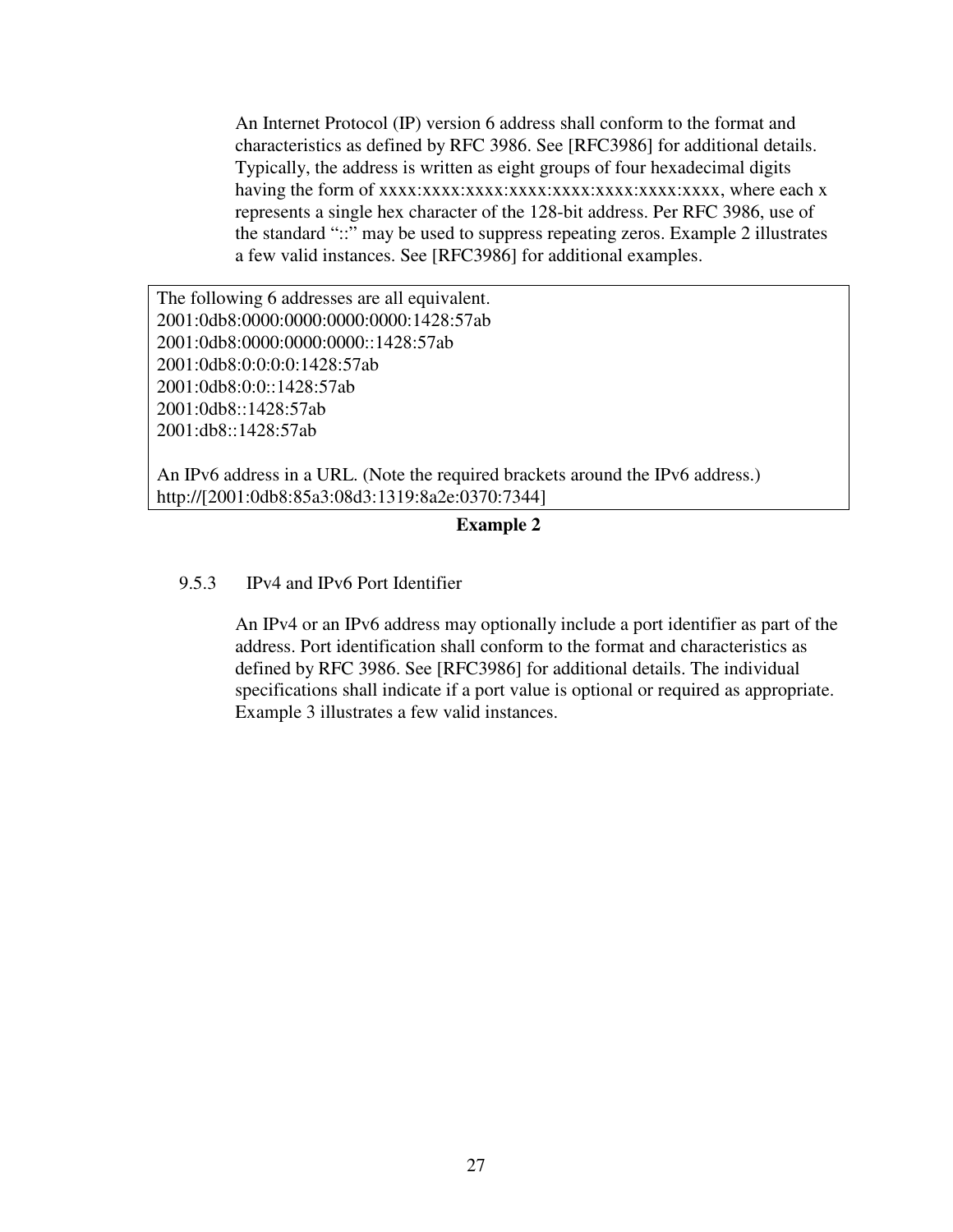An IPv4 address with a port identifier. 171.70.222.82:8080

An IPv4 address in a URL that includes a port identifier. http://171.70.222.82:8080

An IPv4 address in a URL that includes a port identifier and an endpoint. http://64.13.147.67:8080/scte130/index.jsp

An IPv6 address with a port identifier. [2001:0db8:85a3:08d3:1319:8a2e:0370:7344]:443

An IPv6 address included in a URL that includes a port identifier. https://[2001:0db8:85a3:08d3:1319:8a2e:0370:7344]:443

An IPv6 address included in a URL that includes a port identifier and an endpoint. https://[2001:0db8:85a3:08d3:1319:8a2e:0370:7344]:443/scte130/index.jsp

**Example 3** 

## 9.5.4 IEEE Media Access Control (MAC) Address

A 6 byte IEEE MAC address shall conform to the format and characteristics of hexadecimal representation per IEEE 802. See [IEEE802] for the hexadecimal representation definition and additional information. The value format is xx-xxxx-xx-xx-xx, where each x represents a single hex character (0 through 9 and 'A' through 'F' or 'a' through 'f'). The uppercase hexadecimal digits 'A' through 'F' are equivalent to the lowercase digits 'a' through 'f', respectively. Each pair of hex characters, which represent an octet, are separated by a hyphen. (Note: The required separator shall be a hyphen and shall not be a colon per IEEE 802.) Leading zeros shall not be omitted. Example 4 illustrates a few valid instances.

The following four MAC addresses are all equivalent. 08-00-69-02-01-FC 08-00-69-02-01-fc 08-00-69-02-01-Fc 08-00-69-02-01-fC

#### **Example 4**

#### **10.0 SCTE 130 PART 2 MESSAGES**

Table 2 identifies the SCTE 130 Part 2 messages defined herein that shall be supported and implemented by all SCTE 130 logical services.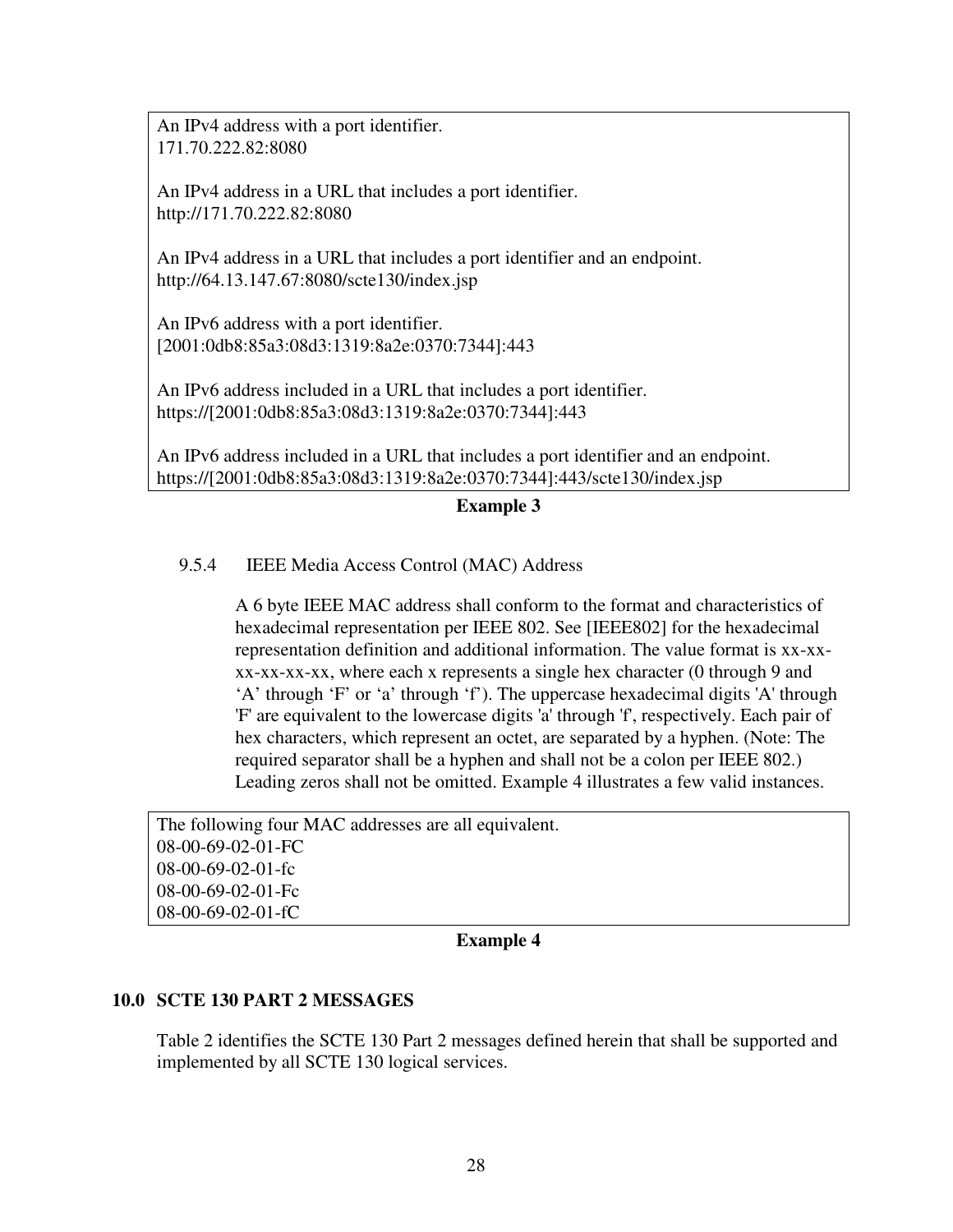| <b>Message</b>               | <b>Description</b>                        |
|------------------------------|-------------------------------------------|
| <b>ServiceCheckRequest</b>   | Request for peer or endpoint health       |
| <b>ServiceCheckResponse</b>  | Response containing current health state  |
| ServiceStatusNotification    | Event notification                        |
| ServiceStatusAcknowledgement | Event notification receipt and processing |
|                              | confirmation                              |

#### **Table 2: SCTE 130 Part 2 Messages**

#### 10.1 Service Check Messages

Any SCTE 130 logical service may check on its peer's or an endpoint's health by sending a ServiceCheckRequest message at any time. The ServiceCheckRequest message may be sent to any endpoint declared in a Callback element using an Address element. The respondent shall return a ServiceCheckResponse message providing its operational status using the StatusCode element. Additional descriptive information may be supplied using the Note elements of the StatusCode element. Figure 12 illustrates this message exchange.



**Figure 12: Service Check Message Exchange** 

A ServiceCheckRequest may be sent to any endpoint at anytime including during an active registration request (i.e., the message may be sent to any endpoint declared using an Address element in the Callback element). Thus, any logical service registering with another logical service using the SCTE 130 part specific registration process shall be prepared to receive the ServiceCheckRequest message and to respond with a ServiceCheckResponse message. The ServiceCheckRequest and ServiceCheckResponse message schemas are defined in the following sections.

10.1.1 ServiceCheckRequest Message Schema

Figure 13 illustrates the ServiceCheckRequest message schema.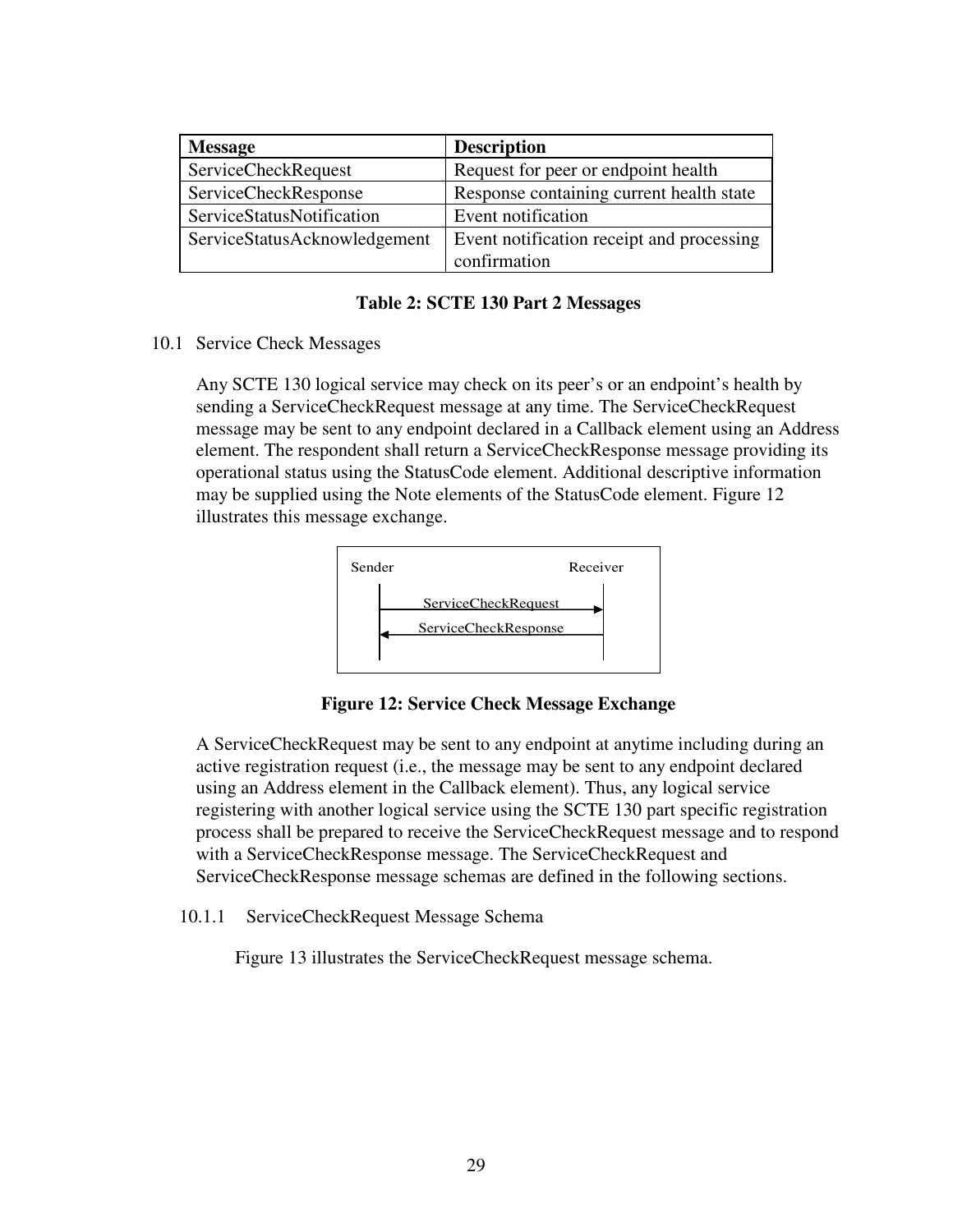

## **Figure 13: ServiceCheckRequest Message Schema**

The ServiceCheckRequest message may be an empty element.

10.1.1.1 Semantic Definitions for the ServiceCheckRequest Message

**@messageId [Required, messageIdAttrType]**—The message identifier. See Section 9.1.1 for additional information.

**@version [Required, versionAttrType]**—The message specification version. See Section 9.1.1 for additional information.

**@identity [Required, identityAttrType]**—The origin logical service identifier. See Section 9.1.1 for additional information.

**@system [Optional, systemAttrType]**—The message source identifier. See Section 9.1.1 for additional information.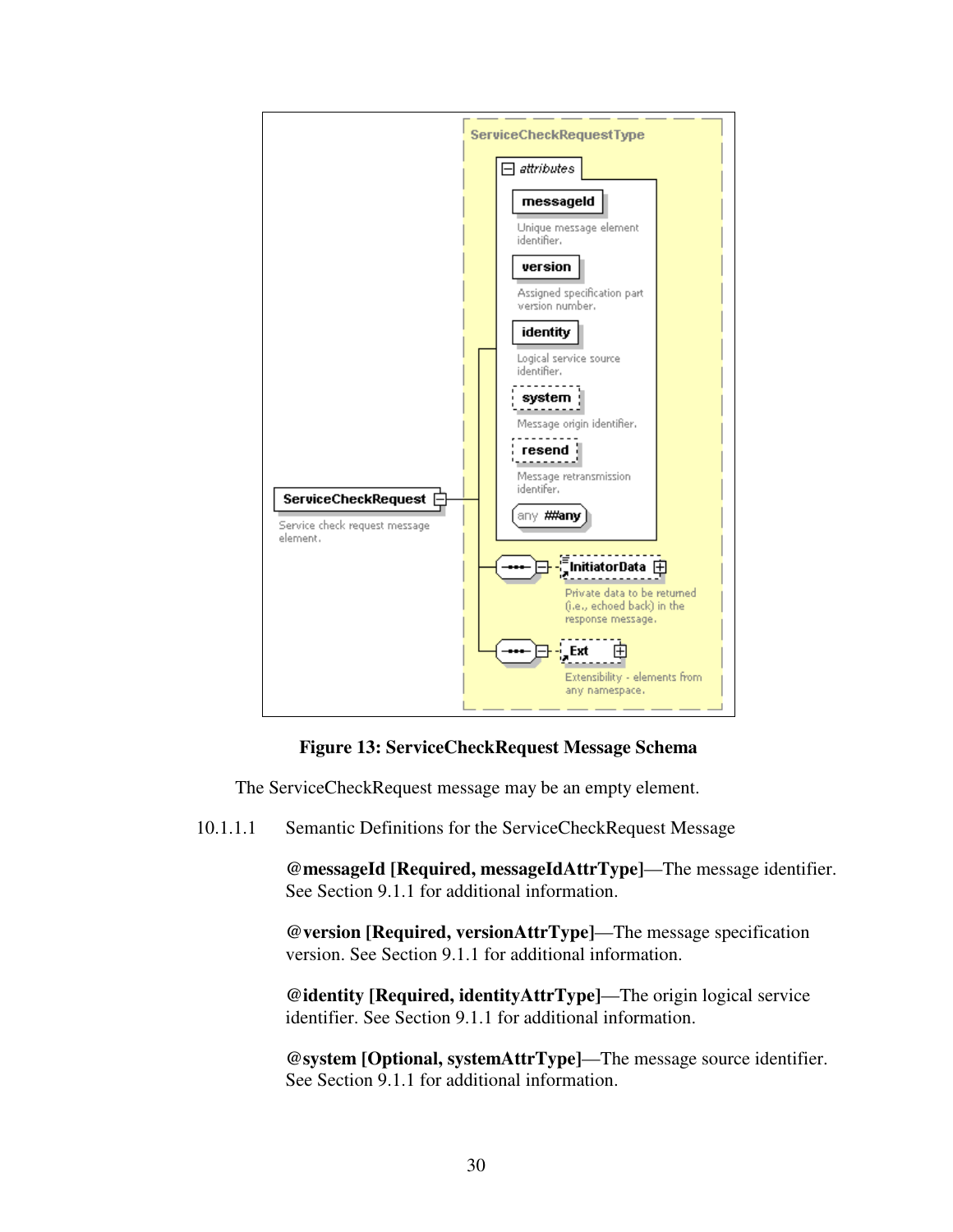**@resend [Optional, resendAttrType]**—The message is a retransmit of a previous message identified by the supplied message identifier. See Section 9.2.1 for additional information.

**@##any [Optional]**—Any additional attribute from any namespace.

**InitiatorData [Optional]**—The InitiatorData element contains implementation specific private data which shall be returned in the ServiceCheckResponse message. See Section 9.2.1 for additional information.

**Ext [Optional]**—A container for any additional elements from any namespace. See Section 11.12 for additional information.

#### 10.1.2 ServiceCheckResponse Message Schema

**Figure 14** illustrates the ServiceCheckResponse element schema sent following the reception and processing of a ServiceCheckRequest message.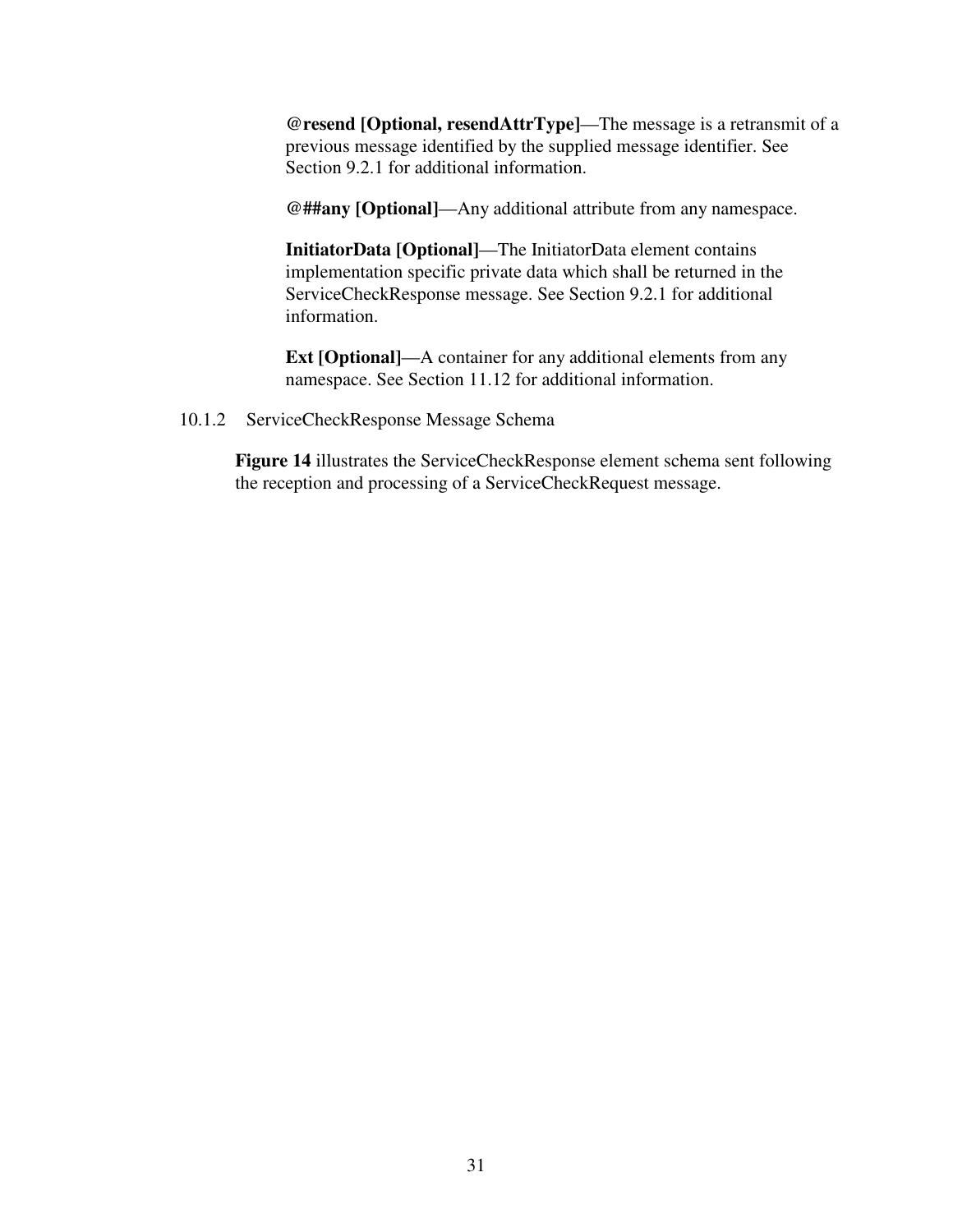

**Figure 14: ServiceCheckResponse Message Schema** 

10.1.2.1 Semantic Definitions for the ServiceCheckResponse Message

**@messageId [Required, messageIdAttrType]**—The message identifier. See Section 9.1.1 for additional information.

**@version [Required, versionAttrType]**—The message specification version. See Section 9.1.1 for additional information.

**@identity [Required, identityAttrType]**—The origin logical service identifier. See Section 9.1.1 for additional information.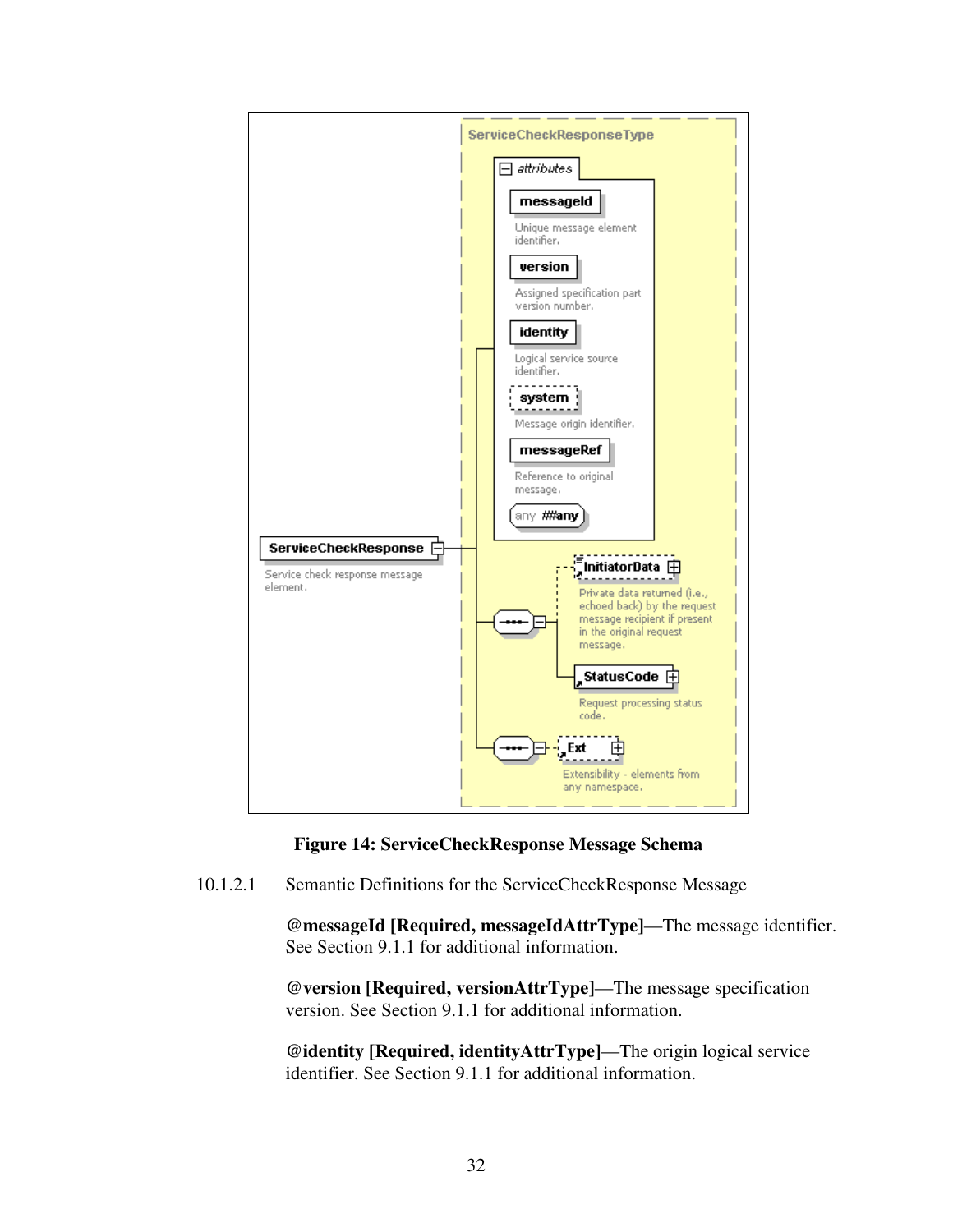**@system [Optional, systemAttrType]**—The message source identifier. See Section 9.1.1 for additional information.

**@messageRef [Required, messageRefAttrType]**—A reference to the SCTE 130 ServiceCheckRequest message element initiating this message exchange. The value shall be the ServiceCheckRequest message's @messageId attribute value. See Section 9.3.1 for additional information.

**@##any [Optional]**—Any additional attribute from any namespace.

**InitiatorData [Optional]**—The InitiatorData element shall be an exact copy of the ServiceCheckRequest message's InitiatorData element and shall only be present if found in the paired request message. See Section 9.3.1 for additional information.

**StatusCode [Required]**—An applicable processing status code specific to the ServiceCheckRequest message processing. See Section 11.19 for additional information. The StatusCode element shall contain the service health status.

**Ext [Optional]**—A container for any additional elements from any namespace. See Section 11.12 for additional information.

10.1.3 Service Check Message Examples

A ServiceCheckRequest message (Example 5) with a positive (i.e., success) ServiceCheckResponse message (Example 6).

<ServiceCheckRequest messageId="8FA2C7BD-2751-4D18-A2C6-372D8CE5F100" version="1.1" identity="ADMLogicalService\_1170FEF4-C19B-450E-B624- 421B23F525F4" system="adm"/>

**Example 5** 

<ServiceCheckResponse messageId="8FA2C7BD-2751-4D18-A2C6-372D8CE5F105" version="1.1" identity="ADSLogicalService\_1170FEF4-C19B-450E-B624- 421B23F525F5" system="ads" messageRef="8FA2C7BD-2751-4D18-A2C6- 372D8CE5F100"> <StatusCode class="0"/> </ServiceCheckResponse>

#### **Example 6**

A negative ServiceCheckResponse message (Example 7) assuming the same request message as Example 5.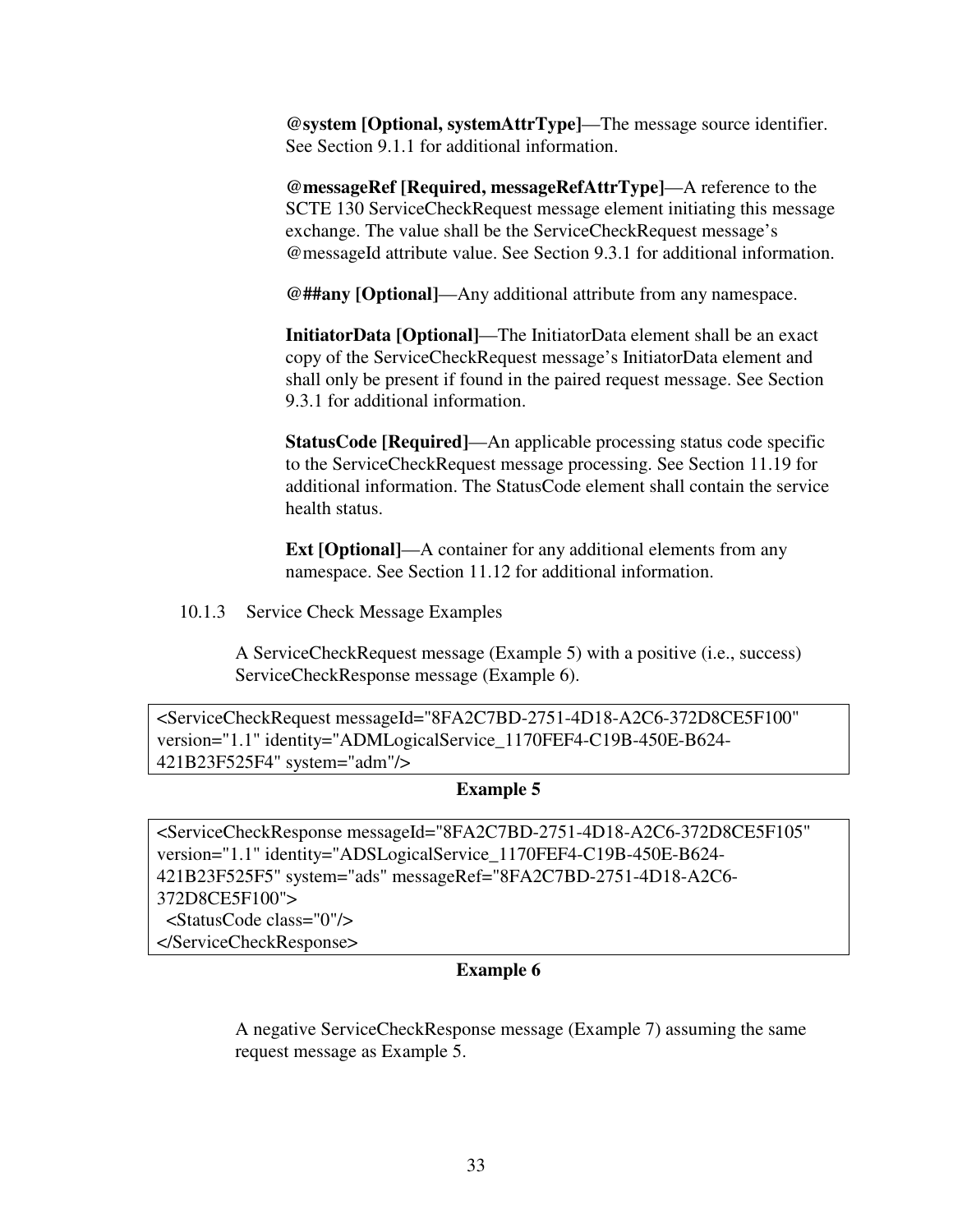| <servicecheckresponse <="" messageid="8FA2C7BD-2751-4D18-A2C6-372D8CE5F106" th=""></servicecheckresponse> |
|-----------------------------------------------------------------------------------------------------------|
| version="1.1" identity="ADSLogicalService_1170FEF4-C19B-450E-B624-                                        |
| 421B23F525F5" system="ads" messageRef="8FA2C7BD-2751-4D18-A2C6-                                           |
| 372D8CE5F100">                                                                                            |
| <statuscode class="2" detail="10"></statuscode>                                                           |
| <note>Warning. Network connection lost.</note>                                                            |
| <note>Lost contact with the Content Information Service (CIS).</note>                                     |
| $\triangle$ StatusCode>                                                                                   |
| $\langle$ ServiceCheckResponse>                                                                           |

## **Example 7**

A ServiceCheckRequest message (Example 8) with a positive (i.e., success) ServiceCheckResponse message (Example 9) illustrating the InitiatorData elements inclusion.

<ServiceCheckRequest messageId="8FA2C7BD-2751-4D18-A2C6-372D8CE5F130" version="1.1" identity="ADMLogicalService\_1170FEF4-C19B-450E-B624- 421B23F525F4" system="adm"> <InitiatorData secret="true">Hidden secrets.</InitiatorData>

</ServiceCheckRequest>

### **Example 8**

<ServiceCheckResponse messageId="8FA2C7BD-2751-4D18-A2C6-372D8CE5F135" version="1.1" identity="ADSLogicalService\_1170FEF4-C19B-450E-B624- 421B23F525F5" system="ads" messageRef="8FA2C7BD-2751-4D18-A2C6- 372D8CE5F130"> <InitiatorData secret="true">Hidden secrets.</InitiatorData> <StatusCode class="0"/> </ServiceCheckResponse>

## **Example 9**

10.2 Service Status Messages

Any SCTE 130 logical service may at anytime notify its peers of a status or health change by sending a ServiceStatusNotification message. The respondent shall return a ServiceStatusAcknowledgement message indicating notification message receipt and providing a message processing status. Additional descriptive information may be supplied using Note elements in either message. Figure 15 illustrates this message exchange.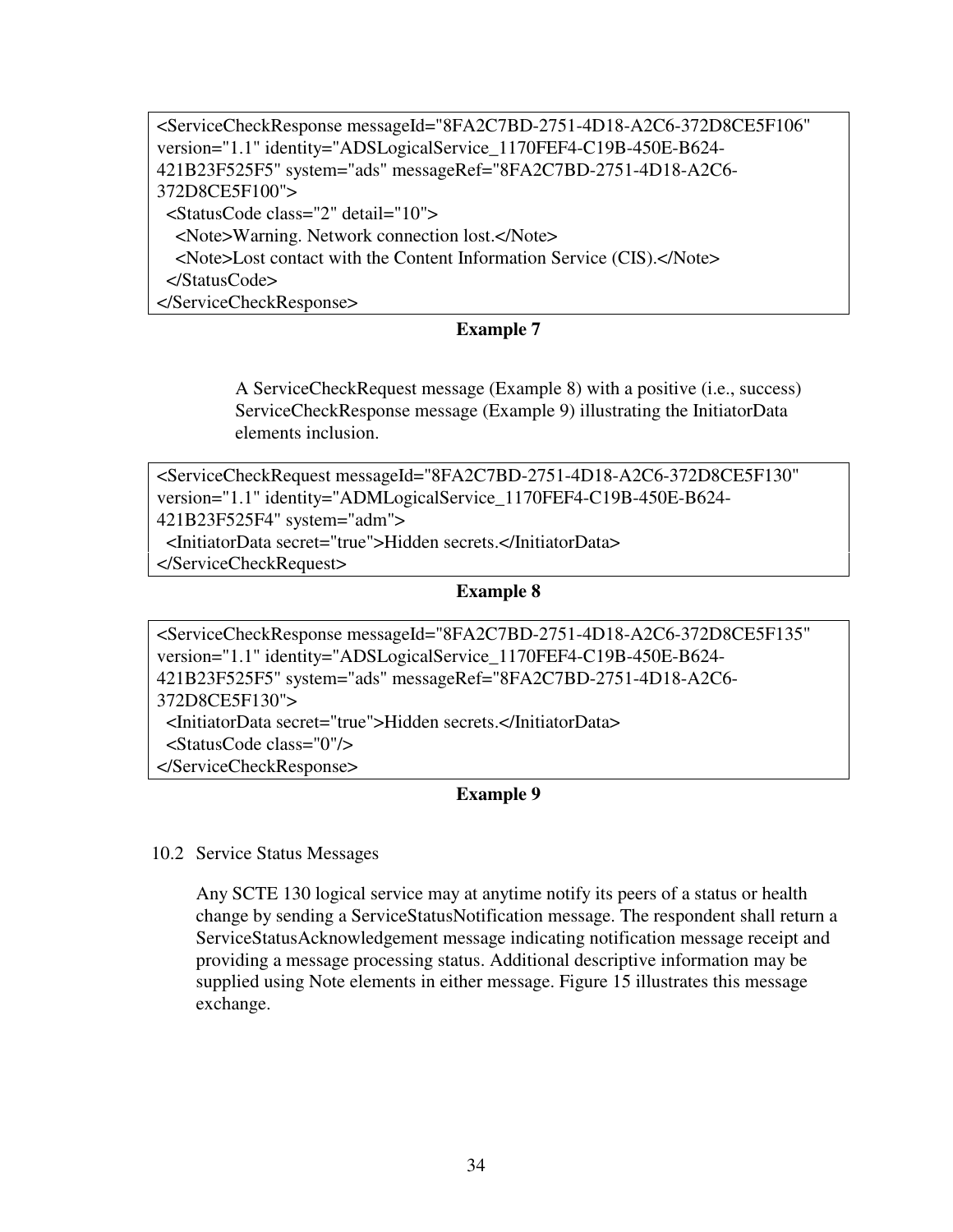

**Figure 15: Service Status Message Exchange** 

The ServiceStatusNotification message provides a mechanism which minimally does the following:

- Provides unsolicited informational status
- Facilitates general event notification

The following sections illustrate the service status message schemas.

10.2.1 ServiceStatusNotification Message Schema

Figure 16 illustrates the ServiceStatusNotification message's schema.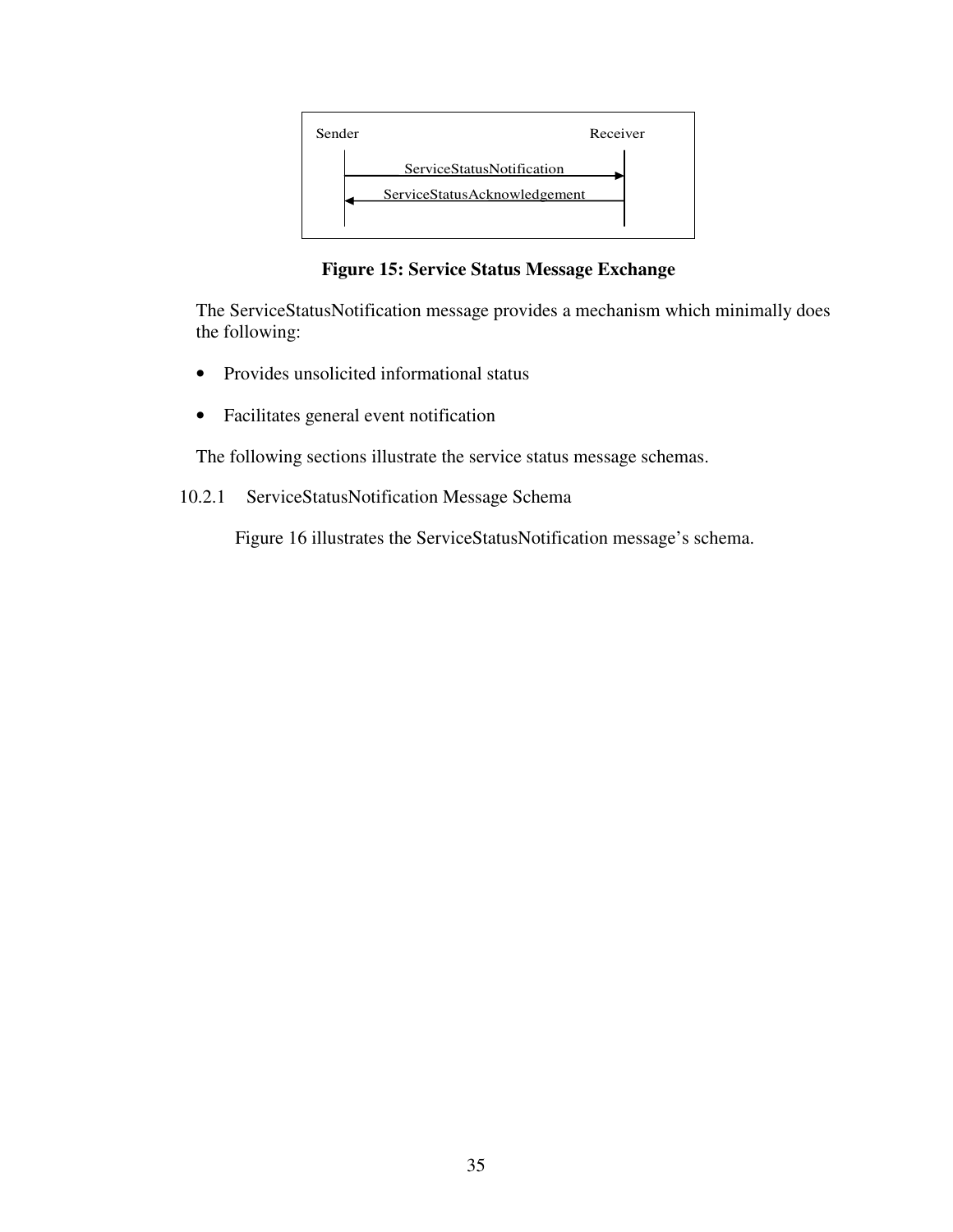

## **Figure 16: ServiceStatusNotification Message Schema**

The ServiceStatusNotification message may be sent at anytime facilitating unsolicited notifications. For example, notifications might include low disk space, a catastrophic hardware failure, or loss of communication with a separate subsystem such as the CIS. One or more Note elements may be included in the message providing detailed description text applicable to the supplied StatusCode element.

10.2.1.1 Semantic Definitions for the ServiceStatusNotification Message

**@messageId [Required, messageIdAttrType]**—The message identifier. See Section 9.1.1 for additional information.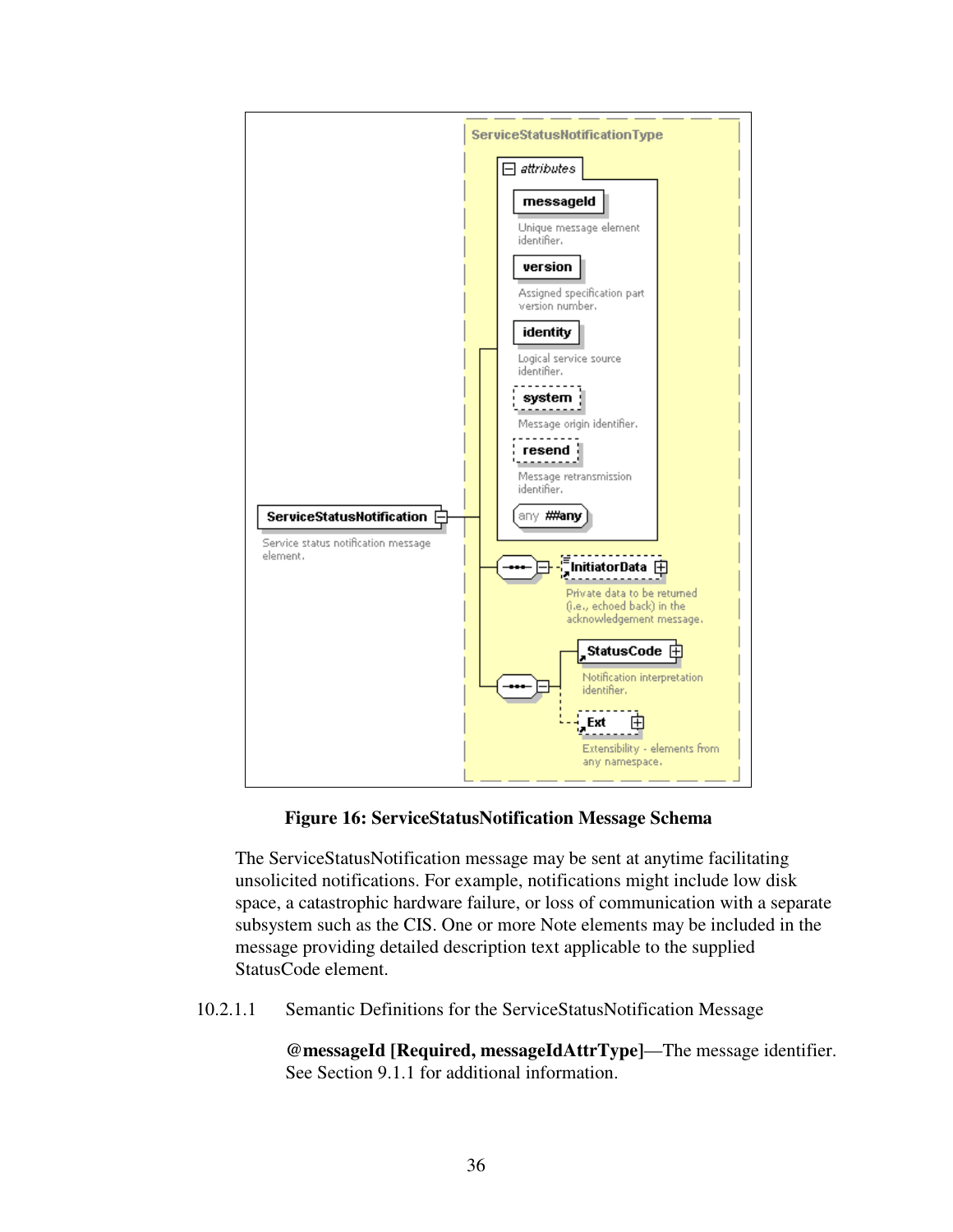**@version [Required, versionAttrType]**—The message specification version. See Section 9.1.1 for additional information.

**@identity [Required, identityAttrType]**—The origin logical service identifier. See Section 9.1.1 for additional information.

**@system [Optional, systemAttrType]**—The message source identifier. See Section 9.1.1 for additional information.

**@resend [Optional, resendAttrType]**—The message is a retransmit of a previous message identified by the supplied message identifier. See Section 9.2.1 for additional information.

**@##any [Optional]**—Any additional attribute from any namespace.

**InitiatorData [Optional]**—The InitiatorData element contains implementation specific private data which shall be returned in the ServiceStatusAcknowledgement message. See Section 9.2.1 for additional information.

**StatusCode [Required]**—An applicable notification status code specific to the ServiceStatusNotification message. See Section 11.19 for additional information.

**Ext [Optional]**—A container for any additional elements from any namespace. See Section 11.12 for additional information.

#### 10.2.2 ServiceStatusAcknowledgement Message Schema

Figure 17 illustrates the ServiceStatusAcknowledgement element schema sent following the reception and processing of a ServiceStatusNotification message.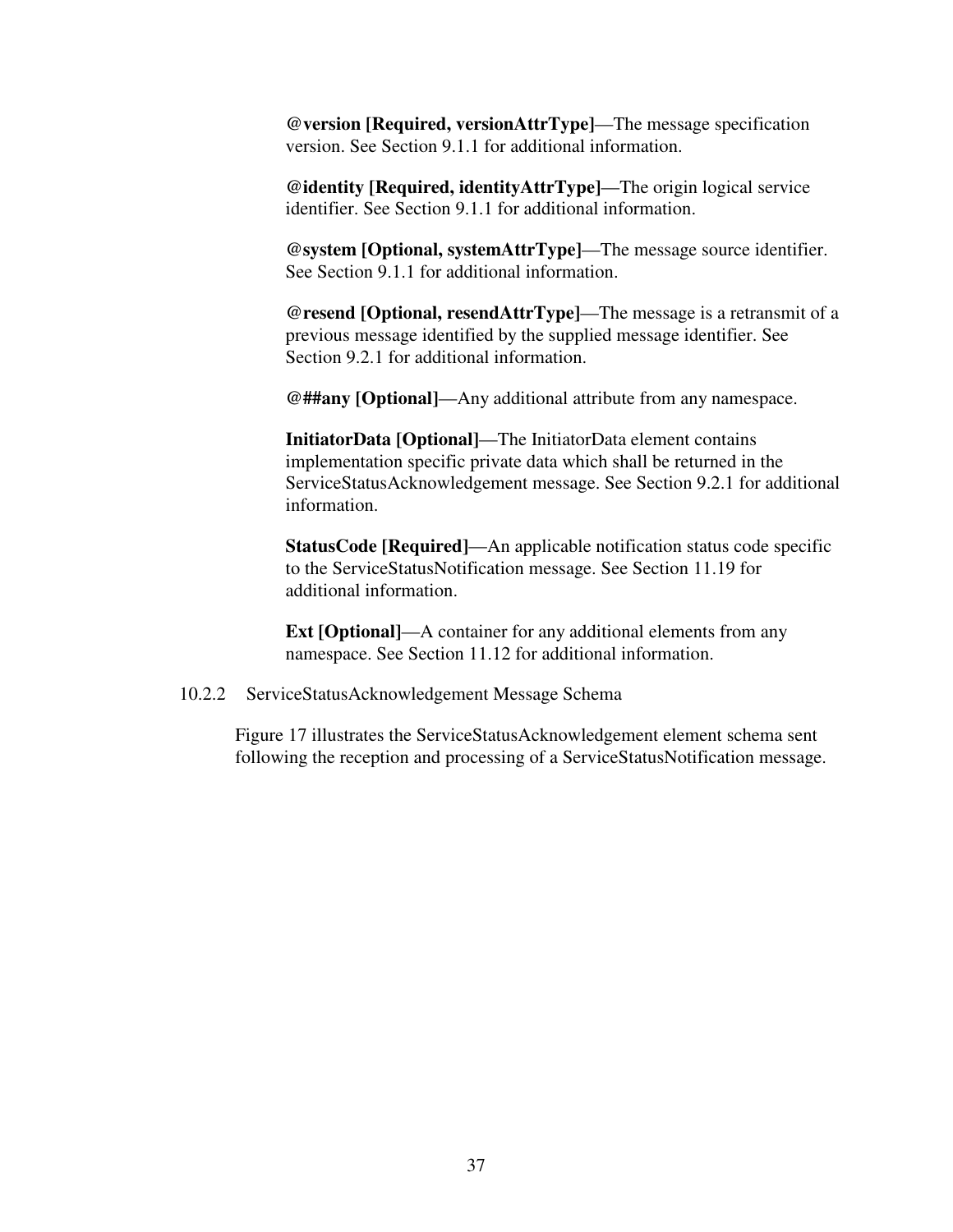

#### **Figure 17: ServiceStatusAcknowledgement Message Schema**

10.2.2.1 Semantic Definitions for the ServiceStatusAcknowledgement Message

**@messageId [Required, messageIdAttrType]**—The message identifier. See Section 9.1.1 for additional information.

**@version [Required, versionAttrType]**—The message specification version. See Section 9.1.1 for additional information.

**@identity [Required, identityAttrType]**—The origin logical service identifier. See Section 9.1.1 for additional information.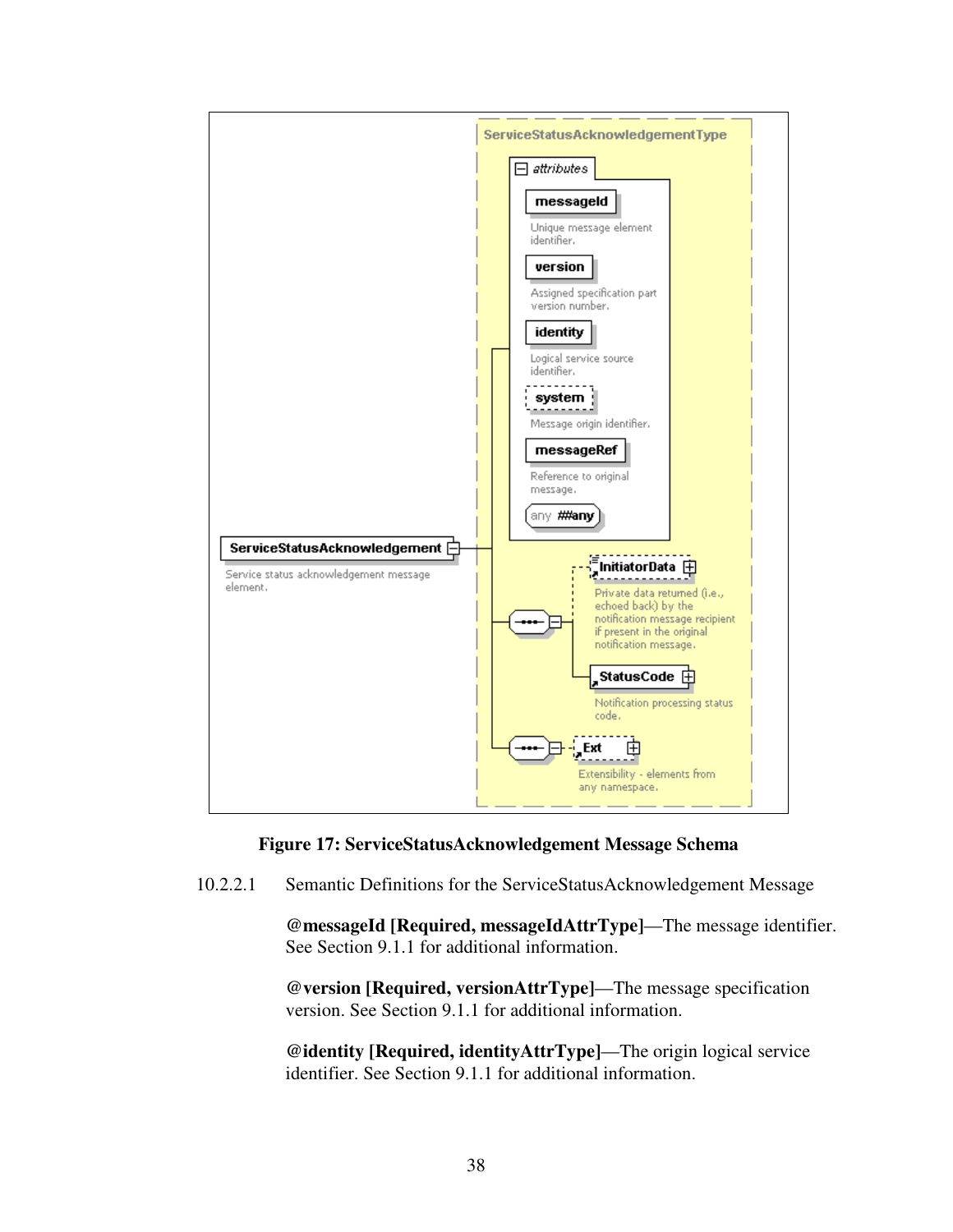**@system [Optional, systemAttrType]**—The message source identifier. See Section 9.1.1 for additional information.

**@messageRef [Required, messageRefAttrType]**—A reference to the SCTE 130 ServiceStatusNotification message element initiating this message exchange. The value shall be the ServiceStatusNotification message's @messageId attribute value. See Section 9.3.1 for additional information.

**@##any [Optional]**—Any additional attribute from any namespace.

**InitiatorData [Optional]**—The InitiatorData element shall be an exact copy of the ServiceStatusNotification message's InitiatorData element and shall only be present if found in the paired notification message. See Section 9.3.1 for additional information.

**StatusCode [Required]**—An applicable status code specific to the ServiceStatusNotification message processing. See Section 11.19 for additional information.

**Ext [Optional]—A** container for any additional elements from any namespace. See Section 11.12 for additional information.

10.2.3 Service Status Message Examples

A notification (Example 10) and acknowledgement (Example 11) message sequence.

| <servicestatusnotification <="" messageid="87648E84-9D5E-11DB-96CA-005056C00009" th=""></servicestatusnotification> |
|---------------------------------------------------------------------------------------------------------------------|
| version="1.1" identity="ADMLogicalService_1170FEF4-C19B-450E-B624-                                                  |
| 421B23F525F4" system="adm">                                                                                         |
| $\leq$ StatusCode class="3">                                                                                        |
| <note>Information.</note>                                                                                           |
| <note>Low disk space.</note>                                                                                        |
| $\langle$ StatusCode>                                                                                               |
|                                                                                                                     |

## **Example 10**

<ServiceStatusAcknowledgement messageId="87648E84-9D5E-11DB-96CA-005056C0000a" version="1.1" identity="ADSLogicalService\_1170FEF4-C19B-450E-B624-421B23F525F5" system="ads" messageRef="87648E84-9D5E-11DB-96CA-005056C00009"> <StatusCode class="0"/> </ServiceStatusAcknowledgement>

#### **Example 11**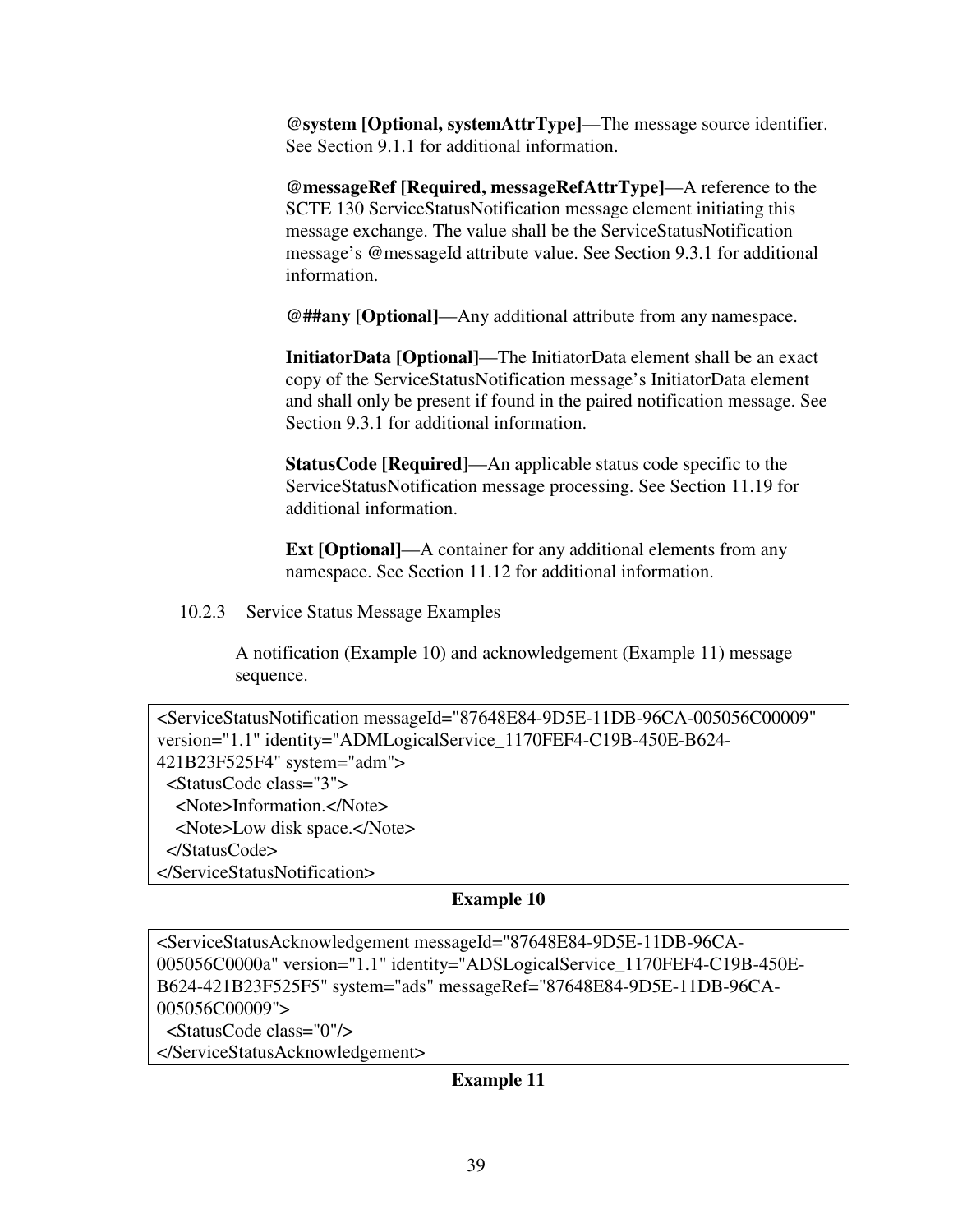An error notification message (Example 12) and acknowledgement message (Example 13).

<ServiceStatusNotification messageId="87648E84-9D5E-11DB-96CA-005056C0000C" version="1.1" identity="ADSLogicalService\_1170FEF4-C19B-450E-B624- 421B23F525F5" system="ads"> <StatusCode class="1"> <Note>Disk failure.</Note> <Note>The system is going down now. Bye-bye.</Note> </StatusCode> </ServiceStatusNotification>

## **Example 12**

<ServiceStatusAcknowledgement messageId="87648E84-9D5E-11DB-96CA-005056C0000D" version="1.1" identity="ADMLogicalService\_1170FEF4-C19B-450E-B624-421B23F525F4" system="adm" messageRef="87648E84-9D5E-11DB-96CA-005056C0000C"> <StatusCode class="0"/> </ServiceStatusAcknowledgement>

**Example 13** 

# **11.0 SCTE 130 CORE ATTRIBUTE TYPES AND ELEMENTS**

The following sections define the SCTE 130 core types including common attribute types and element definitions which may appear in any SCTE 130 XML element definition. The common attribute definitions may be utilized by any element including the root message elements.

- 11.1 Semantic Definitions for SCTE 130 Core Types
	- 11.1.1 dateTimeTimezoneType Simple Type

**dateTimeTimezoneType [xsd:dateTime]**—This xsd:dateTime type shall include a timezone indicator as defined by [XMLSchemaP2].

11.1.2 nonEmptyStringType Simple Type

**nonEmptyStringType [xsd:string]**—This xsd:string type excludes an empty string as an acceptable value (i.e., string lengths shall be greater than zero).

- 11.2 Semantic Definitions for SCTE 130 Core Attribute Types
	- 11.2.1 identityAttrType Attribute Type

**identityAttrType [nonEmptyStringType]**—This attribute type, typically referred to as the @identity attribute, represents a globally unique string identifying a set (or cluster) of system objects as a single logical service. The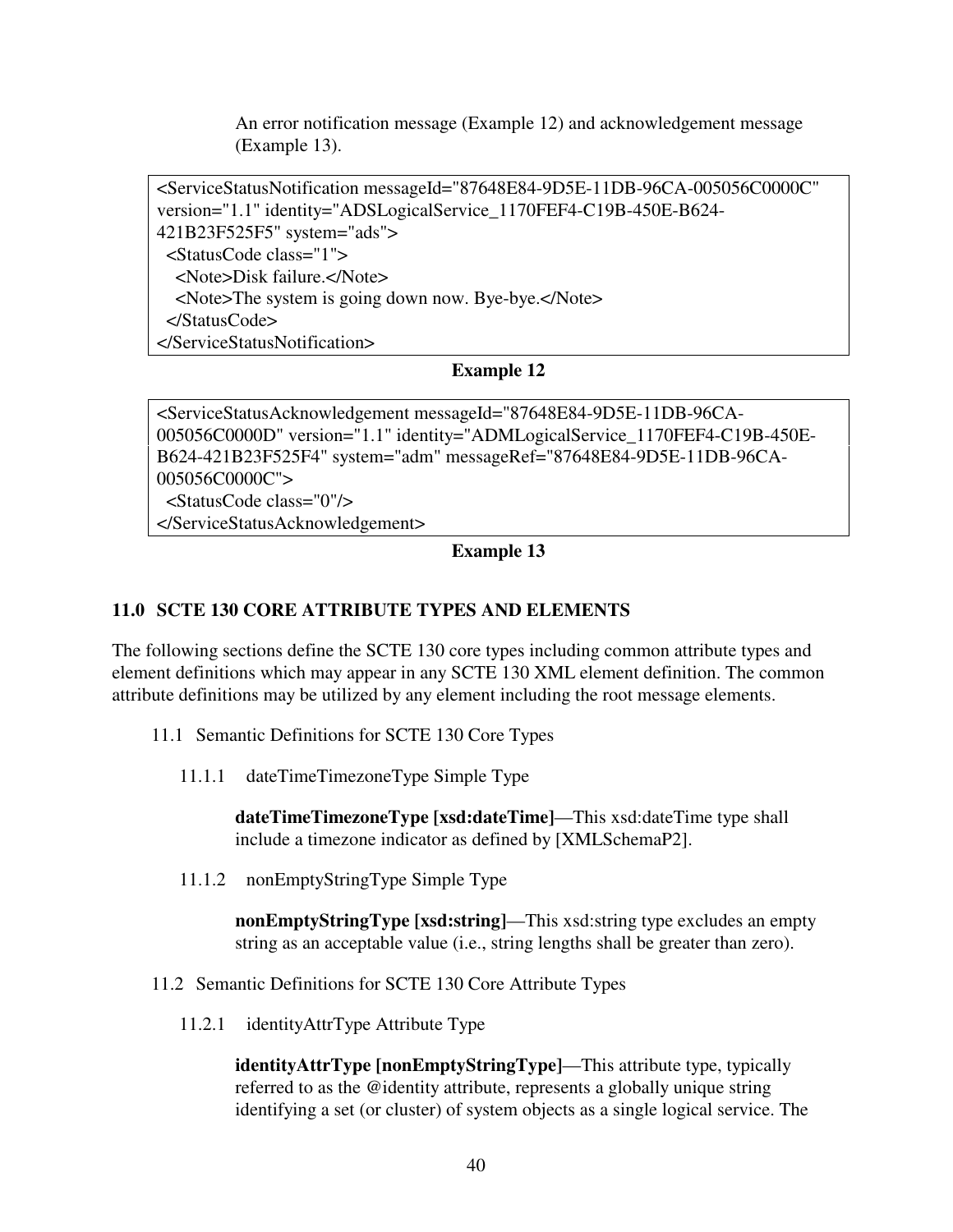identityAttrType should be a Universally Unique Identifier as defined by RFC4122 and the string shall not be empty.

The logical service blocks of Section 9.0, Figure 2 and Figure 3, represent many possible different physical implementations. In the most basic form, a logical service block represents a single system or a single physical server as illustrated in Figure 18. In this case, the logical service block's named identity (i.e., the @identity attribute's value) and the physical system map one-to-one.

| <b>Logical Service</b>       |  |
|------------------------------|--|
| <b>Physical</b><br>Server    |  |
| $\omega$ identity = LocalADS |  |

**Figure 18: Basic @identity Attribute Mapping**

More complicated implementations may be utilized and Figure 19 illustrates additional possible implementations but not all possible implementations.



**Figure 19: Complex @identity Attribute Mappings**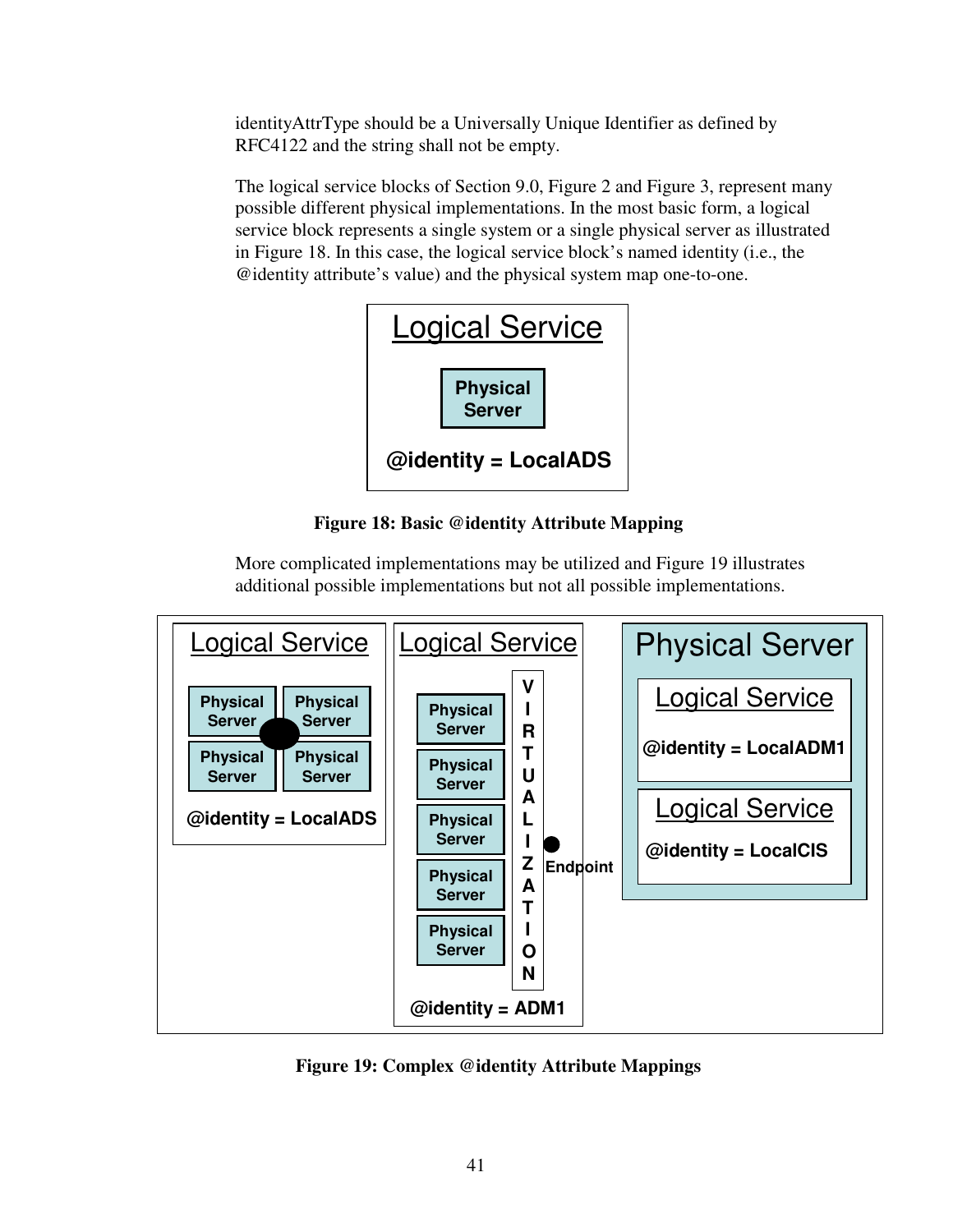In Figure 19, the @identity attribute value shall be the same for all physical systems/servers comprising a logical service. For example in the left hand side implementation where the logical service has the @identity attribute value of LocalADS, the physical servers are interconnected but the placement services may be assigned to a unique server. In the middle logical service identified as ADM1, the physical servers are located behind a virtualizing entity. The virtualization entity sources a single logical service endpoint for all the physical servers comprising the single logical service. At the far right of the illustration, the physical server is hosting two logical services identified as LocalADM1 and LocalCIS respectively. These are just examples and many other configurations and implementations are possible. The important concept to understand is that the @identity attribute identifies a logical service without reference to a physical implementation and it is the @system attribute that may be used to identify a unique server within the logical service. The identityAttrType virtualizes the implementation into single identifiable entity.

11.2.2 idAttrType Attribute Type

**idAttrType [nonEmptyStringType]**—This attribute type, generally used as the @id attribute, is a unique identifier for the element. The element shall have a unique value scoped by the element containing it (i.e., element uniqueness). The idAttrType may be a Universally Unique Identifier as defined by RFC 4122 [RFC4122] and the string shall not be empty.

11.2.3 mediaAvailableAttrType Attribute Type

**mediaAvailableAttrType [xsd:boolean]**—This attribute type, typically used as the @mediaAvailable attribute, indicates asset accessibility. The value true indicates the asset is available and the value false indicates the asset is not available. The attribute's omission indicates asset availability is unknown.

11.2.4 messageIdAttrType Attribute Type

**messageIdAttrType [nonEmptyStringType]**—This attribute type, referenced as the @messageId attribute, is a service channel unique identifier for a message. Every SCTE 130 message instance shall have a service channel unique value and shall not be empty. The attribute should be a Universally Unique Identifier as defined by RFC 4122 [RFC4122].

11.2.5 messageRefAttrType Attribute Type

**messageRefAttrType [messageIdAttrType]**—This attribute type, used as the @messageRef attribute, is a reference to an original message via the original message's messageIdAttrType and shall not be empty.

11.2.6 registrationRefAttrType Attribute Type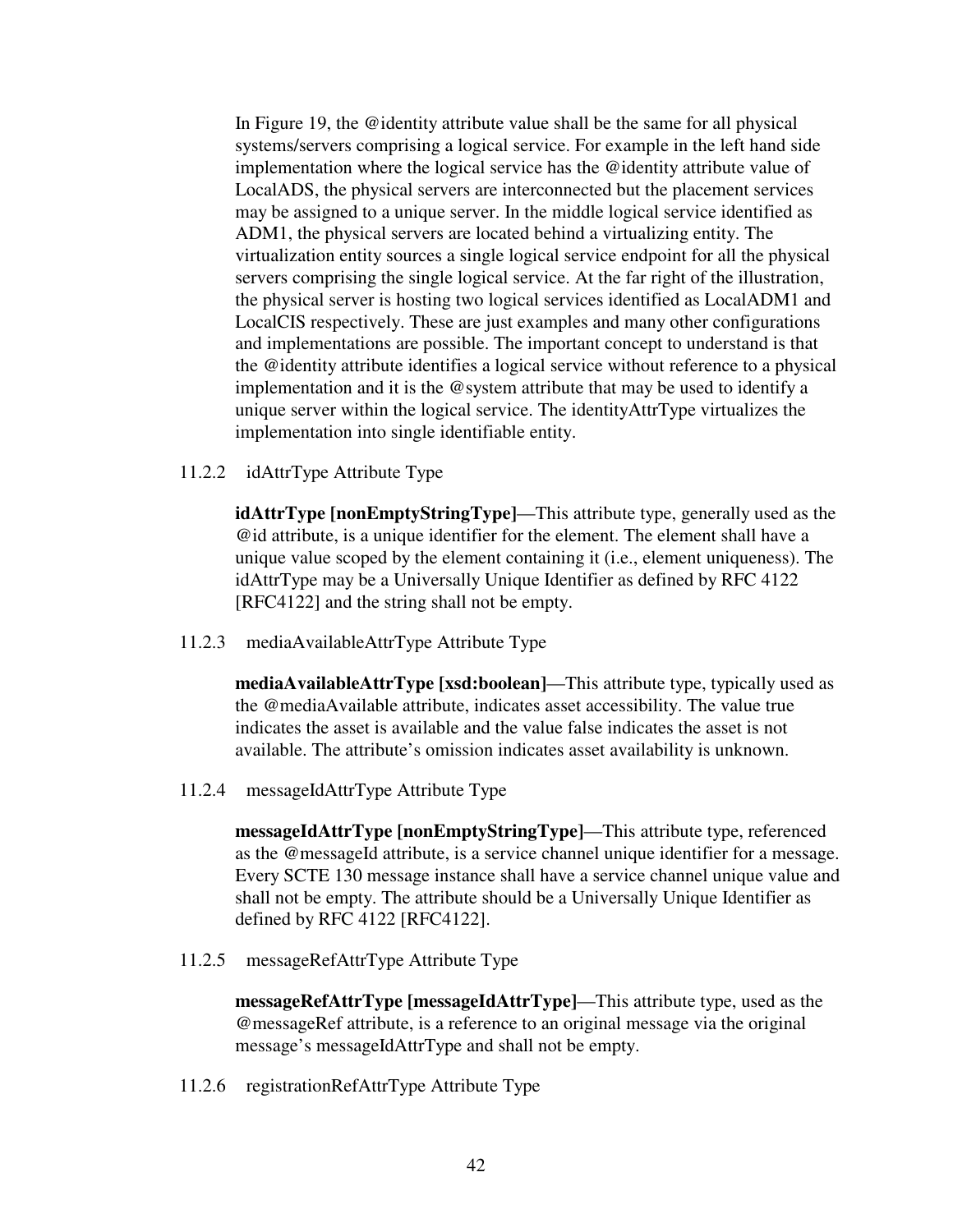**registrationRefAttrType [messageIdAttrType]**—This attribute type, typically referenced as the @registrationRef attribute, is an exact copy of the original registration message @messageId attribute and provides a linkage to a registration message. The string shall not be empty. The value shall never be the @messageId attribute value for a message including the @resend attribute (i.e., @registrationRef shall be set to the @resend attribute's value as it is the same as the original registration message's @messageId attribute's value).

11.2.7 resendAttrType Attribute Type

**resendAttrType [messageIdAttrType]**—This attribute type, typically referenced as the @resend attribute, indicates whether a message is a retransmission (resend) of a previous message. The attribute's presence indicates the message is a retransmission and the attribute's value is the corresponding original message's @messageId attribute for which the message is a retransmission. The attribute's omission indicates the message is an original transmission. The retransmitted (resent) message is not required to be an exact copy of the original message. However, the differences should be minimized. See Section 9.4.7 for additional information.

11.2.8 systemAttrType Attribute Type

**systemAttrType [nonEmptyStringType]**—This attribute type, generally referred to as the @system attribute, identifies the originating source and the string shall not be empty.

11.2.9 versionAttrType Attribute Type

**versionAttrType [nonEmptyStringType]**—This attribute type, referenced as the @version attribute, is the SCTE 130 message specification version number. The value shall be specified by the individual SCTE 130 specification parts and shall not be empty. Refer to the SCTE 130 specification where the message is defined for the currently specified value. Refer to Section 9.1.1 for this part's assigned value (i.e., the SCTE 130 Part 2 value which is this document).

#### 11.3 Address Element

The Address element contains endpoint information. Priority order of the Address elements within a container element is indirectly specified by the element document order. The XML value interpretation may be specified using the optional @type attribute.

Though the processing rules are not specified here as to how the Address elements are to be used, one may consider supplying multiple Address elements as alternate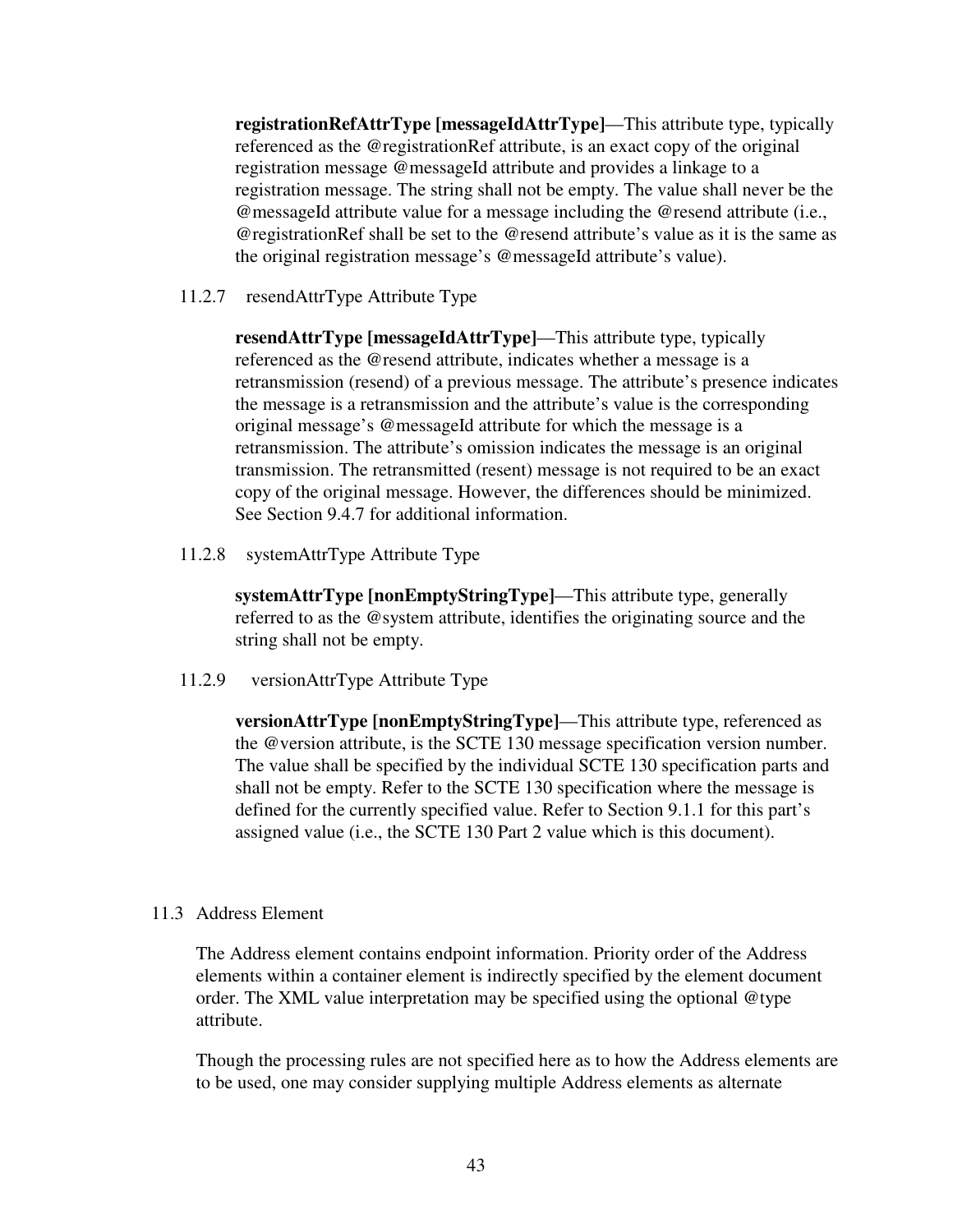endpoints should the first Address element not return in a timely manner. See SCTE 130 Part 7 [SCTE130-7], which supplies additional information and usage criterion.

11.3.1 Address Element Schema

Figure 20 illustrates the Address element's schema.



**Figure 20: Address Element Schema** 

11.3.1.1 Semantic Definitions for the Address Element

**@type [Optional, nonEmptyStringType]**—An attribute uniquely identifying the interpretation of the element's value and the value shall not be empty. SCTE 130 Part 7 [SCTE130-7] supplies additional information and examples including strings such as: HTTP, SOAP, etc.

**@##any [Optional]**—Any additional attribute from any namespace.

The Address element's value is of type xsd:string and specifies all or a subset of the connection endpoint identification. The Address element may be empty (if all of the data is supplied as attributes). The string format may be implied or specified based on the @type attribute value. The string format shall conform to Section 9.5 as applicable. SCTE 130 Part 7 [SCTE130-7] supplies additional format details.

11.3.2 Address Element Examples

 <Address type="HTTP">http://25.35.45.55:80/SCTE130</Address> <Address type="SOAP">adselector1.ads.com/default</Address> <Address>www.foobar.com/scte130-2/PlacementReq</Address>

# 11.4 AdType Element

The AdType element identifies a specific ad form with respect to its presentation characteristics and effects on the media stream such as graphical overlay. The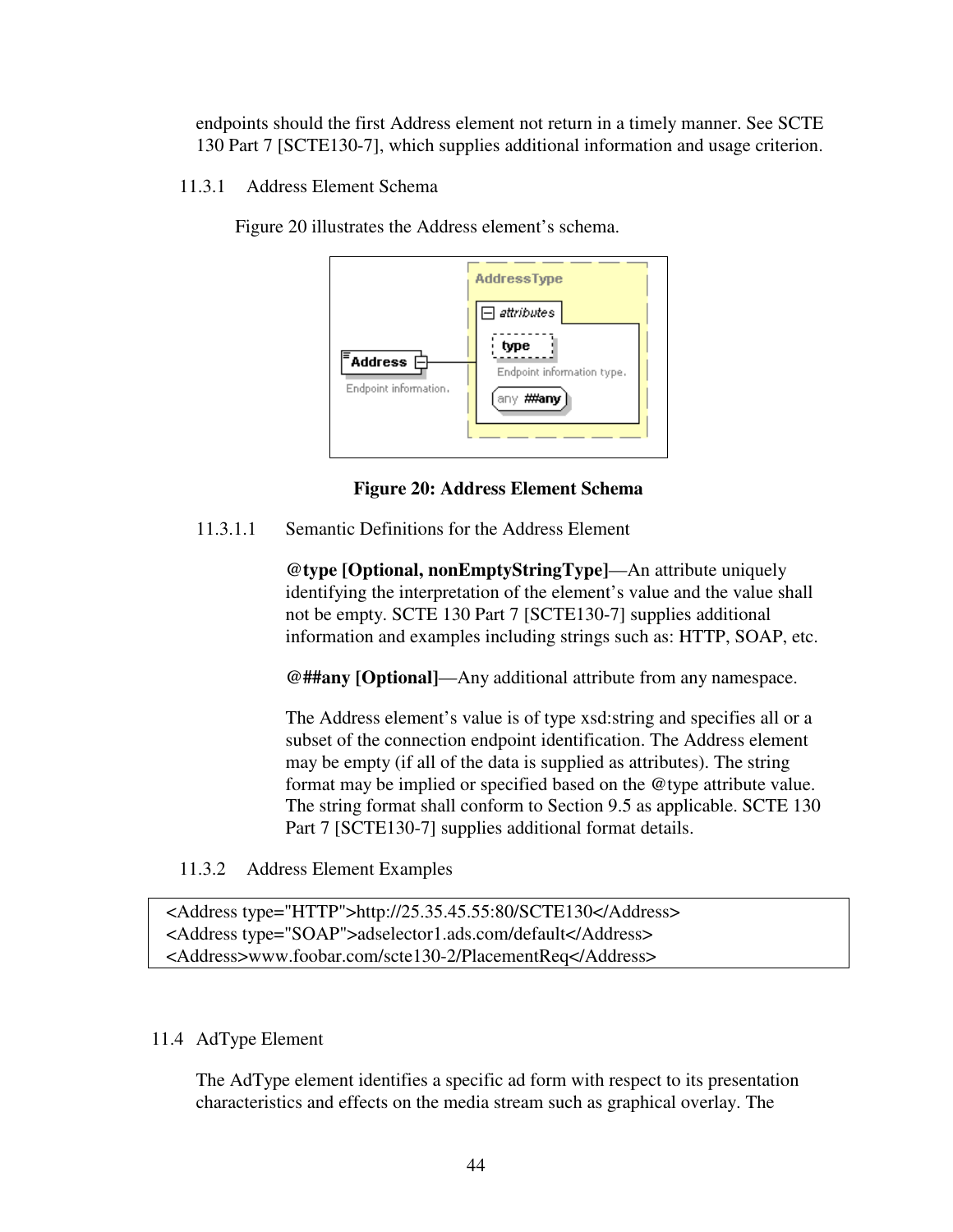definition of presentation characteristics and effects on the media stream are outside the scope of this specification.

11.4.1 AdType Element Schema

Figure 21 illustrates the AdType element's schema.



**Figure 21: AdType Element Schema** 

11.4.1.1 Semantic Definitions for the AdType Element

**@##any [Optional]**—Any additional attribute from any namespace.

The element's value is of type nonEmptyStringType and it describes the ad's type. The value shall not be empty.

11.3.3 AdType Element Examples

<AdType>Graphic Overlay</AdType>

11.5 AssetRef Element

The AssetRef element identifies a unique content asset (i.e., entertainment/programming, ad, etc.) through a provider identifier and an asset identifier with the later being unique within the provider reference. Typically, this element is used to identify CableLabs ADI assets. For ADI information, see [CLADI1-1], and [CLMD3-0].

11.5.1 AssetRef Element Schema

Figure 22 illustrates the AssetRef element's schema.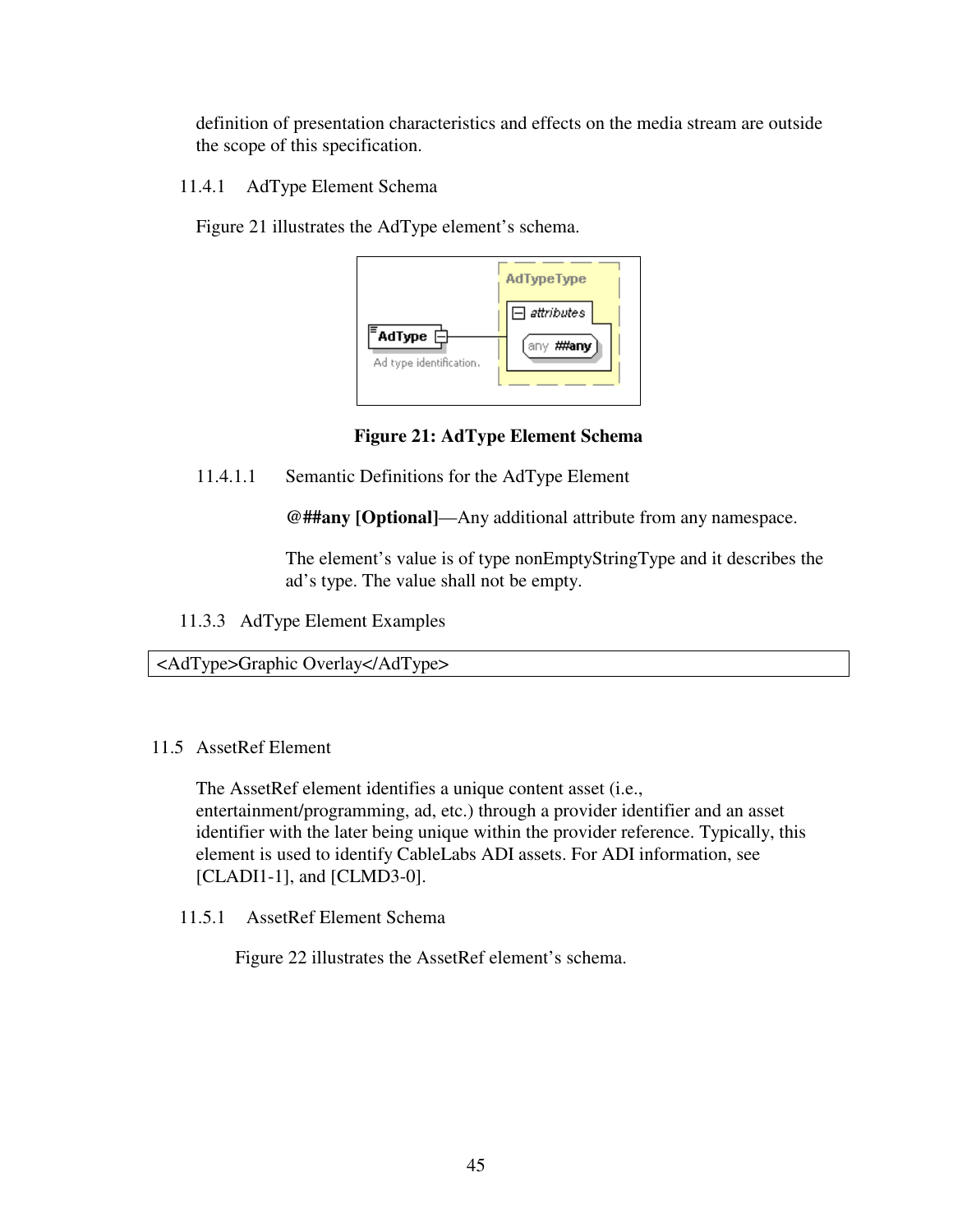

**Figure 22: AssetRef Element Schema** 

11.5.1.1 Semantic Definitions for the AssetRef Element

**@providerID [Required, nonEmptyStringType**—An attribute matching the provider of the asset as defined by the content data model. The value shall not be empty. Typically, the value matches either the [CLADI1-1] or [CLMD3-0] specification identifying the provider of the asset. For example, in ADI this attribute may be set to a registered Internet domain name restricted to at most 20 lower-case characters and belonging to the provider.

**@assetID [Required, nonEmptyStringType]**—An attribute matching the provider of the asset as defined by the content data model and the value shall not be empty. Typically, the value matches either the [CLADI1-1] or [CLMD3-0] specification identifying the asset uniquely within the provider's asset ID space. For example, in ADI, this attribute may be an ASCII string of 20 characters with the first four being Alpha and the remaining 16 being numeric.

**@##any [Optional]**—Any additional attribute from any namespace.

The AssetRef element's value shall be empty.

11.5.2 AssetRef Element Examples

<AssetRef assetID="ABCD0123456789012345" providerID="example.com"/>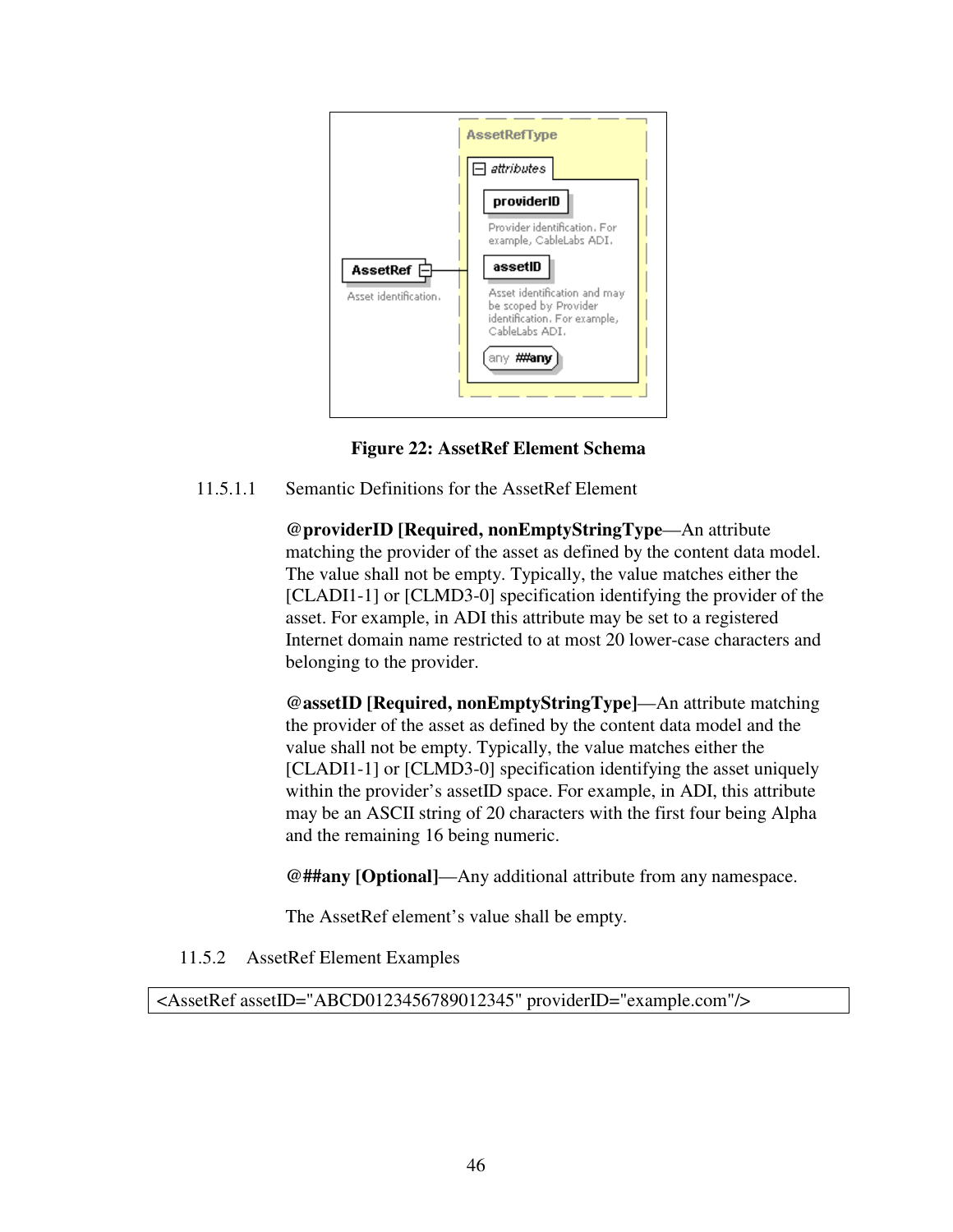#### 11.6 Callout Element

The Callout element specifies a logical service's message reception endpoints. The endpoints may be specified as a single collective aggregation, on a per message type basis via the @message attribute, or as a combination of the two techniques.

A single message exchange endpoint may be defined to handle all logical service messaging. If a single endpoint is handling all messaging, there shall be only one Callout element present in the defining specification announcement message and the Callout element's @message attribute shall not be used. The Callout element omitting the @message attribute is referred to as the default endpoint.

If independent endpoints are desired, the Callout element's @message attribute shall be used and each Callout element shall contain a message name as specified by the defining logical service. For an example, see SCTE130 Part 3 [SCTE130-3] the adm:ListADMServicesResponse message.

If independent message exchange endpoints are desired for only a subset of endpoints, the default endpoint may be used in conjunction with one or more additional Callout elements. All message endpoints not specifically referenced by an @message attribute shall be available through the default endpoint. This behavior allows a logical service to provide specific, message exchange endpoints for one or more Callout endpoints while utilizing a single, general purpose endpoint for all other messaging. If this description technique is used, there shall only be a single Callout element omitting the @message attribute for the callout sequence as detailed by the individual specifications (i.e., there shall be a maximum of one default endpoint for the applicable callout sequence).

If no default endpoint is supplied and only a subset of the endpoints are provided in the message, the unlisted endpoints shall be discovered by a different, unspecified mechanism which is outside the scope of this specification.

Within the Callout element, the logical service may provide one or more Address elements. The Address element describes a specific endpoint. The processing rules for the Address elements are not specified here and are outside the scope of this specification. Each listed Address element shall be prepared to receive and respond to a ServiceCheckRequest message and the returned status shall be applicable to the queried endpoint. When a Callout element contains more than one Address element, at least one Address element specified reception endpoint shall successfully respond to the ServiceCheckRequest message. The peer may reject the Callout element containing message if all Address elements fail to successfully respond. A peer shall not reject the containing message if only a subset of the Address elements successfully respond to the ServiceCheckRequest message.

11.6.1 Callout Element Schema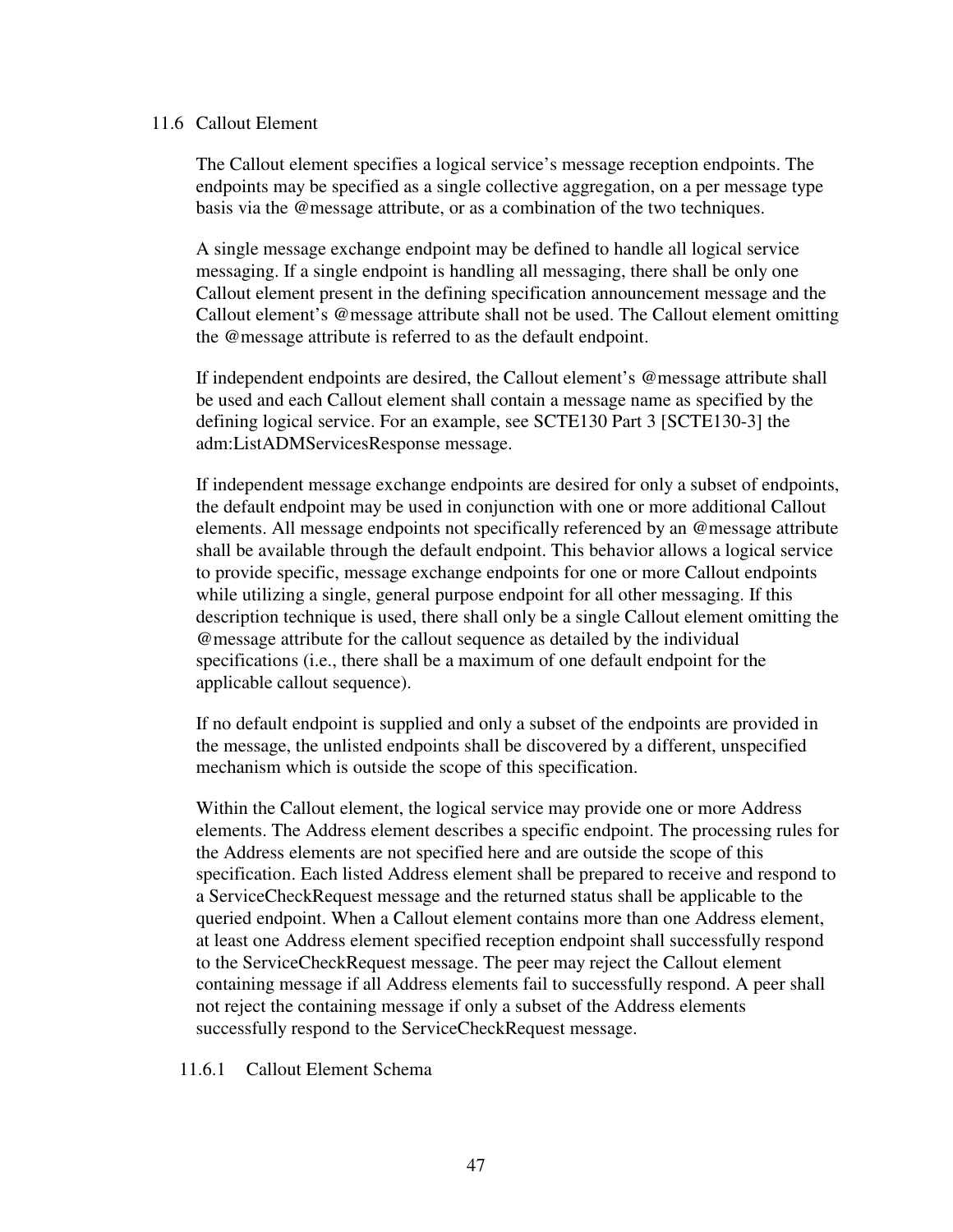

Figure 23 illustrates the Callout element's schema.

### **Figure 23: Callout Element Schema**

11.6.1.1 Semantic Definitions for the Callout Element

**@message [Optional, nonEmptyStringType]**—An attribute identifying the message exchange pair being specified. The attribute values are defined within the individual specification parts where the element is utilized. If the attribute is omitted, the Callout element is being declared as the default endpoint. The value shall not be empty.

**@##any [Optional]**—Any additional attribute from any namespace.

**Address [Required]**—One or more elements each specifying an endpoint. See Section 11.3 for additional information.

**Ext [Optional]**—A container for any additional elements from any namespace. See Section 11.12 for additional information.

The Callout element shall not be empty.

11.6.2 Callout Element Examples

Example 14 illustrates a default endpoint declaration. All communication is expected to use this interface.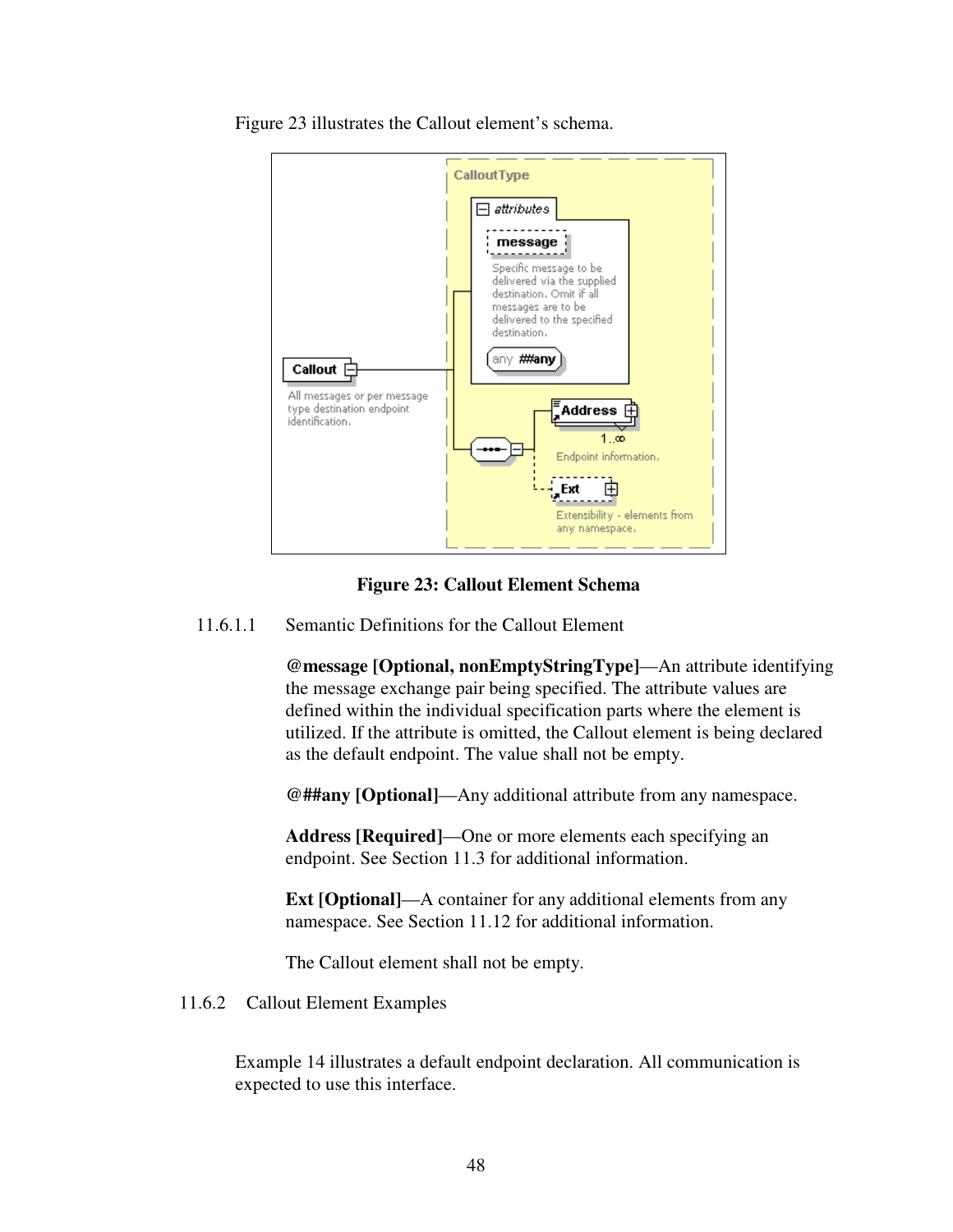<Callout> <Address>101.5.3.33:5786</Address> </Callout>

### **Example 14**

Example 15 illustrates a message specific endpoint declaration.

 <Callout message="PlacementStatusNotification"> <Address>adselector1.ads.com</Address> </Callout>

## **Example 15**

Example 16 illustrates a combination of the two techniques. A default endpoint is declared along with two specific message interfaces.

 <Callout> <Address type="HTTP">example.com:80/DefaultMessageHandler</Address> </Callout> <Callout message="MessageInterface1"> <Address type="HTTP">example.com:80/MessageInterface1</Address> <Address type="HTTP">example.com:8080/MessageInterface1</Address> </Callout> <Callout message="MessageInterface2"> <Address type="HTTP">example.com:33423/MessageInterface2</Address> </Callout> **Example 16** 

#### 11.7 Content Element

The Content element describes assets such as entertainment (programming) and ad content. The element is partitioned into three sequences. The first sequence provides content identification. The second sequence may be used for content location and the third sequence provides content related information.

11.7.1 Content Element Schema

Figure 24 illustrates the Content element's schema.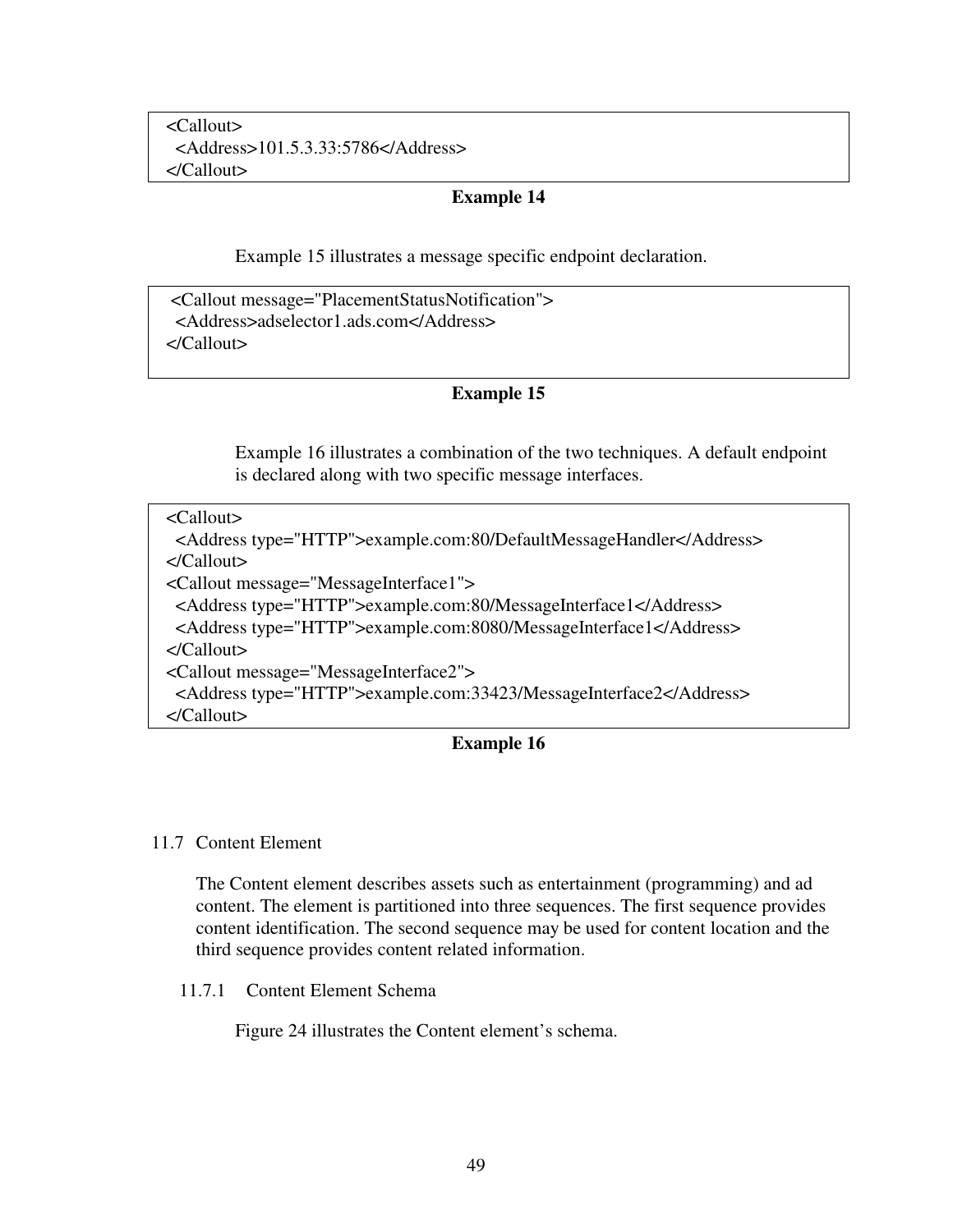

**Figure 24: Content Element Schema**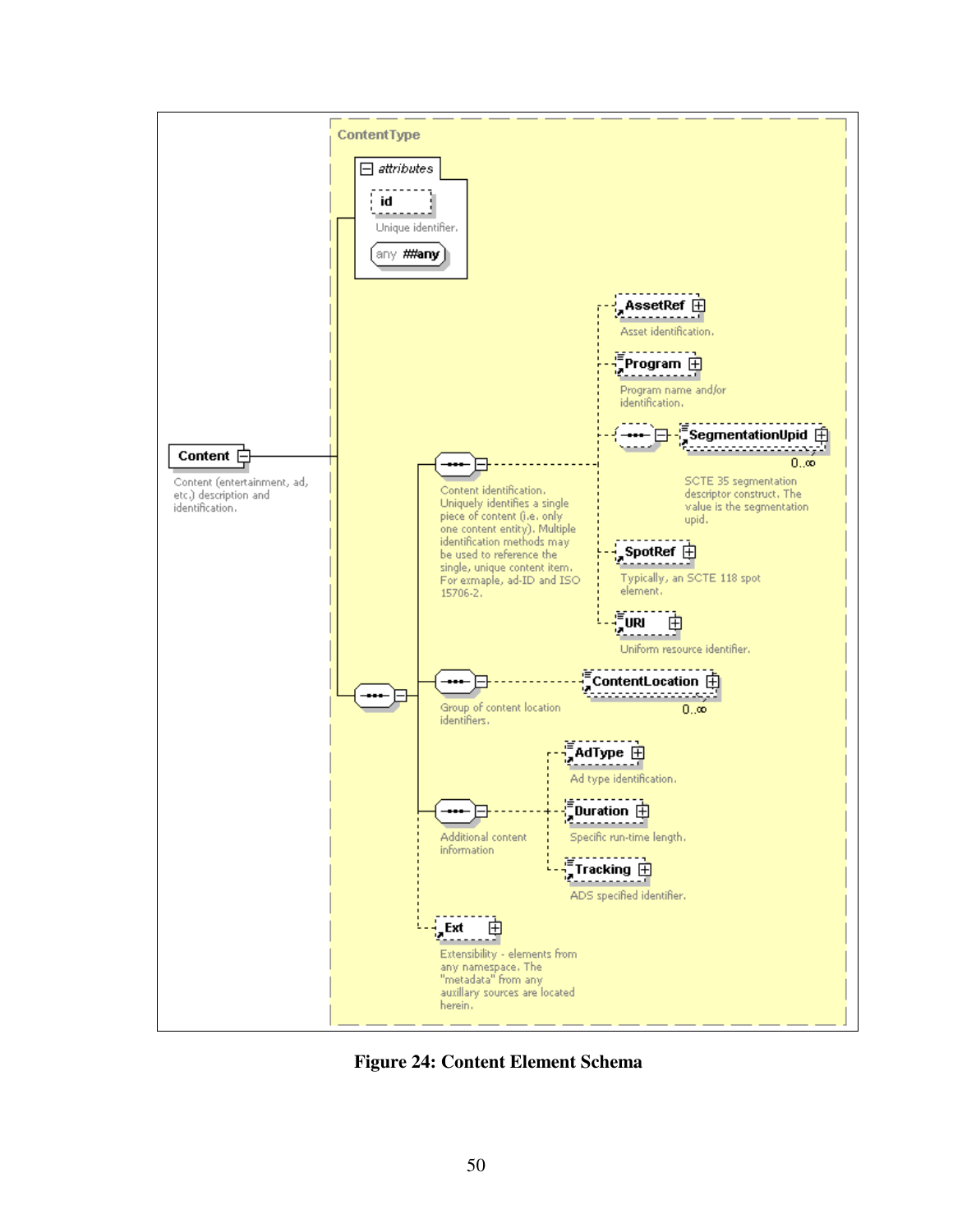11.7.1.1 Semantic Definitions for the Content Element

**@id [Optional, idAttrType]**—A element unique identifier which may be used to identity this Content element.

**@##any [Optional]**—Any additional attribute from any namespace.

**AssetRef [Optional]**—Content asset identification typically used with an ADI data model. See Section 11.5 for additional information.

**Program [Optional]**—Content asset identification typically used when an SCTE 35 splice insert() section identifies the asset. See Section 11.16 for additional information.

**SegmentationUpid [Optional]**—Zero or more elements identifying a content asset. Typically, this element is used when an SCTE 35 segmentation\_descriptor() identifies the asset. See Section 11.17 for additional information.

**SpotRef [Optional]**—Content asset identification typically used for an ad spot asset. Typically, this element is used when an SCTE 118 Spot element identifies the asset. See Section 11.18 for additional information.

**URI [Optional]**—Content asset identification via a uniform resource identifier (URI). See Section 11.21 for additional information.

**ContentLocation [Optional]**—Zero or more asset location specifiers. See Section 11.9 for additional information.

**AdType [Optional]**—An element which should only be present when the element references an ad asset. The element describes the ad spot type. See Section 11.4 for additional information.

**Duration [Optional]**—The content run-time length. See Section 11.11 for additional information.

**Tracking [Optional]**—An externally assigned identifier. This element is typically supplied by an ADS when the Content element is provided as part of a placement description. See Section 11.20 for additional information.

**Ext [Optional]—A** container for any additional elements from any namespace. See Section 11.12 for additional information.

The Content element's value should not be empty.

11.7.2 Content Element Examples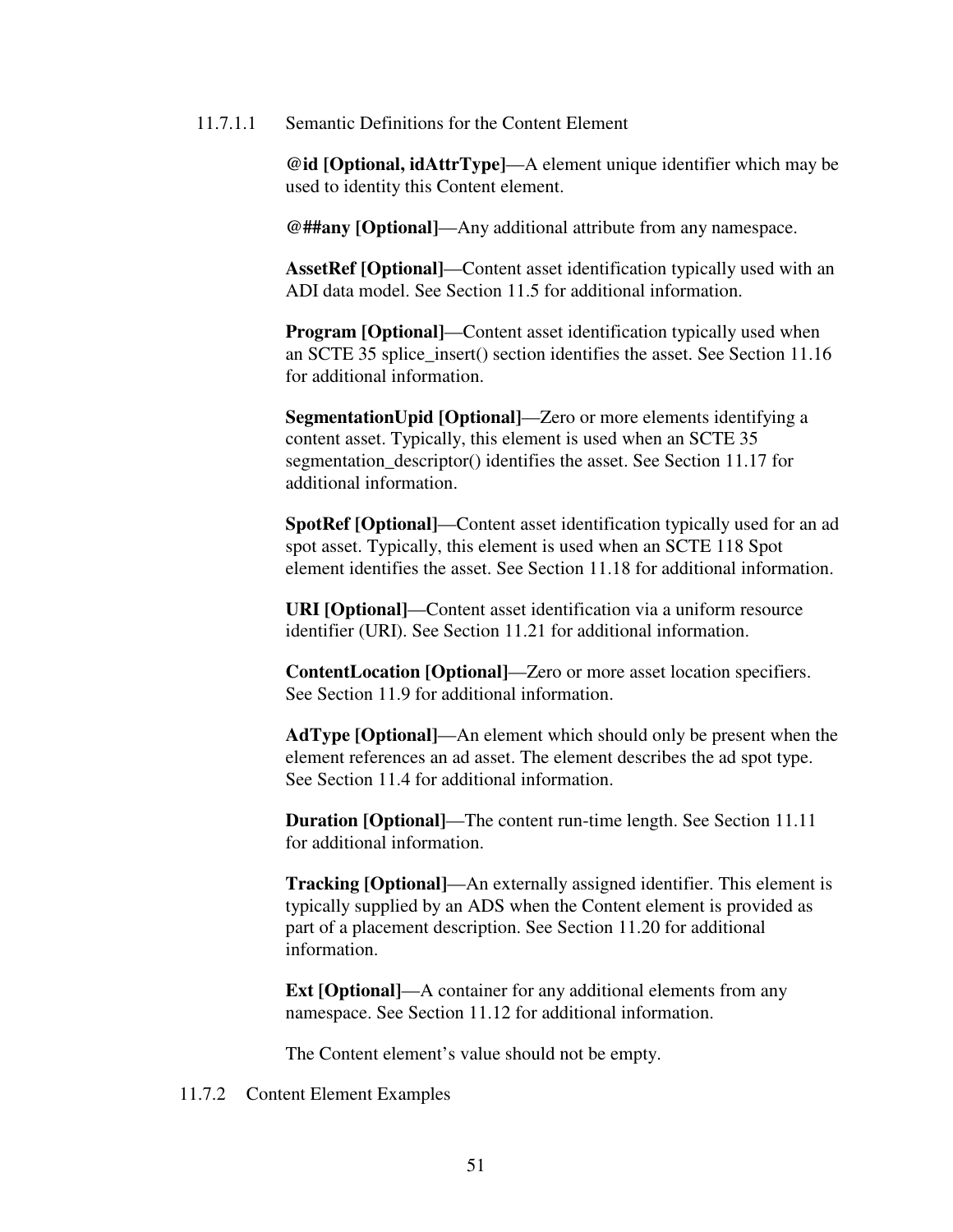| $<$ Content $>$                                                                                                                                                                                                                                                                                                                            |
|--------------------------------------------------------------------------------------------------------------------------------------------------------------------------------------------------------------------------------------------------------------------------------------------------------------------------------------------|
| <program>Three Guy Jokes Gone Bad</program>                                                                                                                                                                                                                                                                                                |
| $\langle$ /Content>                                                                                                                                                                                                                                                                                                                        |
| $\langle$ Content $\rangle$<br><assetref assetid="ADCO123456789012345" providerid="theadshop.com"></assetref><br><spotref spotid="TheSpot" trafficid="893"></spotref><br><adtype>Telescoping</adtype><br>$\langle$ /Content>                                                                                                               |
| $\langle$ Content $\rangle$<br><assetref assetid="ADCO0987654321098765" providerid="example.com"></assetref><br><adtype>Overlay</adtype><br><duration>PT30.000S</duration><br><tracking>MyTrackingID 839839839</tracking><br>$\langle$ /Content>                                                                                           |
| $\langle$ Content $\rangle$<br>Two Segmentation UPIDs coordinating references to the same piece of content.<br><segmentationupid type="6"><!--—ISO 15706-2 goes here.----></segmentationupid><br><segmentationupid type="3">&lt;!--Advertising Digital Identification goes here.--&lt;br&gt;&gt;</segmentationupid><br>$\langle$ /Content> |

11.8 ContentDataModel Element

The ContentDataModel element facilitates expressing the general content data model and a specific revision as desired.

11.8.1 ContentDataModel Element Schema

Figure 25 illustrates the ContentDataModel element's schema.



**Figure 25: ContentDataModel Element Schema**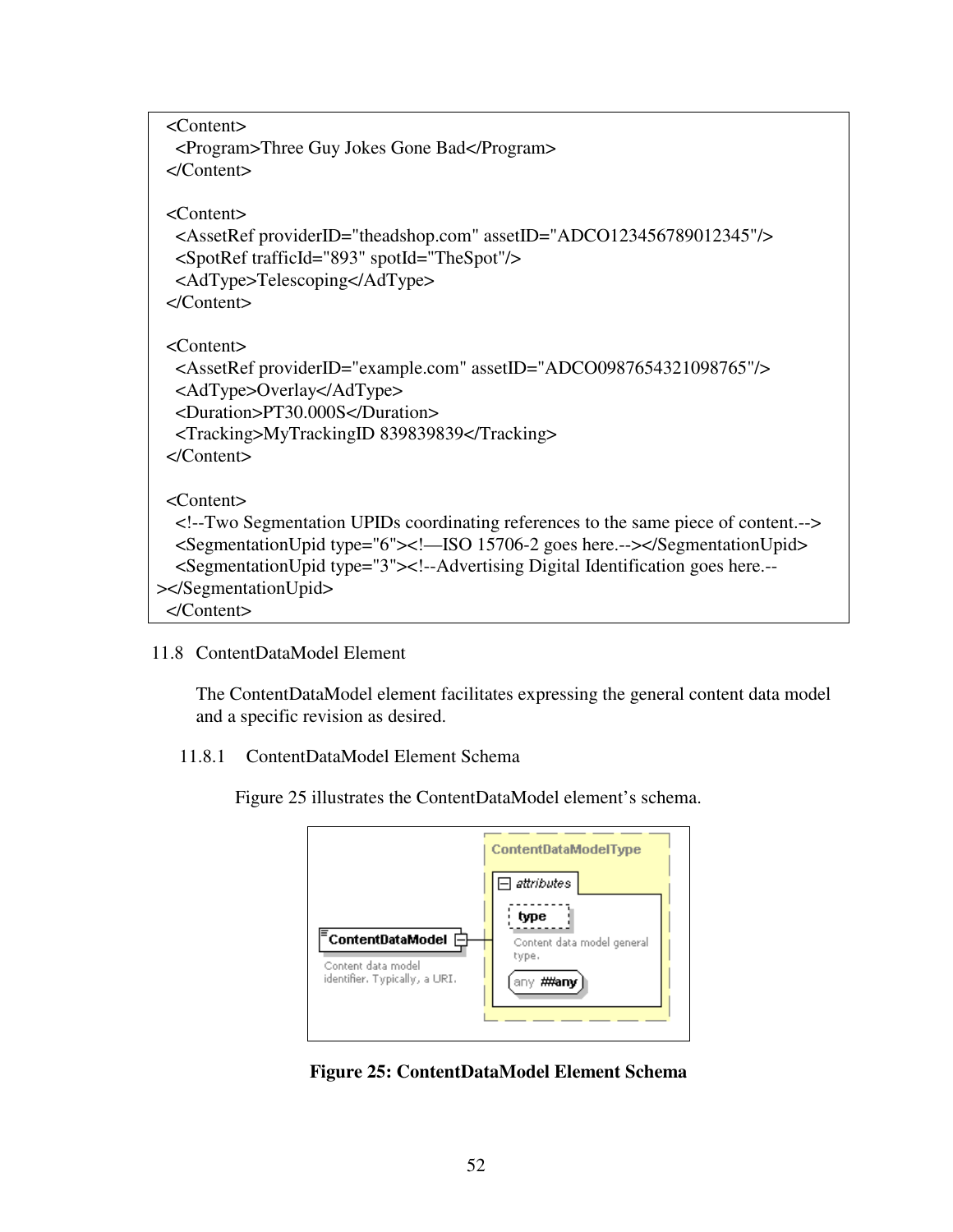### 11.8.1.1 Semantic Definitions for the ContentDataModel Element

**@type [Optional, nonEmptyStringType]**—A string that shall not be empty generalizing the data model. Table 3 lists the defined values, which may be extended by private agreement outside the scope of this specification. The values shall appear exactly as they appear in Table 3.

| <b>Value</b>     | <b>Description</b>                                            |
|------------------|---------------------------------------------------------------|
| CLADI 1.1        | Model represented by the CableLabs ADI 1.1 specification      |
| $CLMD$ 3.0       | Model represented by the CableLabs Metadata 3.0 specification |
| <b>SCTE118-2</b> | Model represented by the SCTE 118-2 specification.            |
| <b>SCTE118-3</b> | Model represented by the SCTE 118-3 specification.            |
| .                | User defined and outside the scope of this specification. The |
|                  | string shall be prefixed with the text "private:".            |

### **Table 3: ContentDataModel Element's @type Attribute Defined Values**

**@##any [Optional]**—Any additional attribute from any namespace.

The XML value is of type nonEmptyStringType and shall not be empty. The string represents precise identification of the content data model which might include the revision. The string should be a URI. See [RFC3986] for additional information.

## 11.8.2 ContentDataModel Element Examples

<ContentDataModel

type="CLMD\_3.0">urn:cablelabs:md:xsd:content:3.0</ContentDataModel>

<ContentDataModel

type="CLADI\_1.1">http://www.cablelabs.com/InsertTheRevisionDate/ADI1.1</ContentD ataModel>

 <ContentDataModel type="SCTE118-3">http://www.scte.org/schemas/118- 3/2013</ContentDataModel>

#### 11.9 ContentLocation Element

The ContentLocation element facilitates specifying an asset's place. The element value may be any valid URI. See [RFC3986] for additional information.

11.9.1 ContentLocation Element Schema

Figure 26 illustrates the ContentLocation element's schema.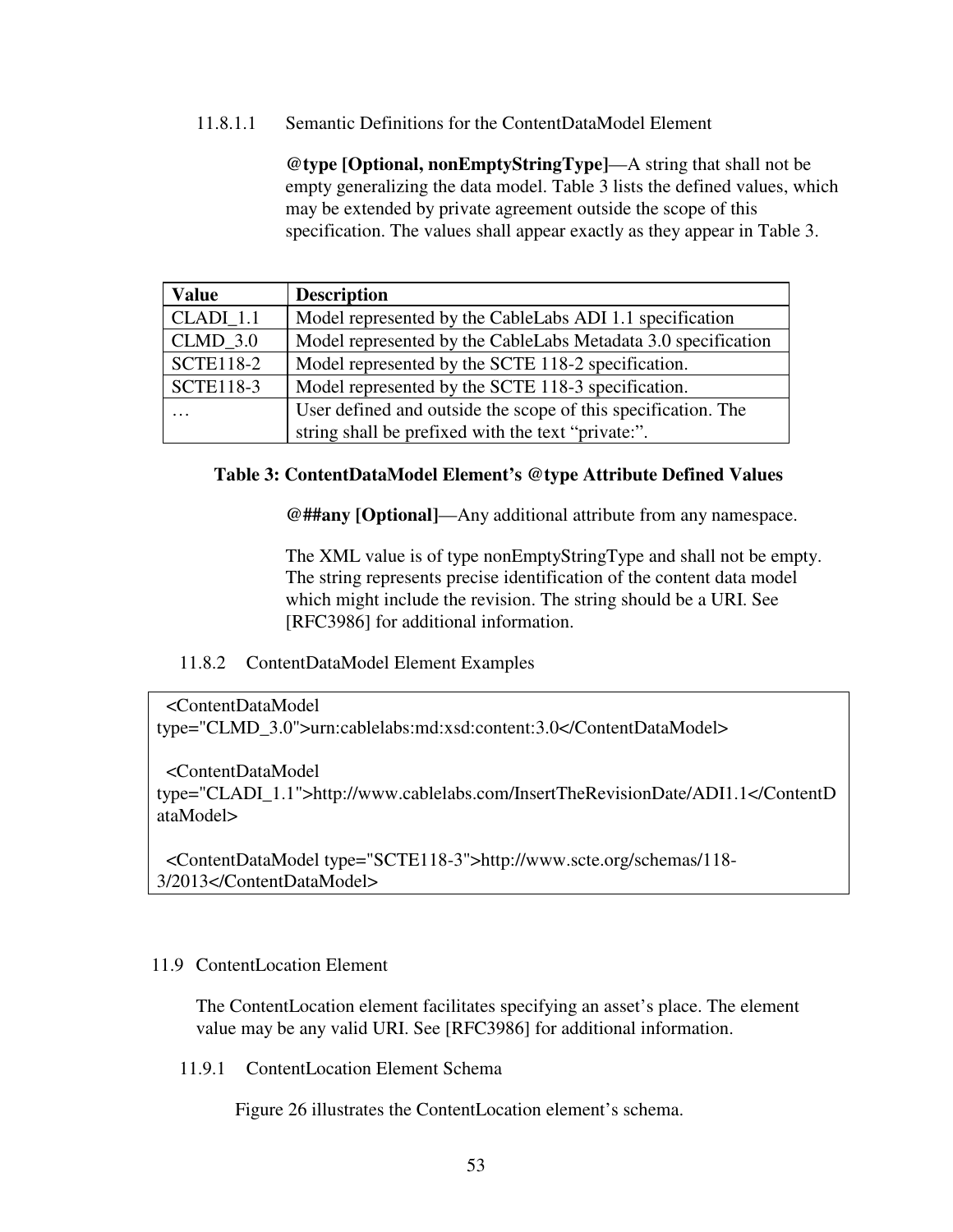

## **Figure 26: ContentLocation Element Schema**

11.9.1.1 Semantic Definitions for the ContentLocation Element

**@mediaAvailable [Optional, mediaAvailableAttrType]—**Media accessibility indicator. True indicates the asset is available. False indicates the asset is not available. Attribute omission indicates the asset's availability is unknown. See Section 11.2.3 for additional information.

**@mediaType[Optional, xsd:normalizedString]** – Media Type. This optional attribute may be used to indicate the type of media available at the content location. When present, it specifies the Internet Media Type (aka MIME type) of the asset and shall conform to the Media Type syntax as described in RFC 2616 Section 3.7 [RFC2616]. Media Type values should conform to RFC 2046 [RFC2046] and should be registered with IANA as per RFC 6838 [RFC6838]. Use of unregistered media types is discouraged.

**@##any [Optional]**—Any additional attribute from any namespace.

The XML value is of type xsd:anyURI and may be empty when only the @mediaAvailable attribute is carried. The string represents the content asset's location. See [RFC3986] for additional information.

11.9.2 ContentLocation Element Examples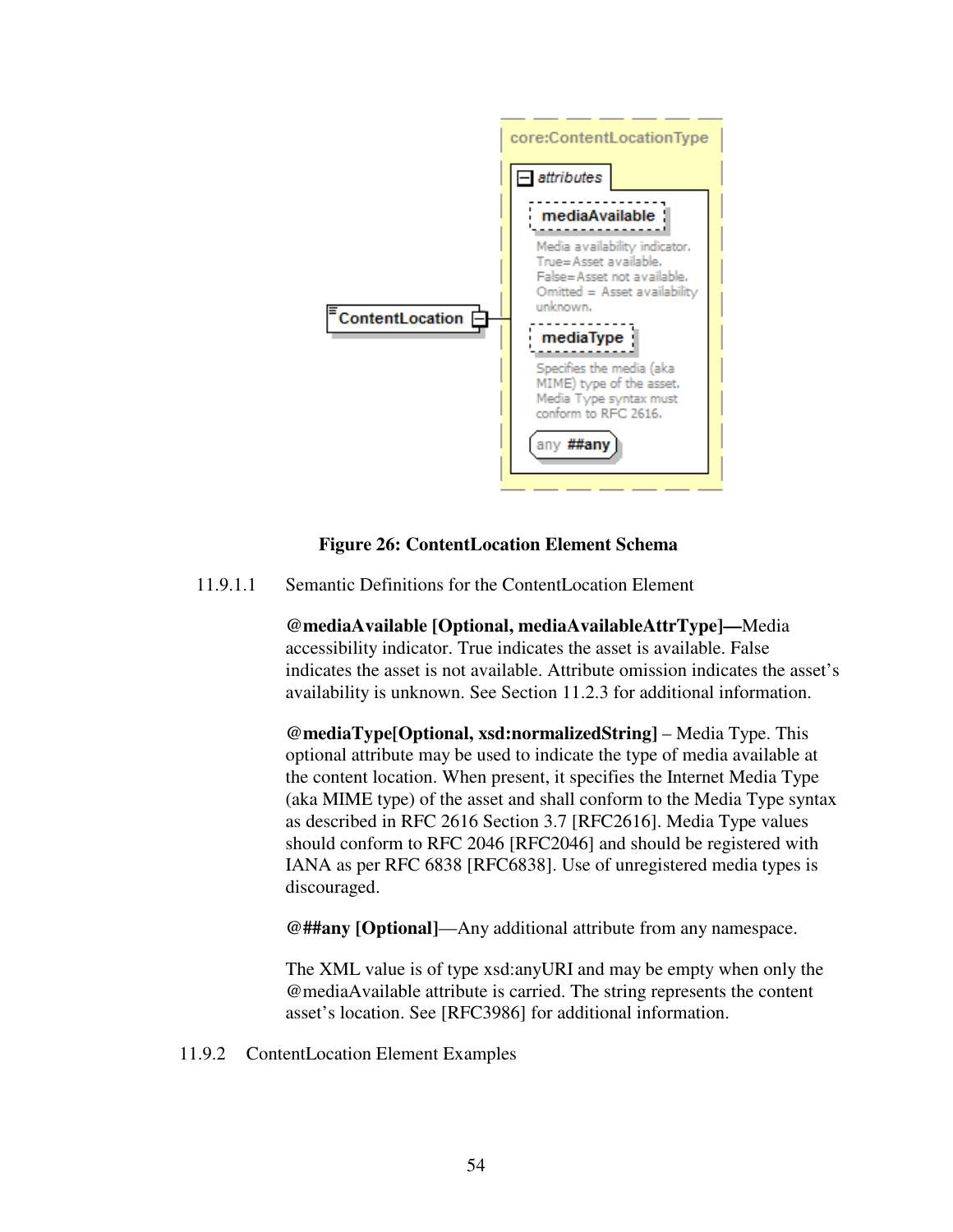<ContentLocation mediaAvailable="true" mediaType="video/mpeg"> ftp://somehost/ReadyToPlay/asset.mpeg </ContentLocation>

<ContentLocation mediaAvailable="false"/>

<ContentLocation>ftp://somehost/asset.mpeg</ContentLocation>

The first example element provides an indication that the media is currently accessible, a mediaType and a URL at which to access the asset.

The second example element, which has the @mediaAvailable attribute set to the value false, indicates the content is known not to be accessible. In this case, no URL has been provided (though one could have been supplied.)

The final example element provides a URL without specifying the media availability (i.e., the media accessibility is unknown due to the omission of the @mediaAvailable attribute type). Because of the media unknown state indication, media access may result in an error.

11.10CurrentDateTime Element

The CurrentDateTime element provides the current date and time value which shall include a timezone indicator. See Section 11.1.1 for additional information.

11.10.1 CurrentDateTime Element Schema

Figure 27 illustrates the CurrentDateTime element's schema.

**CurrentDateTime** 

## **Figure 27: CurrentDateTime Element Schema**

11.10.1.1 Semantic Definitions for the CurrentDateTime Element

The CurrentDateTime element's value is of type core:dateTimeTimezoneType and shall not be empty. See Section 11.1.1 for additional information.

11.10.2 CurrentDateTime Element Examples

#### <CurrentDateTime>2007-01-05T12:30:36.0Z</CurrentDateTime>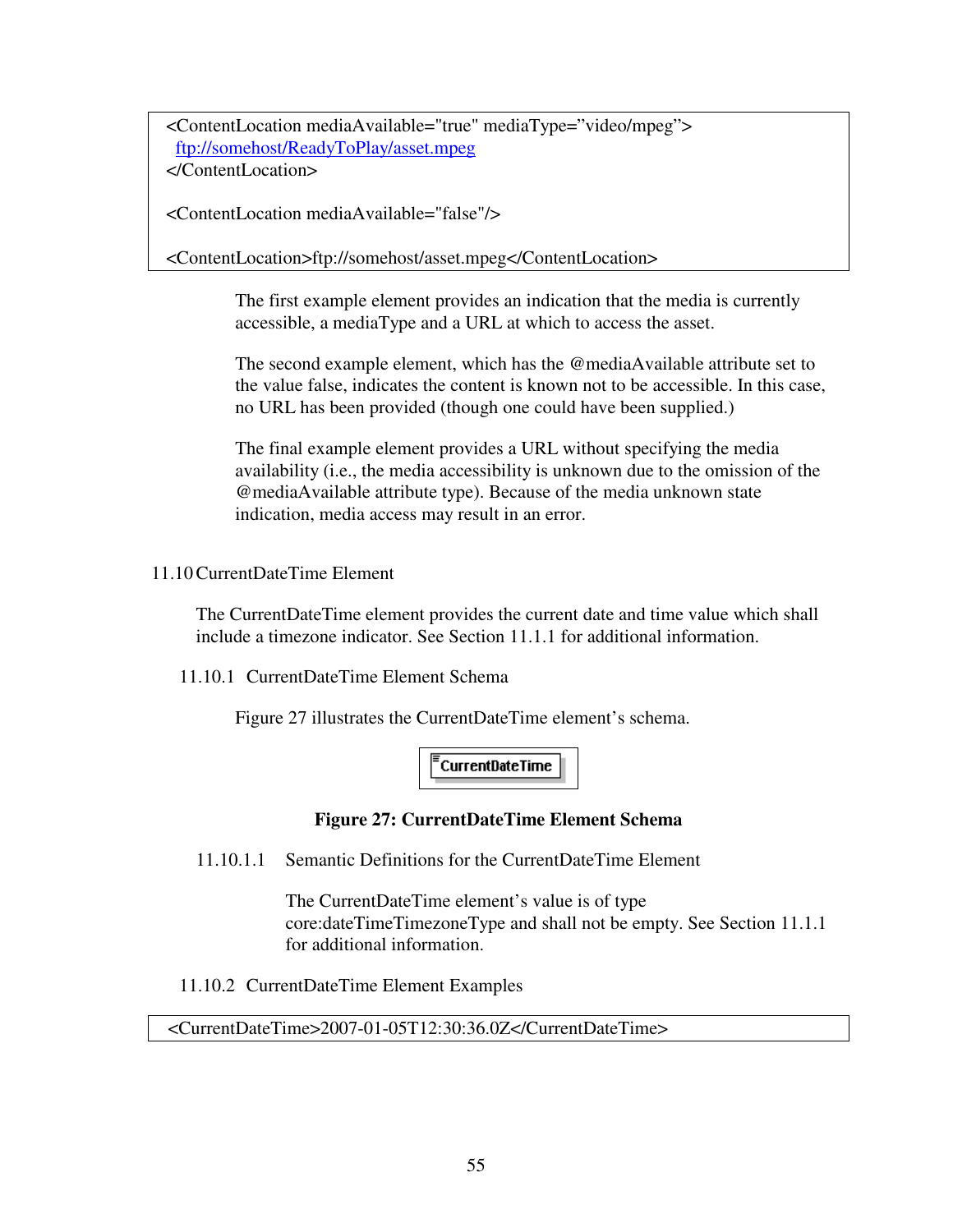#### 11.11 Duration Element

The Duration element describes a run-time in years, months, days, hours, minutes, seconds, and milliseconds.

11.11.1 Duration Element Schema

Figure 28 illustrates the Duration element's schema.



**Figure 28: Duration Element Schema** 

11.11.1.1 Semantic Definitions for the Duration Element

**@##any [Optional]**—Any additional attribute from any namespace.

The Duration element's value is of type xsd:duration and is formatted as PnYnMnDTnHnMn.nnnS.

11.11.2 Duration Element Examples

```
 <Duration>PT30S</Duration><!--30 seconds--> 
  <Duration>PT29.666S</Duration><!--29 seconds and 666 milliseconds--> 
  <Duration>PT01H00M05.000S</Duration><!--1 hour and 5 seconds--> 
  <Duration>PT03H04M05.333S</Duration><!--3 hours, 4 minutes, 5 seconds, and 333 
milliseconds-->
```
#### 11.12Ext Element

The Ext (extensibility) element allows zero or more elements from any namespace to be included. This element facilitates expansion, customization, and extensibility of the specification. Encapsulating elements from external namespaces into a single element allows filters, transforms, and other operations to be applied easily.

11.12.1 Ext Element Schema

Figure 29 illustrates the Ext element's schema.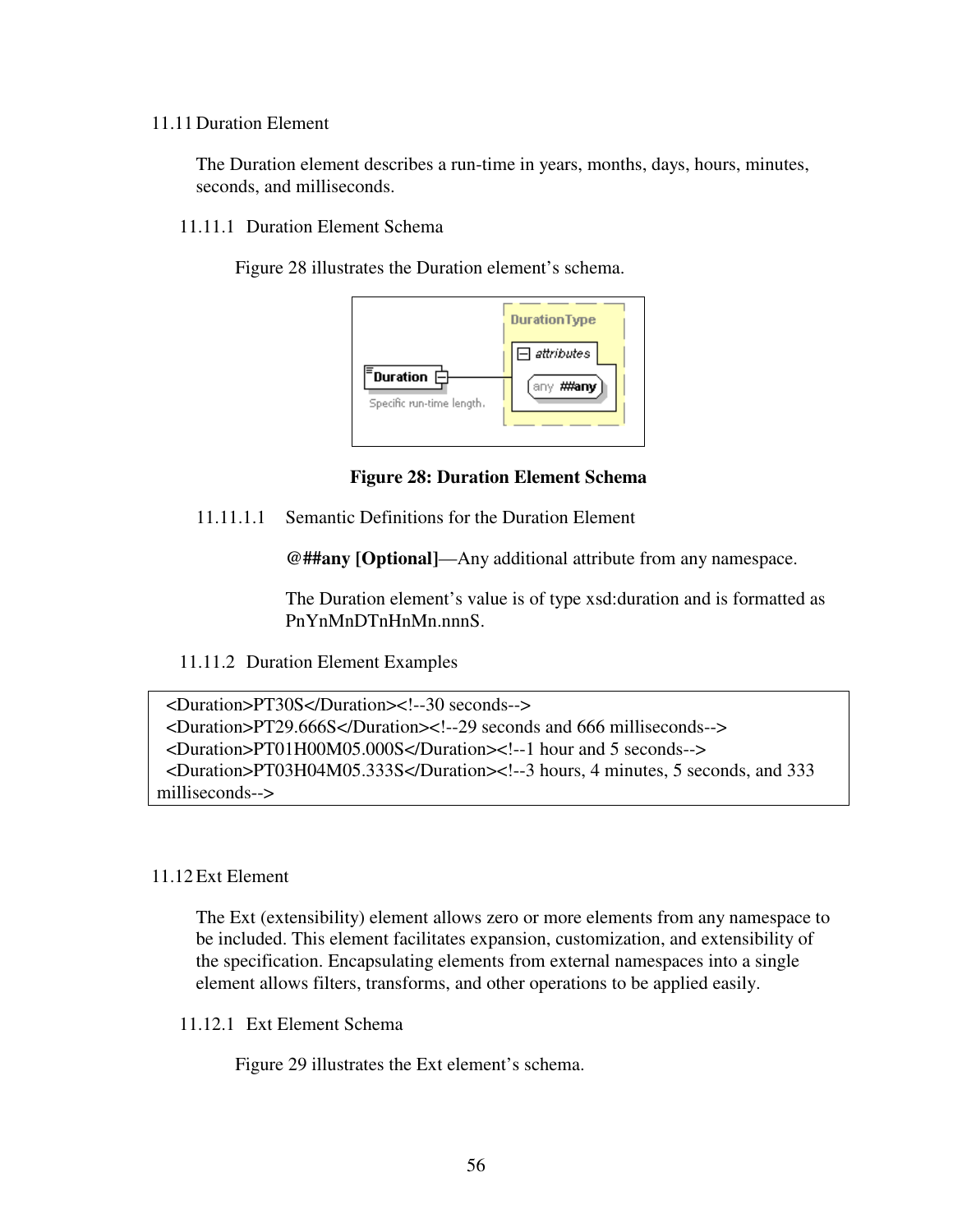

## **Figure 29: Ext Element Schema**

## 11.12.1.1 Semantic Definitions for the Ext Element

**@##any [Optional]**—Any additional attribute from any namespace.

**##any[Optional]**—Zero or more elements from any namespace. (Zero elements are allowed as all the data may be included via attributes.)

### 11.12.2 Ext Element Examples

 $<$ Ext $>$  <!--Elements from any namespaces go here.-->  $<$ /Ext $>$ 

### 11.13ExternalStatusCode Element

The ExternalStatusCode element allows for a detailed status code to be supplied from an external (non SCTE 130) specification. The element identifies the status code source and may be augmented with optional descriptive text.

11.13.1 ExternalStatusCode Schema

Figure 30 illustrates the ExternalStatusCode element's schema.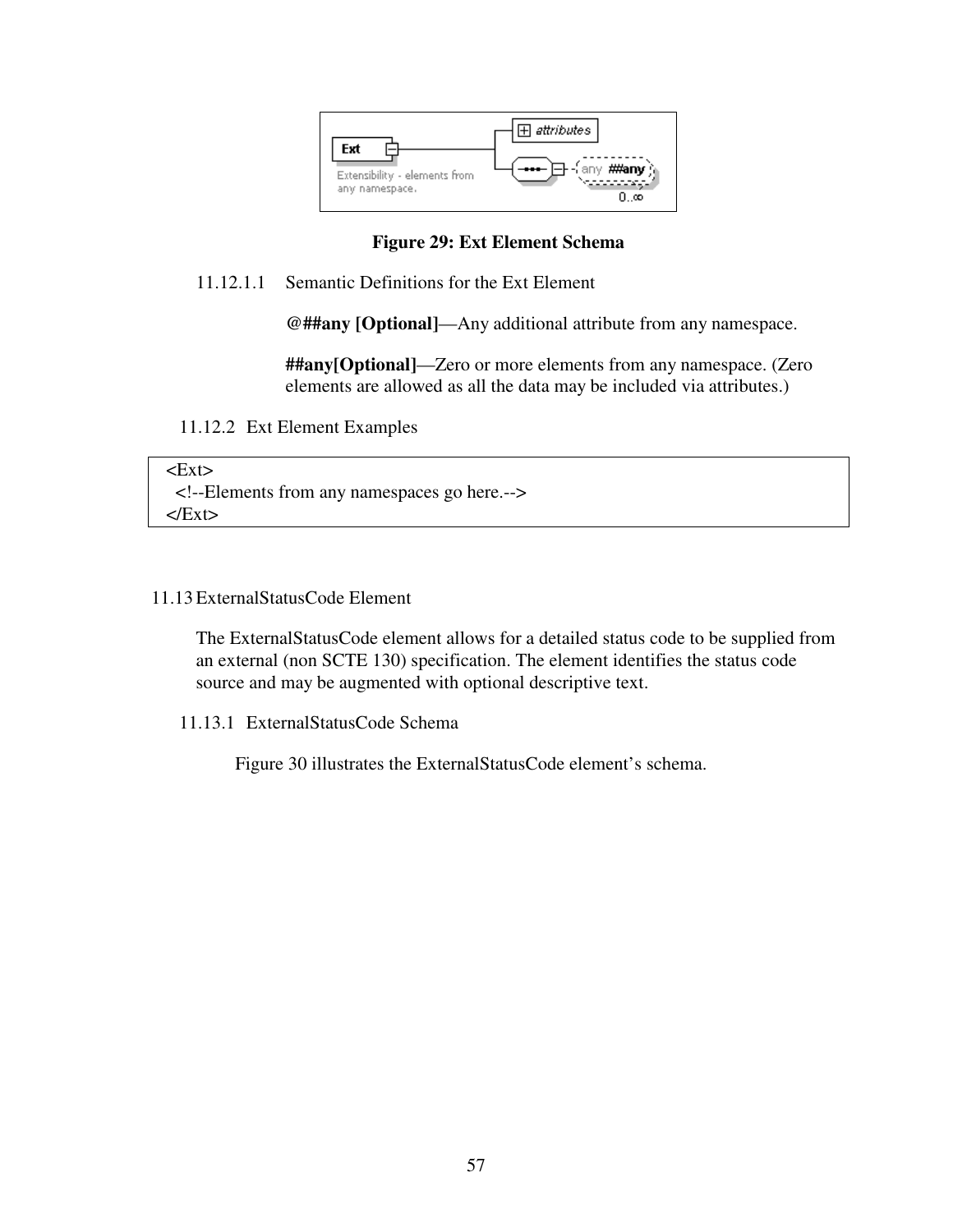

**Figure 30: ExternalStatusCode Element Schema** 

11.13.1.1 Semantic Definitions for the ExternalStatusCode Element

**@source [Required, nonEmptyStringType]—**Identification of the external status code source. Typically, the value should be a uniform resource identifier (URI), see [RFC3986], and shall not be empty. Table 4 lists the defined values which may be extended by private agreement outside the scope of this specification.

| <b>@source Value</b>                   | <b>Description</b>                         |
|----------------------------------------|--------------------------------------------|
| http://www.scte.org/schemas/35/2013    | SCTE 35                                    |
| http://www.scte.org/schemas/118-3/2012 | <b>SCTE 118-3</b>                          |
| $\cdot\cdot\cdot$                      | User defined and outside the scope of this |
|                                        | specification.                             |

# **Table 4: ExternalStatusCode Element's @source Attribute Values**

**@detail [Required, nonEmptyStringType]**—A non-empty external status code value.

**@##any [Optional]**—Any additional attribute from any namespace.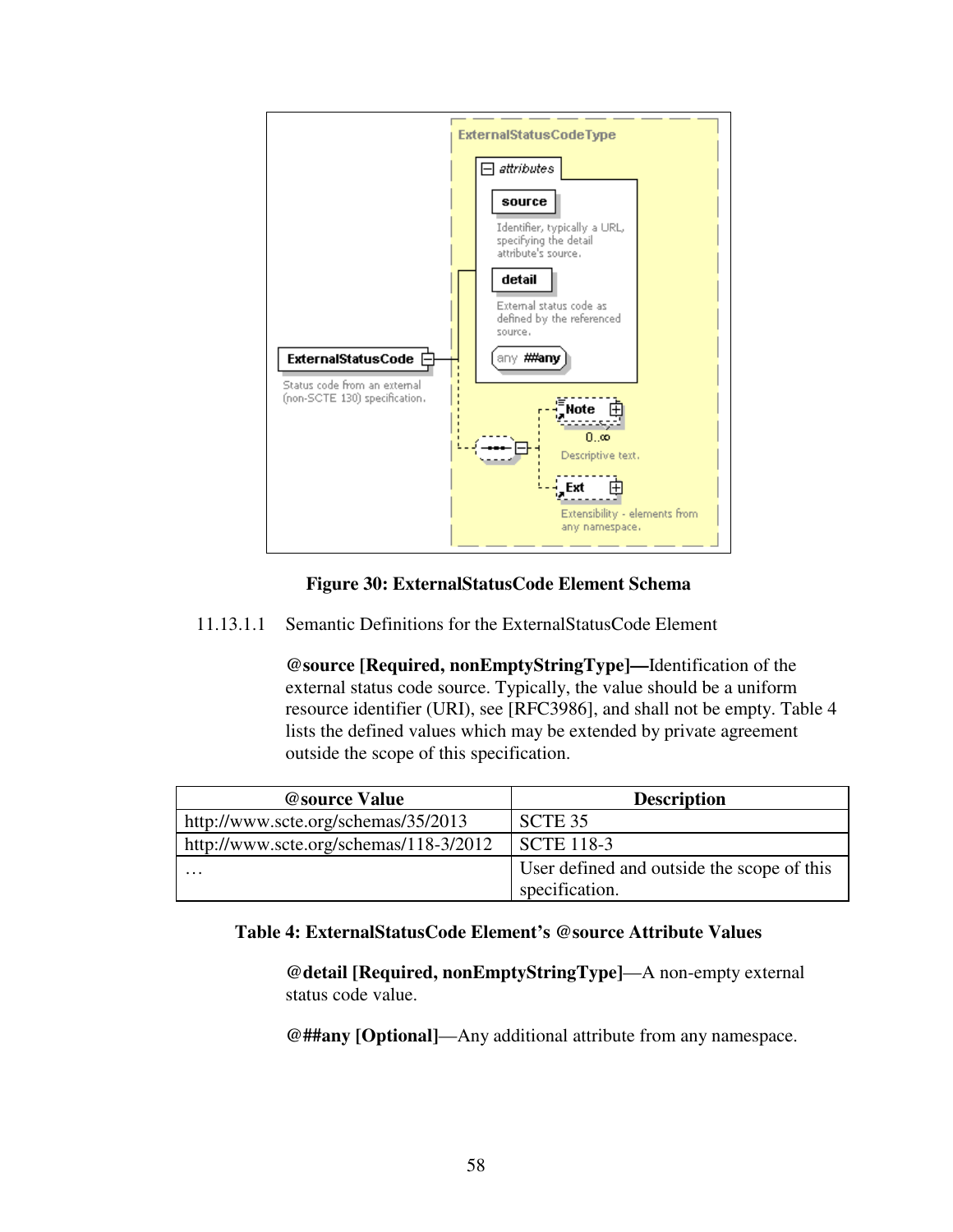**Note [Optional]**—Zero or more Note elements where each Note element contains descriptive text. See Section 11.15 for additional information regarding the Note element.

**Ext [Optional]—A** container for any additional elements from any namespace. See Section 11.12 for additional information.

11.13.2 ExternalStatusCode Element Examples

 <ExternalStatusCode source="http://www.scte.org/schemas/118-3/2006" detail="3"/> <!- -Failed, bypass on-->

 <ExternalStatusCode source="http://www.scte.org/schemas/118-3/2006" detail="16"> <Note>Failed, Operator Error.</Note> <Note>RTFM...</Note> </ExternalStatusCode>

11.14 InitiatorData Element

The InitiatorData element provides carriage for privately defined attributes and a string that shall be returned exactly as received (i.e., echoed back). The logical service endpoint respondent shall return an exact copy of this element when received. The element's contents are opaque to the respondent logical services since the data is implementation specific relative to the originating logical service. Example element usage includes providing high availability services or other value added features.

11.14.1 InitiatorData Element Schema

Figure 31 illustrates the InitiatorData element's schema.



**Figure 31: InitiatorData Element Schema** 

11.14.1.1 Semantic Definitions for the InitiatorData Element

**@##any [Optional]**—Any additional attribute from any namespace.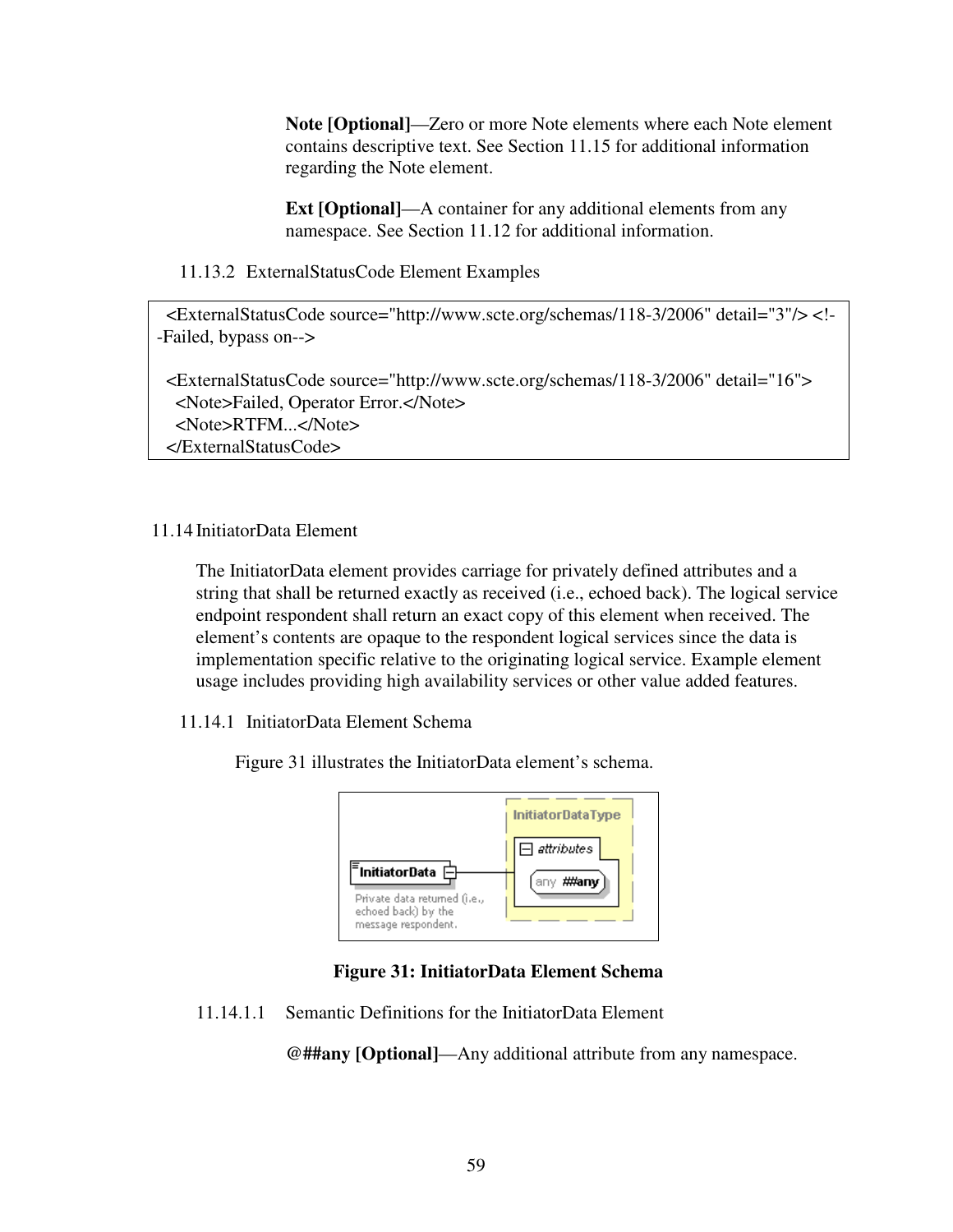The InitiatorData element's value is of type xsd:string and may be empty (if all the data is provided as attributes).

11.14.2 InitiatorData Element Examples

 <InitiatorData secret="Can't tell"> Company specific secret sauce goes here. </InitiatorData>

#### 11.15 Note Element

The Note element carries descriptive text.

11.15.1 Note Element Schema

Figure 32 illustrates the Note element's schema.



**Figure 32: Note Element Schema** 

11.15.1.1 Semantic Definitions for the Note Element

**@##any [Optional]**—Any additional attribute from any namespace.

The Note element's value is of type nonEmptyStringType and shall not be empty.

11.15.2 Note Element Examples

<Note>Three guys go into a bar...</Note>

#### 11.16 Program Element

The Program element provides the program name and/or a unique program identifier.

11.16.1 Program Element Schema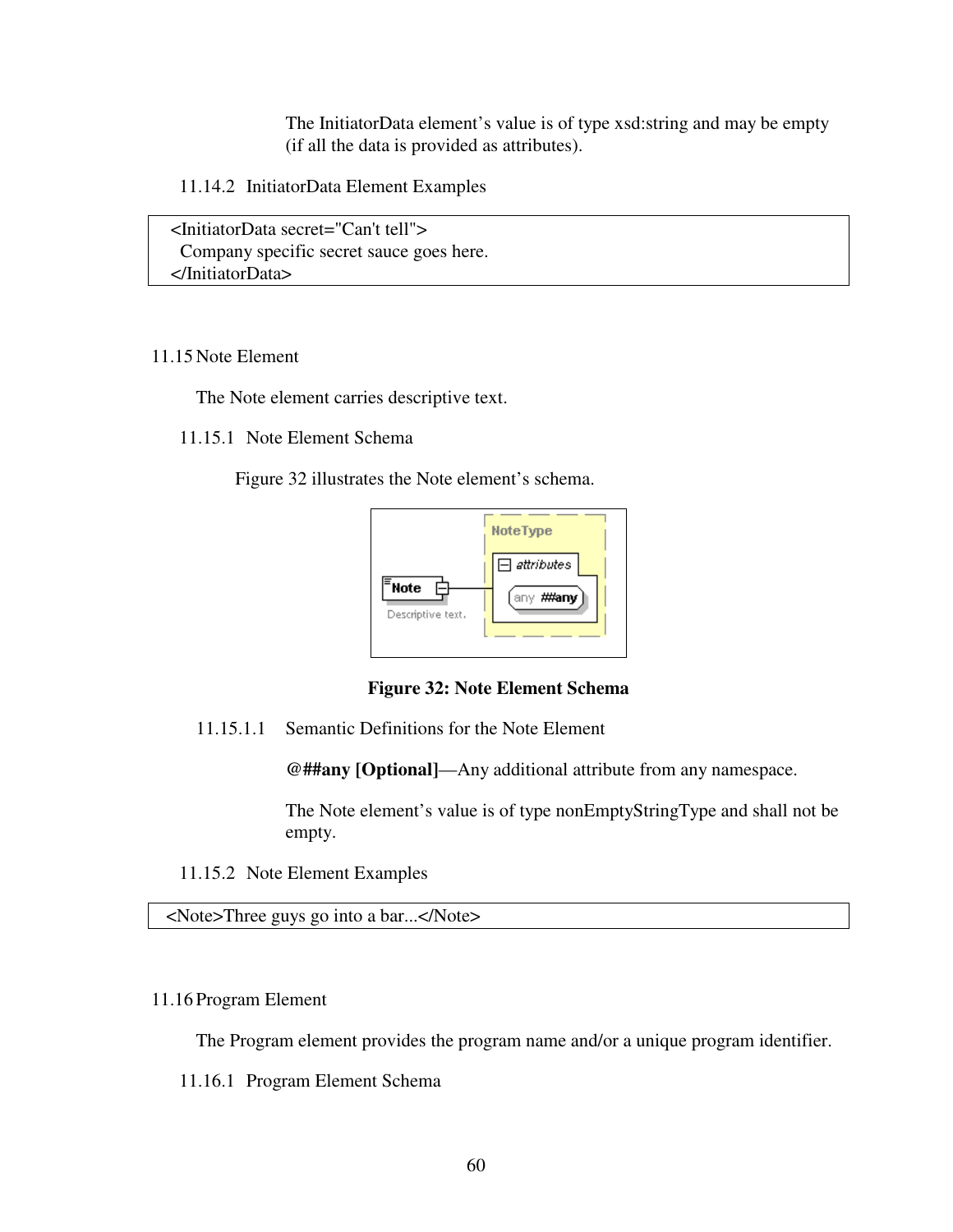Figure 33 illustrates the Program element's schema.

|                                                     | <b>ProgramType</b>                                                                                          |
|-----------------------------------------------------|-------------------------------------------------------------------------------------------------------------|
|                                                     | attributes                                                                                                  |
| Program [<br>Program name and/or<br>identification. | uniqueProgramID<br>Unique program identifier.<br>referenceDateTime<br>Reference date and time.<br>any ##any |

**Figure 33: Program Element Schema** 

11.16.1.1 Semantic Definitions for the Program Element

**@uniqueProgramID [Optional, xsd:nonNegativeInteger]**—An attribute uniquely identifying the program.

**@referenceDateTime [Optional, core:dateTimeTimezoneType]**—An attribute identifying when the @uniqueProgramID attribute was established (i.e., contextual reference). This attribute should only be used when the @uniqueProgramID attribute is present. See Section 11.1.1 for additional information.

**@##any [Optional]**—Any additional attribute from any namespace.

The Program element's value is of type xsd:string and may be empty.

11.16.2 Program Element Examples

```
 <Program>TheBestProgram</Program> 
 <Program uniqueProgramID="39030"/> 
 <Program uniqueProgramID="9389">UglyBetty</Program> 
 <Program uniqueProgramID="8389" referenceDateTime="2007-05-
05T09:33:55Z">UglyBetty</Program>
```
## 11.17 SegmentationUpid Element

The SegmentationUpid element corresponds to the SCTE 35 segmentation\_descriptor(). See [SCTE35] for additional information. The element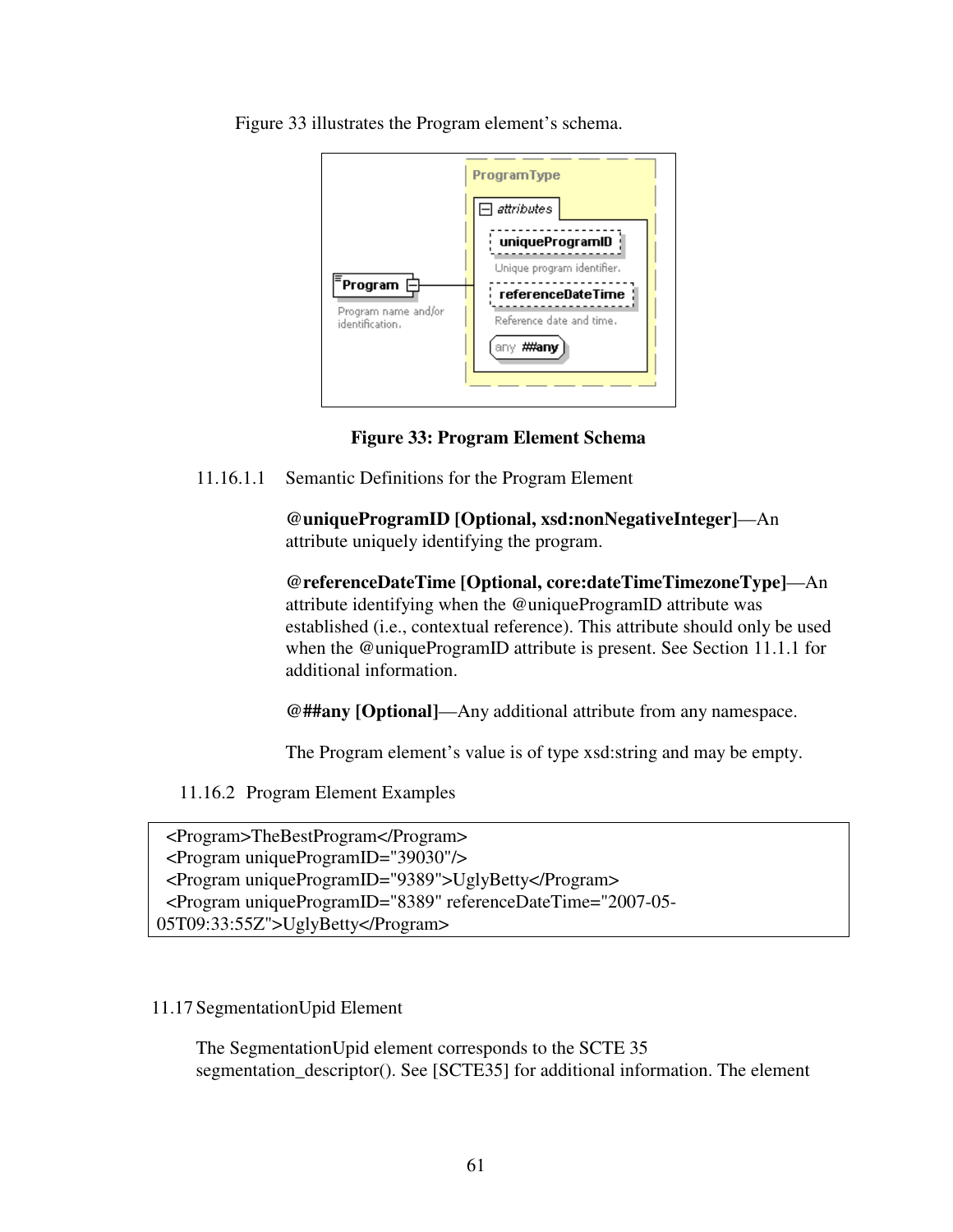facilitates in-band content asset identification (either entertainment/programming or ad).

11.17.1 SegmentationUpid Element Schema

Figure 34 illustrates the SegmentationUpid element's schema.



# **Figure 34: SegmentationUpid Element Schema**

11.17.1.1 Semantic Definitions for the SegmentationUpid Element

**@type [Required, xsd:unsignedByte]**—Any valid value from SCTE 35 Table 8-6 Type column where the attribute maps to the SCTE 35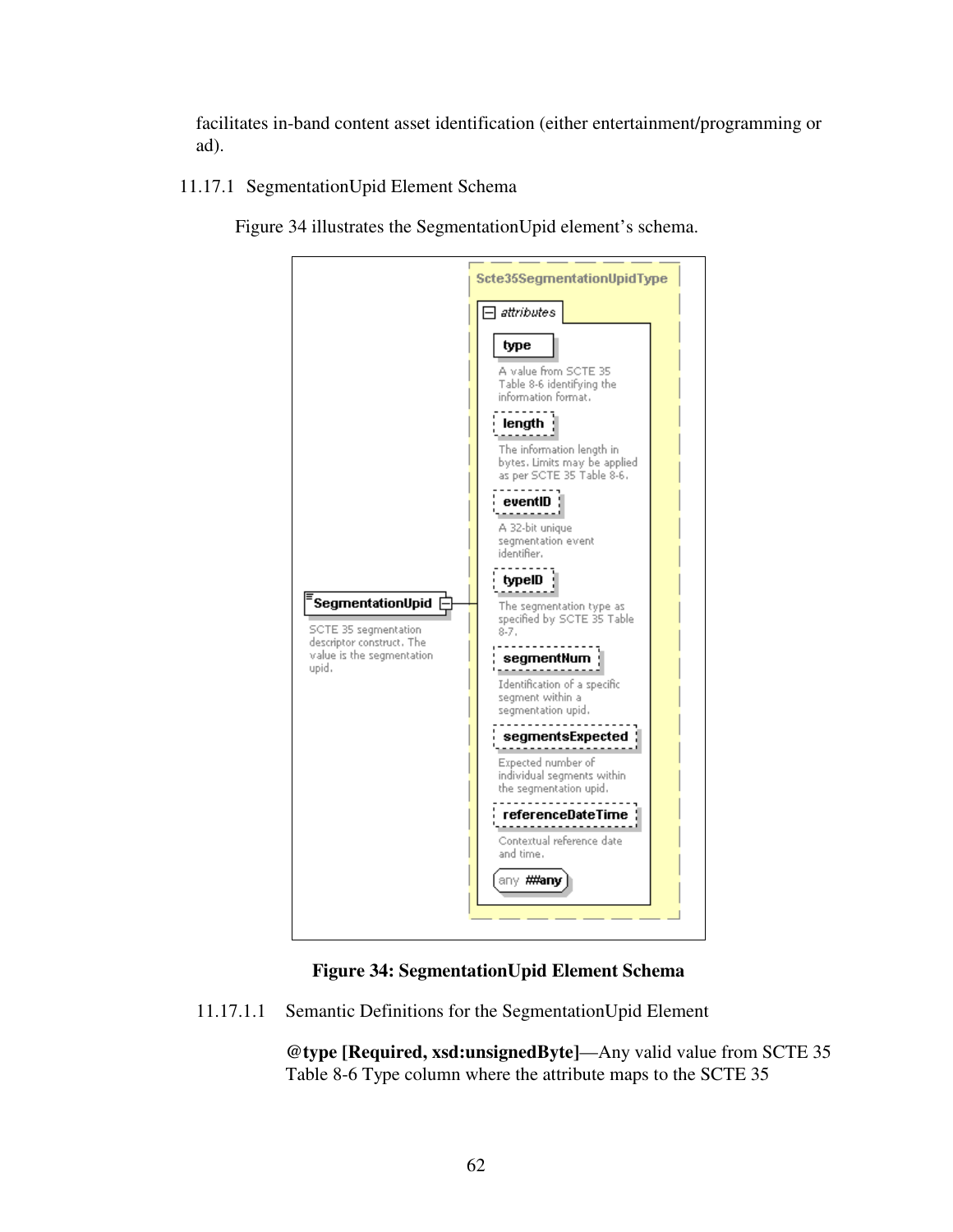segmentation\_upid\_type bit field. See [SCTE35] for additional information.

**@length [Optional, xsd:unsignedByte]**—Any valid value from SCTE 35 Table 8-6 Length Bytes column and the @length attribute's value is the binary data length. The @length value is dependent upon the @type value and maps to the SCTE 35 segmentation upid length bit field. See [SCTE35] for additional information.

**@eventID [Optional, xsd:unsignedInteger]**—The SCTE 35 segmentation\_event\_id bit field. See [SCTE35] for additional information.

**@typeID [Optional, xsd:unsignedByte]**—Any valid value from SCTE 35 Table 8-7 which maps to the segmentation\_type\_id bit field. See [SCTE35] for additional information.

**@segmentNum [Optional, xsd:unsignedByte]**—An attribute conformant to the SCTE 35 segment\_num bit field description. See [SCTE35] for additional information.

**@segmentsExpected [Optional, xsd:unsignedByte]**—An attribute conformant to the SCTE 35 segments\_expected bit field description. See [SCTE35] for additional information.

**@referenceDateTime [Optional, core:dateTimeTimezoneType]**—The date and time providing contextual reference. See Section 11.1.1 for additional information.

**@##any [Optional]**—Any additional attribute from any namespace.

The SegmentationUpid element's value is of type xsd:hexBinary and contains the SCTE 35 segmentation\_upid bit field. The value should not be empty. The value is specific to the @type attribute and shall meet the requirements as specified in SCTE 35. See [SCTE35] for additional information.

11.17.2 SegmentationUpid Element Examples

 <SegmentationUpid type="1">89</SegmentationUpid> <SegmentationUpid type="6" length="12" eventID="8" typeID="32" segmentNum="2" segmentsExpected="4">188166C7342065419F3A0245</SegmentationUpid><!--96-bit ISO 15706-2-->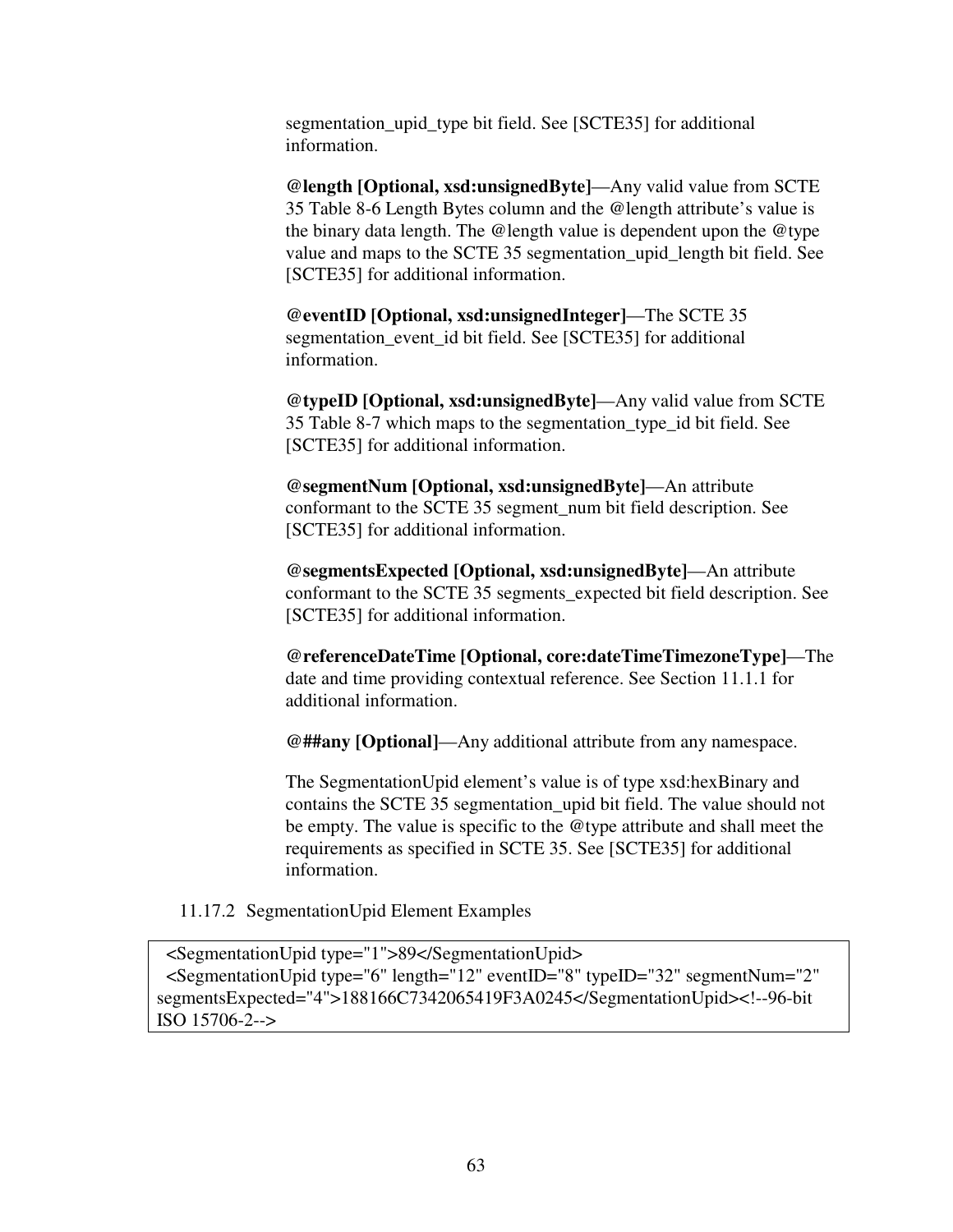## 11.18 SpotRef

The SpotRef element corresponds to a subset of the SCTE 118-3 schedule's spot element. The element facilitates content asset identification (typically an ad). Refer to [SCTE118-3] for additional information.

11.18.1 SpotRef Element Schema

Figure 35 illustrates the SpotRef element's schema.



**Figure 35: SpotRef Element Schema**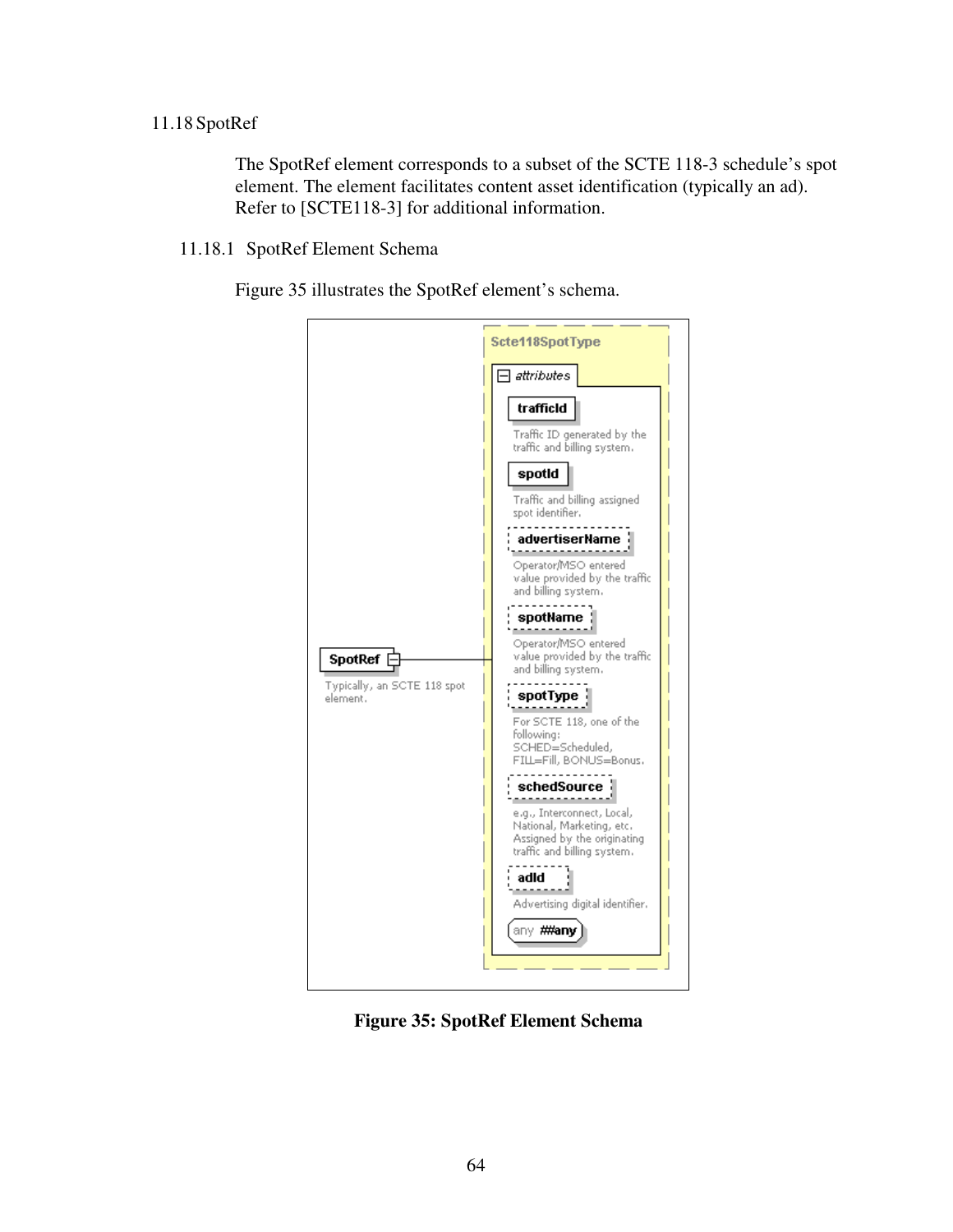11.18.1.1 Semantic Definitions for the SpotRef Element

**@trafficId [Required, xsd:integer]**—A unique ID generated by the traffic and billing system for tracking a specific ad spot instance. See [SCTE118-3] for additional information.

**@spotId [Required, nonEmptyStringType]**—A non-empty string generated by the traffic and billing system for spot identification. See [SCTE118-3] for additional information.

**@advertiserName [Optional, nonEmptyStringType]**—A non-empty string representing the operator entered advertiser name value provided by the traffic and billing system. See [SCTE118-3] for additional information.

**@spotName [Optional, nonEmptyStringType]**—A non-empty string representing the operator entered spot identification name provided by the traffic and billing system. See [SCTE118-3] for additional information.

**@spotType [Optional, nonEmptyStringType]**—A non-empty string representing the spot type. From SCTE 118-3, the values might be SCHED, FILL, or BONUS. See [SCTE118-3] for additional information.

**@schedSource [Optional, nonEmptyStringType]**—A non-empty string identifying the scheduling source as assigned by the originating traffic and billing system. See [SCTE118-3] for additional information.

**@adId [Optional, nonEmptyStringType]**—A non-empty string supplying the advertising digital identifier. See [SCTE118-3] for additional information.

**@##any [Optional]**—Any additional attribute from any namespace.

The SpotRef element's value shall be empty.

11.18.2 SpotRef Element Examples

 <SpotRef trafficId="339" spotId="TheSpot"/> <SpotRef trafficId="8989" spotId="SpotIdentifier1" advertiserName="JoesShoes" spotName="SmellyFeet" spotType="SCHED" schedSource="Local" adId="AdIDGoesHere"/>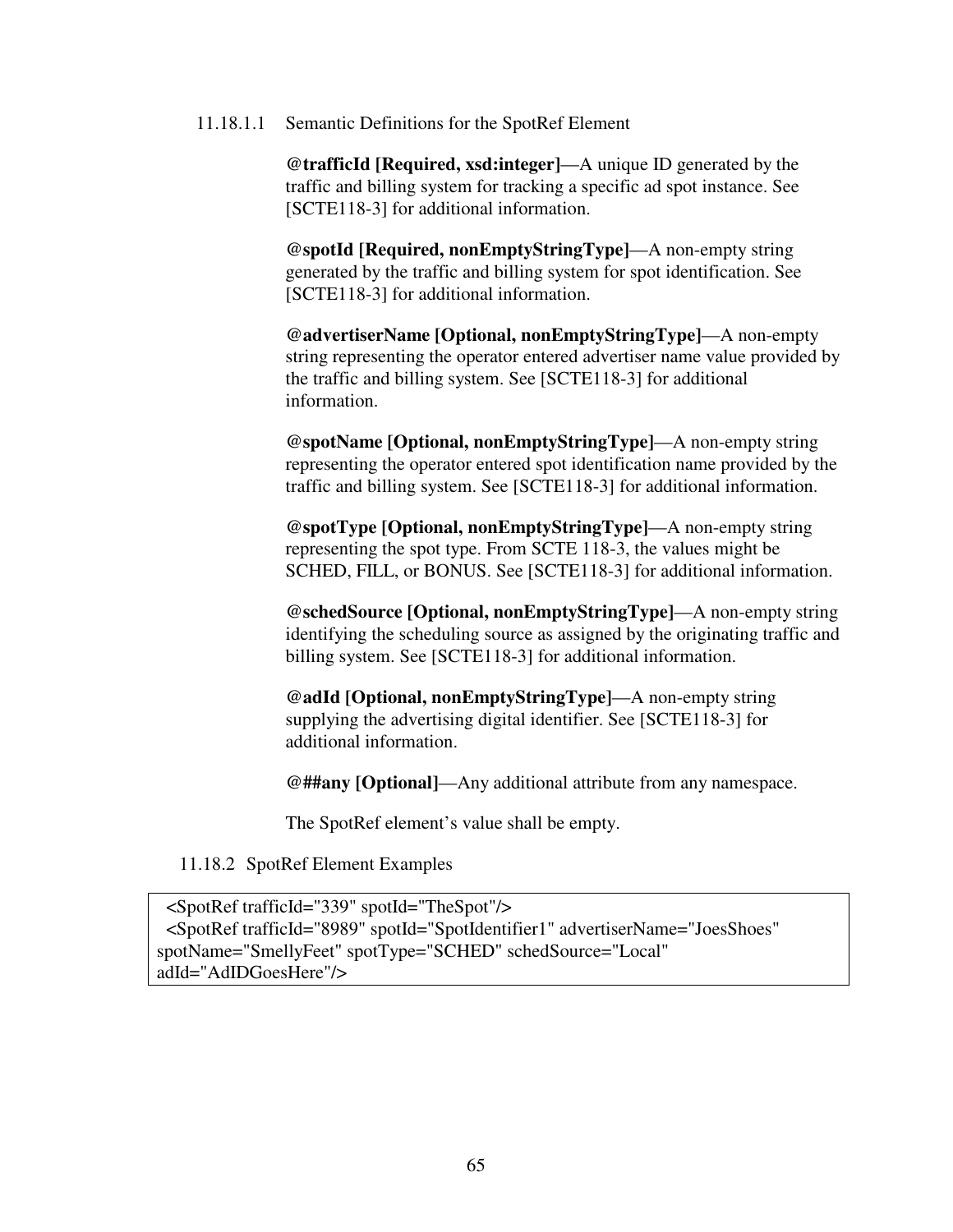#### 11.19 StatusCode Element

The StatusCode element provides a general status classification value using the @class attribute and a specific detail value when applicable.

11.19.1 StatusCode Element Schema

Figure 36 illustrates the StatusCode element's schema.





11.19.1.1 Semantic Definitions for the StatusCode Element

**@class [Required, xsd:nonNegativeInteger]—**The value equates to one of the Table 5 specified @class attribute values which may be extended by private agreement outside the scope of this specification. If the @class attribute does not contain a success value, either the @detail attribute and/or the ExternalStatusCode element should be used to communicate the reason. Additionally, one or more Note elements should be used to communicate detailed text.

| @class Attribute<br>Description |
|---------------------------------|
|---------------------------------|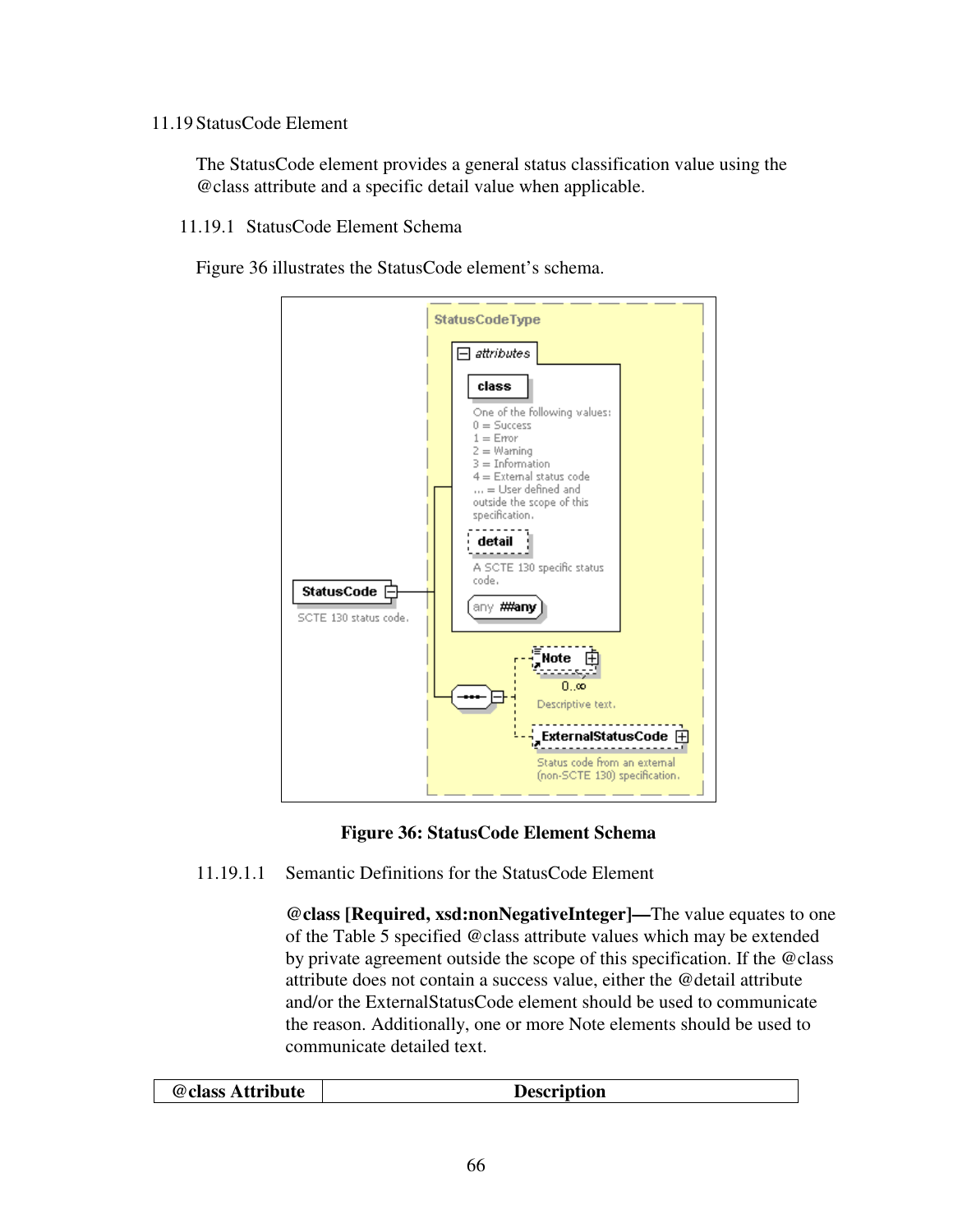| Value |                                                                |
|-------|----------------------------------------------------------------|
|       | <b>Success</b>                                                 |
|       | Error                                                          |
|       | Warning                                                        |
|       | Information                                                    |
|       | Deferred to the External Status Code element and there shall   |
|       | be an External Status Code element present in this Status Code |
|       | element                                                        |
| .     | User defined and outside the scope of this specification.      |

### **Table 5: StatusCode Element @class Attribute Values**

**@detail [Optional, xsd:nonNegativeInteger]**—The applicable detail status code value from Appendix A Table 6.

**@##any [Optional]**—Any additional attribute from any namespace.

**Note [Optional]**—Zero or more Note elements where each Note element contains descriptive text. See Section 11.15 for additional information regarding the Note element.

**ExternalStatusCode [Optional]—**A container for a status code from an external source. See Section 11.13 for additional information.

11.19.2 StatusCode Element Examples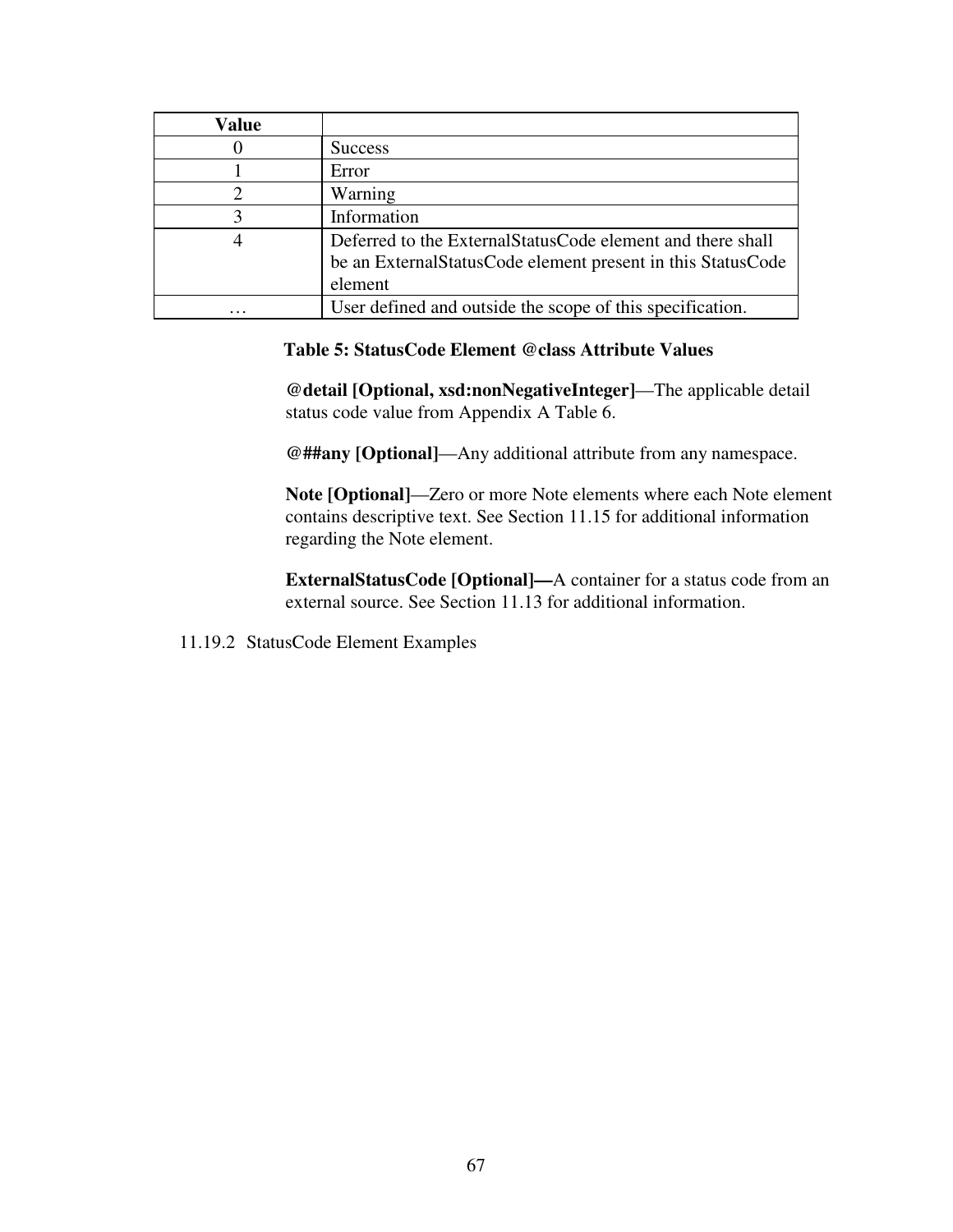| $\langle$ StatusCode class="0"/> $\langle$ !--Success-->                                                                                                                        |
|---------------------------------------------------------------------------------------------------------------------------------------------------------------------------------|
| <statuscode class="1" detail="2"></statuscode>                                                                                                                                  |
| <statuscode class="1" detail="5"><br/><note>Ambiguous details.</note><br/><note>Supplied identifier did not match.</note><br/><math>\triangle</math>StatusCode&gt;</statuscode> |
| $\leq$ StatusCode class="3"> $\leq$ !--Information--><br>$\langle$ Note>Contact with the CIS has been established. $\langle$ Note><br>$\langle$ StatusCode>                     |
| $\leq$ StatusCode class="4">                                                                                                                                                    |
| <externalstatuscode detail="20" source="http://www.scte.org/schemas/118-3/2006"><br/><note>Failed. No ad copy in inserter.</note></externalstatuscode>                          |
| <note>Could not find the file fubar.mpg.</note>                                                                                                                                 |
|                                                                                                                                                                                 |
| $\langle$ StatusCode>                                                                                                                                                           |

#### 11.20Tracking Element

The Tracking element provides carriage for privately defined attributes and data which shall be returned in normatively specified container elements. The returned Tracking element shall be an exact copy of the received original (i.e., the element is echoed back). The element's usage and return requirements are defined explicitly by the including specification. (For example, see [SCTE130-3].) The internal element information is opaque to all other logical services as the data is implementation specific to the originating logical service.

An example Tracking element usage is as a unique identifier for a content asset. Typically, the value is assigned by an ADS to track a specific ad asset instance. For example, the Tracking element may be present in an adm:Placement element's core:Content element. SCTE 130 Part 3 mandates that the Tracking element always be provided when that specific core:Content element instance is thereafter referenced. Consequently in this example, if the Tracking element is provided in a core:Content element contained within an adm:Placement element and the same core:Content element is later used in an ADM named event element, the Tracking element is then provided either directly or indirectly in the named event element as noted in SCTE 130 Part 3 (see [SCTE130-3). The Tracking element is not limited to this usage but rather this example describes one possible usage.

11.20.1 Tracking Element Schema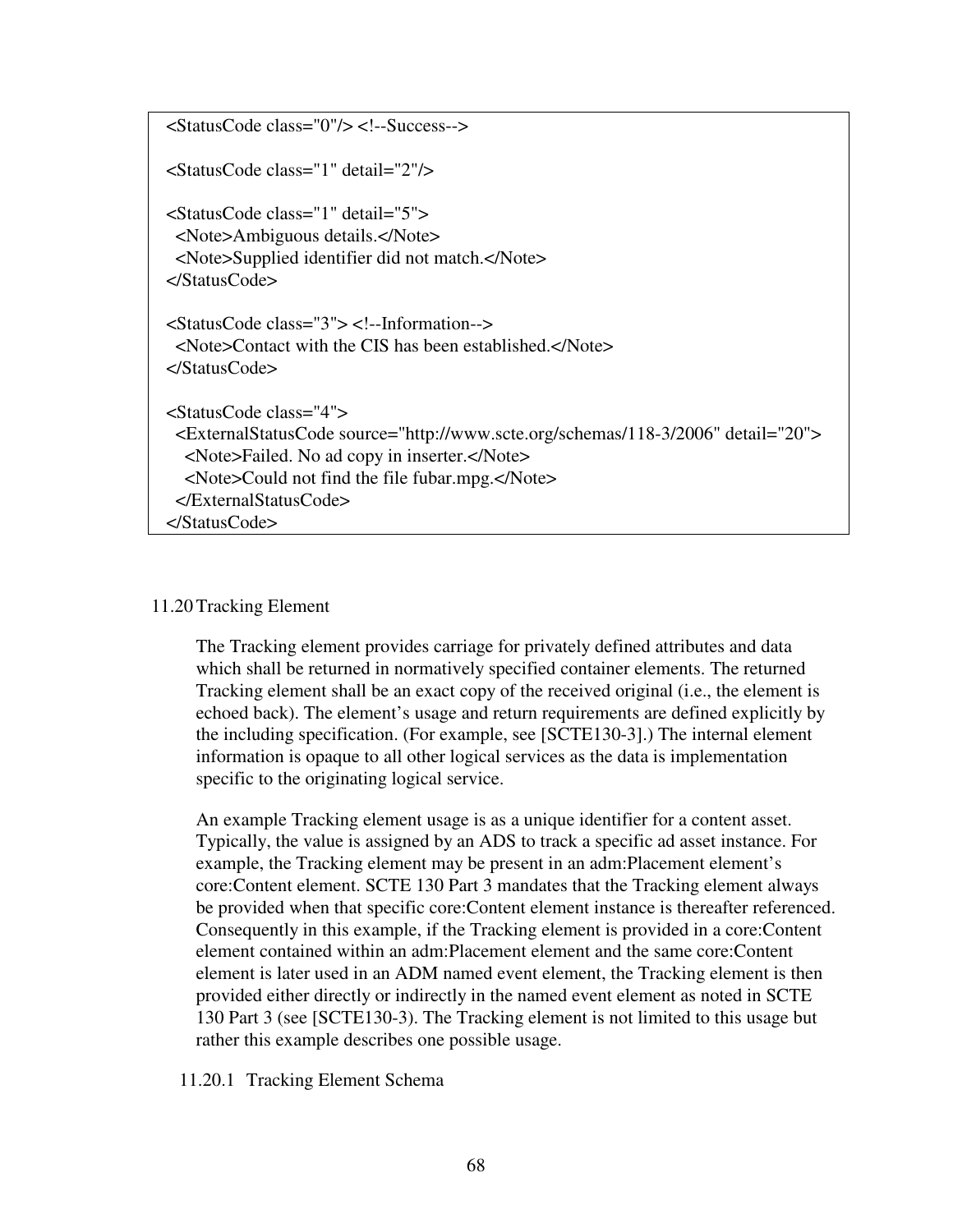Figure 37 illustrates the Tracking element's schema.

| $\Box$ attributes<br>$\bar{\bar{\phantom{\phi}}}$ Tracking $\boxdot$<br>any ##any<br>ADS specified identifier. |
|----------------------------------------------------------------------------------------------------------------|
|----------------------------------------------------------------------------------------------------------------|

## **Figure 37: Tracking Element Schema**

11.20.1.1 Semantic Definitions for the Tracking Element

**@##any [Optional]**—Any additional attribute from any namespace.

The Tracking element's value is of type xsd:string and should not be empty (but may be if all the data is provided as attributes).

11.20.2 Tracking Element Examples

<Tracking>TrackingTagExampleValue 123893 9893 8939398 993</Tracking> <Tracking>Put any string desired here.</Tracking>

## 11.21 URI Element

The URI (Uniform Resource Identifier) element is used for identification, typically content identification (i.e., a name or identifier associated with an asset). See [RFC3986] for additional information.

11.21.1 URI Element Schema

Figure 38 illustrates the URI element's schema.

| <b>URIType</b><br>$\boxminus$ attributes<br>URI<br>##any<br>any.<br>Uniform resource identifier. |
|--------------------------------------------------------------------------------------------------|
|--------------------------------------------------------------------------------------------------|

**Figure 38: URI Element Schema**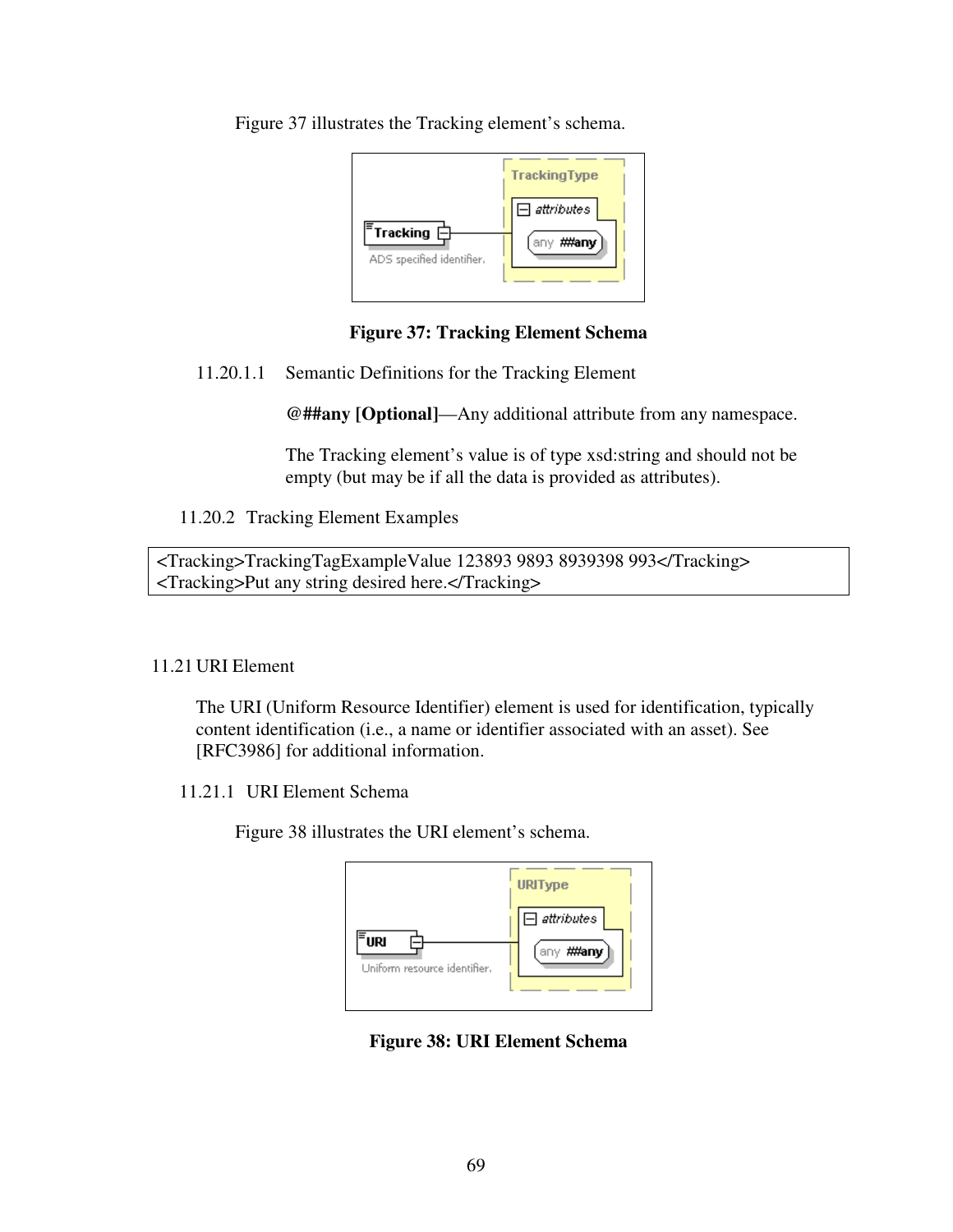### 11.21.1.1 Semantic Definition for the URI Element

**@##any [Optional]**—Any additional attribute from any namespace.

The URI element's value is of type xsd:anyURI and shall not be empty. See [RFC3986] for additional information.

11.21.2 URI Element Examples

 <URI>Any valid URI/URL/URN</URI> <URI>ftp://somehost/asset.mpeg</URI>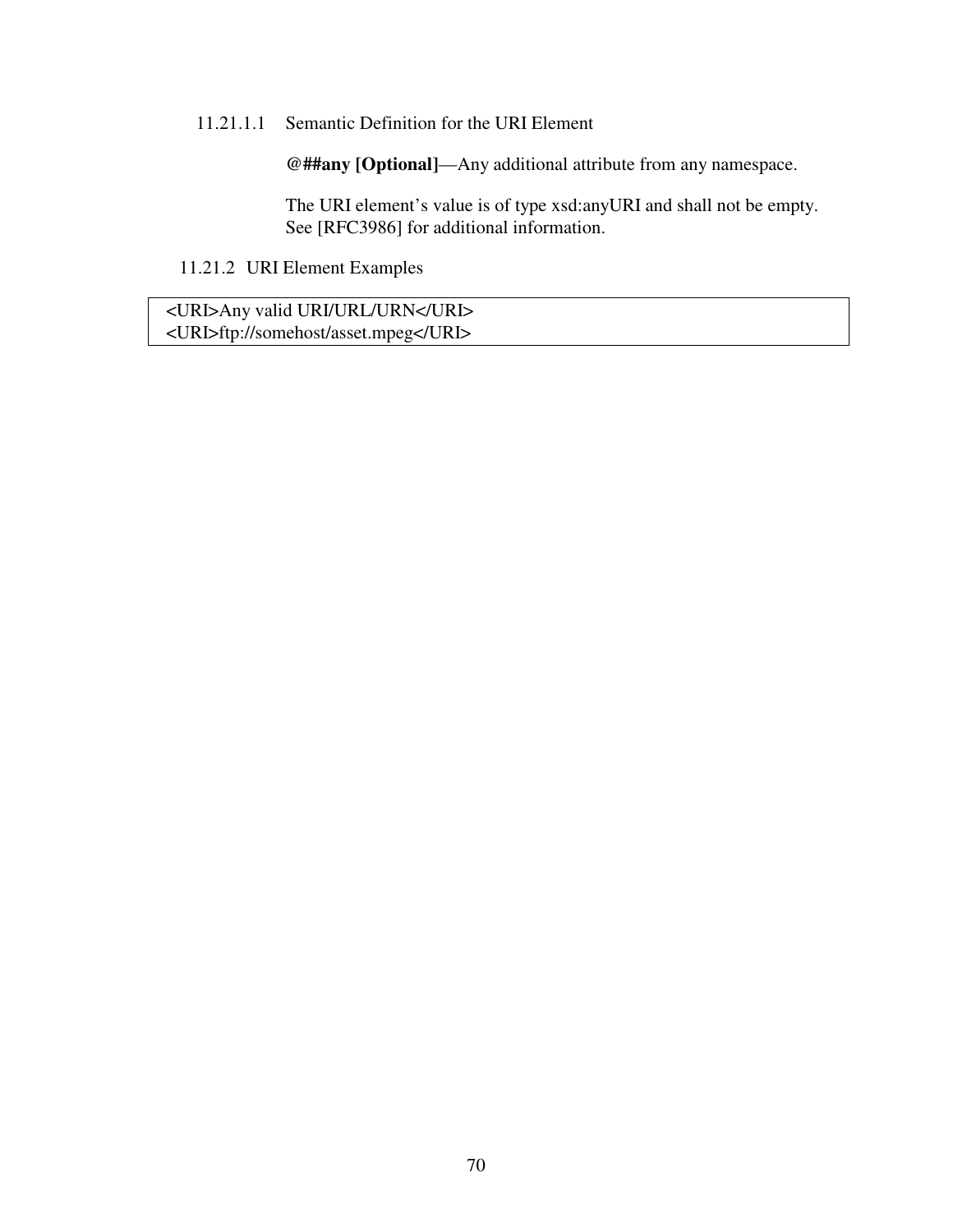# **APPENDIX A: (NORMATIVE) STATUSCODE ELEMENT @DETAIL ATTRIBUTE VALUES**

Table 6 contains applicable values for the StatusCode element's @detail attribute. A checkmark  $(\checkmark)$  in the ServiceCheckResponse (SCR), the ServiceStatusNotification (SSN), or the ServiceStatusAcknowledgment (SSA) column indicates when the code may be used.

The @detail value shall be formed by preceding the last 3 numeric digits by the specification part with the exception of this document. Thus, the concatenated format is <part number><###> where each # represents a digit. The exception is for this document which uses the values 0 to 2999.

Note: Private implementation specific error codes shall be carried by an ExternalStatusCode element. See Section 11.13 for additional information.

| @detail                  | <b>Description</b>             | <b>SCR</b>   | <b>SSN</b>   | <b>SSA</b>   | <b>Comment</b>                   |
|--------------------------|--------------------------------|--------------|--------------|--------------|----------------------------------|
| <b>Value</b>             |                                |              |              |              |                                  |
| $\overline{0}$           | Reserved                       |              |              |              |                                  |
| $\mathbf{1}$             | Incomplete message             | $\checkmark$ | $\checkmark$ | $\checkmark$ |                                  |
| $\overline{2}$           | Message validation failed      | $\checkmark$ | $\checkmark$ | $\checkmark$ | Includes a malformed<br>message. |
| 3                        | Registration overlap           |              |              |              |                                  |
| 4                        | Query failed                   |              |              |              |                                  |
| 5                        | Ambiguous details              | $\checkmark$ |              | $\checkmark$ |                                  |
| 6                        | Unsupported protocol           |              |              |              |                                  |
| 7                        | Network address does not exist |              | $\checkmark$ |              |                                  |
| 8                        | Network address/port in use    | $\checkmark$ | $\checkmark$ |              |                                  |
| 9                        | Duplicate message id           | $\checkmark$ | $\checkmark$ | $\checkmark$ |                                  |
| 10                       | Network connection lost        | $\checkmark$ | $\checkmark$ |              |                                  |
| 11                       | Resource not found             | $\checkmark$ | $\checkmark$ |              |                                  |
| 12                       | Not supported                  |              |              |              |                                  |
| 13                       | Not authorized                 |              |              |              |                                  |
| 14                       | Unknown message reference      | $\checkmark$ |              | $\checkmark$ |                                  |
| 15                       | Resend forced abandonment      | $\checkmark$ |              | $\checkmark$ |                                  |
| 16                       | Out of resources               | $\checkmark$ | $\checkmark$ | $\checkmark$ |                                  |
| 17                       | Timeout                        | $\checkmark$ | $\checkmark$ | $\checkmark$ |                                  |
| 18                       | General error                  | $\checkmark$ | $\checkmark$ | $\checkmark$ |                                  |
| 19 <sub>to</sub><br>2999 | Reserved for Part 2            |              |              |              |                                  |